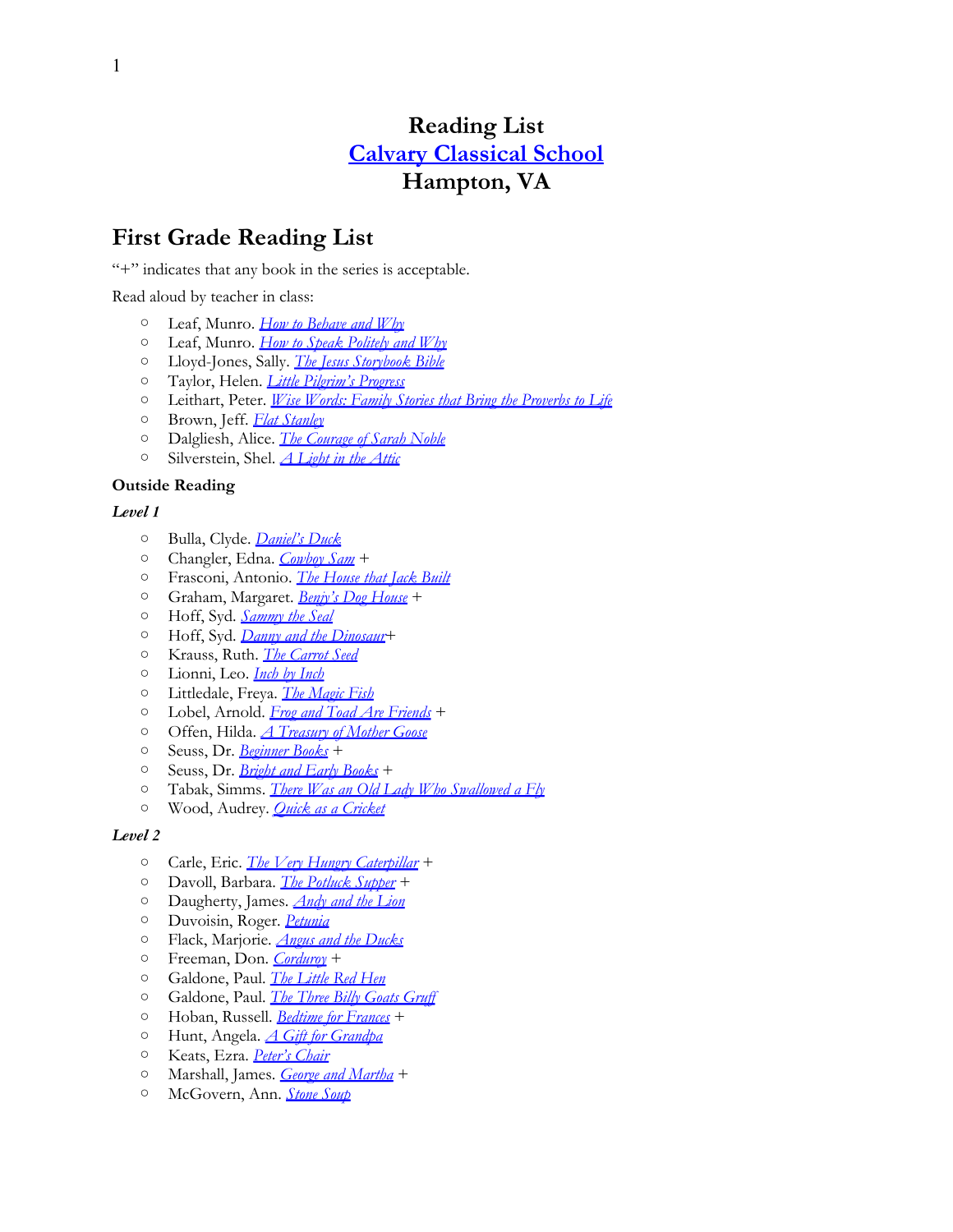- Minarik, Else. *[Little](http://www.amazon.com/exec/obidos/ASIN/0064441970/thegospcoal-20) [Bear](http://www.amazon.com/exec/obidos/ASIN/0064441970/thegospcoal-20)* +
- Numeroff, Laura. *[If](http://www.amazon.com/s/ref=nb_sb_noss?url=search-alias%3Dstripbooks&field-keywords=Numeroff%2C+Laura.+If+You+Give+a+Mouse+a+Cookie#/ref=nb_sb_noss?url=search-alias%3Dstripbooks&field-keywords=Numeroff+If+You+Give+a&rh=n%3A283155%2Ck%3ANumeroff+If+You+Give+a) [You](http://www.amazon.com/s/ref=nb_sb_noss?url=search-alias%3Dstripbooks&field-keywords=Numeroff%2C+Laura.+If+You+Give+a+Mouse+a+Cookie#/ref=nb_sb_noss?url=search-alias%3Dstripbooks&field-keywords=Numeroff+If+You+Give+a&rh=n%3A283155%2Ck%3ANumeroff+If+You+Give+a) [Give](http://www.amazon.com/s/ref=nb_sb_noss?url=search-alias%3Dstripbooks&field-keywords=Numeroff%2C+Laura.+If+You+Give+a+Mouse+a+Cookie#/ref=nb_sb_noss?url=search-alias%3Dstripbooks&field-keywords=Numeroff+If+You+Give+a&rh=n%3A283155%2Ck%3ANumeroff+If+You+Give+a) [a](http://www.amazon.com/s/ref=nb_sb_noss?url=search-alias%3Dstripbooks&field-keywords=Numeroff%2C+Laura.+If+You+Give+a+Mouse+a+Cookie#/ref=nb_sb_noss?url=search-alias%3Dstripbooks&field-keywords=Numeroff+If+You+Give+a&rh=n%3A283155%2Ck%3ANumeroff+If+You+Give+a) [Mouse](http://www.amazon.com/s/ref=nb_sb_noss?url=search-alias%3Dstripbooks&field-keywords=Numeroff%2C+Laura.+If+You+Give+a+Mouse+a+Cookie#/ref=nb_sb_noss?url=search-alias%3Dstripbooks&field-keywords=Numeroff+If+You+Give+a&rh=n%3A283155%2Ck%3ANumeroff+If+You+Give+a) [a](http://www.amazon.com/s/ref=nb_sb_noss?url=search-alias%3Dstripbooks&field-keywords=Numeroff%2C+Laura.+If+You+Give+a+Mouse+a+Cookie#/ref=nb_sb_noss?url=search-alias%3Dstripbooks&field-keywords=Numeroff+If+You+Give+a&rh=n%3A283155%2Ck%3ANumeroff+If+You+Give+a) [Cookie](http://www.amazon.com/s/ref=nb_sb_noss?url=search-alias%3Dstripbooks&field-keywords=Numeroff%2C+Laura.+If+You+Give+a+Mouse+a+Cookie#/ref=nb_sb_noss?url=search-alias%3Dstripbooks&field-keywords=Numeroff+If+You+Give+a&rh=n%3A283155%2Ck%3ANumeroff+If+You+Give+a)*+
- Parish, Peggy. *[Amelia](http://www.amazon.com/exec/obidos/ASIN/0060542381/thegospcoal-20) [Bedelia](http://www.amazon.com/exec/obidos/ASIN/0060542381/thegospcoal-20)* +
- Rey, Margaret & H.A. *[Curious](http://www.amazon.com/exec/obidos/ASIN/0618538224/thegospcoal-20) [George](http://www.amazon.com/exec/obidos/ASIN/0618538224/thegospcoal-20)* +
- Richardson, Arleta. *[A](http://www.amazon.com/exec/obidos/ASIN/0781402492/thegospcoal-20) [Day](http://www.amazon.com/exec/obidos/ASIN/0781402492/thegospcoal-20) [at](http://www.amazon.com/exec/obidos/ASIN/0781402492/thegospcoal-20) [the](http://www.amazon.com/exec/obidos/ASIN/0781402492/thegospcoal-20) [Fair](http://www.amazon.com/exec/obidos/ASIN/0781402492/thegospcoal-20)*
- Sharmat, Marjorie. *[Nate](http://www.amazon.com/exec/obidos/ASIN/044046126X/thegospcoal-20) [the](http://www.amazon.com/exec/obidos/ASIN/044046126X/thegospcoal-20) [Grea](http://www.amazon.com/exec/obidos/ASIN/044046126X/thegospcoal-20)*[t](http://www.amazon.com/exec/obidos/ASIN/044046126X/thegospcoal-20) +
- Zion, Gene. *[Harry](http://www.amazon.com/exec/obidos/ASIN/006443009X/thegospcoal-20) [the](http://www.amazon.com/exec/obidos/ASIN/006443009X/thegospcoal-20) [Dirty](http://www.amazon.com/exec/obidos/ASIN/006443009X/thegospcoal-20) [Dog](http://www.amazon.com/exec/obidos/ASIN/006443009X/thegospcoal-20)* +

- Buckley, Helen. *[Grandmother](http://www.amazon.com/exec/obidos/ASIN/0688175252/thegospcoal-20) [and](http://www.amazon.com/exec/obidos/ASIN/0688175252/thegospcoal-20) [I](http://www.amazon.com/exec/obidos/ASIN/0688175252/thegospcoal-20)*
- Burton, Virginia. *[Maybelle](http://www.amazon.com/exec/obidos/ASIN/0395840031/thegospcoal-20) [the](http://www.amazon.com/exec/obidos/ASIN/0395840031/thegospcoal-20) [Cable](http://www.amazon.com/exec/obidos/ASIN/0395840031/thegospcoal-20) [Car](http://www.amazon.com/exec/obidos/ASIN/0395840031/thegospcoal-20)*
- Coerr, Eleanor. *[The](http://www.amazon.com/exec/obidos/ASIN/1430108169/thegospcoal-20) [Josefina](http://www.amazon.com/exec/obidos/ASIN/1430108169/thegospcoal-20) [Story](http://www.amazon.com/exec/obidos/ASIN/1430108169/thegospcoal-20) [Quilt](http://www.amazon.com/exec/obidos/ASIN/1430108169/thegospcoal-20)*
- De Regniers, Beatrice. *[May](http://www.amazon.com/exec/obidos/ASIN/0689713533/thegospcoal-20) [I](http://www.amazon.com/exec/obidos/ASIN/0689713533/thegospcoal-20) [Bring](http://www.amazon.com/exec/obidos/ASIN/0689713533/thegospcoal-20) [a](http://www.amazon.com/exec/obidos/ASIN/0689713533/thegospcoal-20) [Friend?](http://www.amazon.com/exec/obidos/ASIN/0689713533/thegospcoal-20)*
- Ets, Marie. *[Just](http://www.amazon.com/exec/obidos/ASIN/0941078744/thegospcoal-20) [Me](http://www.amazon.com/exec/obidos/ASIN/0941078744/thegospcoal-20)*
- Gramatky, Hardie. *[Little](http://www.amazon.com/exec/obidos/ASIN/0698115767/thegospcoal-20) [Toot](http://www.amazon.com/exec/obidos/ASIN/0698115767/thegospcoal-20)* +
- Hader, Berta. *[The](http://www.amazon.com/exec/obidos/ASIN/0689717571/thegospcoal-20) [Big](http://www.amazon.com/exec/obidos/ASIN/0689717571/thegospcoal-20) [Snow](http://www.amazon.com/exec/obidos/ASIN/0689717571/thegospcoal-20)*
- Keats, Ezra. *[Whistle](http://www.amazon.com/exec/obidos/ASIN/0140502025/thegospcoal-20) [for](http://www.amazon.com/exec/obidos/ASIN/0140502025/thegospcoal-20) [Willie](http://www.amazon.com/exec/obidos/ASIN/0140502025/thegospcoal-20)*
- Lewis, Kim. *[Floss](http://www.amazon.com/exec/obidos/ASIN/1564022714/thegospcoal-20)* +
- Lowry, Jannette. *[The](http://www.amazon.com/exec/obidos/ASIN/0375839208/thegospcoal-20) [Poky](http://www.amazon.com/exec/obidos/ASIN/0375839208/thegospcoal-20) [Little](http://www.amazon.com/exec/obidos/ASIN/0375839208/thegospcoal-20) [Puppy](http://www.amazon.com/exec/obidos/ASIN/0375839208/thegospcoal-20)*
- McCloskey, Robert. *[Make](http://www.amazon.com/exec/obidos/ASIN/0140564349/thegospcoal-20) [Way](http://www.amazon.com/exec/obidos/ASIN/0140564349/thegospcoal-20) [for](http://www.amazon.com/exec/obidos/ASIN/0140564349/thegospcoal-20) [Ducklings](http://www.amazon.com/exec/obidos/ASIN/0140564349/thegospcoal-20)*
- Piper, Watty. *[The](http://www.amazon.com/exec/obidos/ASIN/0448400715/thegospcoal-20) [Little](http://www.amazon.com/exec/obidos/ASIN/0448400715/thegospcoal-20) [Engine](http://www.amazon.com/exec/obidos/ASIN/0448400715/thegospcoal-20) [that](http://www.amazon.com/exec/obidos/ASIN/0448400715/thegospcoal-20) [Could](http://www.amazon.com/exec/obidos/ASIN/0448400715/thegospcoal-20)*
- Potter, Beatrix. *[The](http://www.amazon.com/exec/obidos/ASIN/0723259577/thegospcoal-20) [Tale](http://www.amazon.com/exec/obidos/ASIN/0723259577/thegospcoal-20) [of](http://www.amazon.com/exec/obidos/ASIN/0723259577/thegospcoal-20) [Peter](http://www.amazon.com/exec/obidos/ASIN/0723259577/thegospcoal-20) [Rabbit](http://www.amazon.com/exec/obidos/ASIN/0723259577/thegospcoal-20)* +
- Sendak, Maurice. *[Where](http://www.amazon.com/exec/obidos/ASIN/0064431789/thegospcoal-20) [the](http://www.amazon.com/exec/obidos/ASIN/0064431789/thegospcoal-20) [Wild](http://www.amazon.com/exec/obidos/ASIN/0064431789/thegospcoal-20) [Things](http://www.amazon.com/exec/obidos/ASIN/0064431789/thegospcoal-20) [Are](http://www.amazon.com/exec/obidos/ASIN/0064431789/thegospcoal-20)*
- Turkle, Brinton. *[Thy](http://www.amazon.com/exec/obidos/ASIN/0140503935/thegospcoal-20) [Friend, Obadiah](http://www.amazon.com/exec/obidos/ASIN/0140503935/thegospcoal-20)* +
- Ward, Lynd. *[The](http://www.amazon.com/exec/obidos/ASIN/0395150248/thegospcoal-20) [Biggest](http://www.amazon.com/exec/obidos/ASIN/0395150248/thegospcoal-20) [Bear](http://www.amazon.com/exec/obidos/ASIN/0395150248/thegospcoal-20)*
- Wilder, Laura. *[My](http://www.amazon.com/s/ref=nb_sb_noss?url=search-alias%3Dstripbooks&field-keywords=Wilder%2C+Laura.+My+First+Little+House+Books#/ref=nb_sb_noss?url=search-alias%3Dstripbooks&field-keywords=Wilder%2C+Laura.+My+First+Little+House+Books+&rh=n%3A283155%2Ck%3AWilderc+Laura.+My+First+Little+House+Books+) [First](http://www.amazon.com/s/ref=nb_sb_noss?url=search-alias%3Dstripbooks&field-keywords=Wilder%2C+Laura.+My+First+Little+House+Books#/ref=nb_sb_noss?url=search-alias%3Dstripbooks&field-keywords=Wilder%2C+Laura.+My+First+Little+House+Books+&rh=n%3A283155%2Ck%3AWilderc+Laura.+My+First+Little+House+Books+) [Little](http://www.amazon.com/s/ref=nb_sb_noss?url=search-alias%3Dstripbooks&field-keywords=Wilder%2C+Laura.+My+First+Little+House+Books#/ref=nb_sb_noss?url=search-alias%3Dstripbooks&field-keywords=Wilder%2C+Laura.+My+First+Little+House+Books+&rh=n%3A283155%2Ck%3AWilderc+Laura.+My+First+Little+House+Books+) [House](http://www.amazon.com/s/ref=nb_sb_noss?url=search-alias%3Dstripbooks&field-keywords=Wilder%2C+Laura.+My+First+Little+House+Books#/ref=nb_sb_noss?url=search-alias%3Dstripbooks&field-keywords=Wilder%2C+Laura.+My+First+Little+House+Books+&rh=n%3A283155%2Ck%3AWilderc+Laura.+My+First+Little+House+Books+) [Books](http://www.amazon.com/s/ref=nb_sb_noss?url=search-alias%3Dstripbooks&field-keywords=Wilder%2C+Laura.+My+First+Little+House+Books#/ref=nb_sb_noss?url=search-alias%3Dstripbooks&field-keywords=Wilder%2C+Laura.+My+First+Little+House+Books+&rh=n%3A283155%2Ck%3AWilderc+Laura.+My+First+Little+House+Books+)* +
- Williams, Vera. *[A](http://www.amazon.com/exec/obidos/ASIN/0688040748/thegospcoal-20) [Chair](http://www.amazon.com/exec/obidos/ASIN/0688040748/thegospcoal-20) [for](http://www.amazon.com/exec/obidos/ASIN/0688040748/thegospcoal-20) [My](http://www.amazon.com/exec/obidos/ASIN/0688040748/thegospcoal-20) [Mother](http://www.amazon.com/exec/obidos/ASIN/0688040748/thegospcoal-20)*

## **Second Grade Reading List**

Read in class or assigned for outside reading:

- Andersen, Hans C. *[The](http://www.amazon.com/exec/obidos/ASIN/0618344209/thegospcoal-20) [Emperor's](http://www.amazon.com/exec/obidos/ASIN/0618344209/thegospcoal-20) [New](http://www.amazon.com/exec/obidos/ASIN/0618344209/thegospcoal-20) [Clothes](http://www.amazon.com/exec/obidos/ASIN/0618344209/thegospcoal-20)*
- Brown, Marcia. *[Dick](http://www.amazon.com/exec/obidos/ASIN/0684189984/thegospcoal-20) [Whittington](http://www.amazon.com/exec/obidos/ASIN/0684189984/thegospcoal-20) [and](http://www.amazon.com/exec/obidos/ASIN/0684189984/thegospcoal-20) [His](http://www.amazon.com/exec/obidos/ASIN/0684189984/thegospcoal-20) [Cat](http://www.amazon.com/exec/obidos/ASIN/0684189984/thegospcoal-20)*
- Burton, Virginia. *[The](http://www.amazon.com/exec/obidos/ASIN/061825627X/thegospcoal-20) [Little](http://www.amazon.com/exec/obidos/ASIN/061825627X/thegospcoal-20) [House](http://www.amazon.com/exec/obidos/ASIN/061825627X/thegospcoal-20)*
- Burton, Virginia. *[Mike](http://www.amazon.com/exec/obidos/ASIN/061825627X/thegospcoal-20) [Mulligan](http://www.amazon.com/exec/obidos/ASIN/061825627X/thegospcoal-20) [and](http://www.amazon.com/exec/obidos/ASIN/061825627X/thegospcoal-20) [His](http://www.amazon.com/exec/obidos/ASIN/061825627X/thegospcoal-20) [Steamshovel](http://www.amazon.com/exec/obidos/ASIN/061825627X/thegospcoal-20)*
- Cauley, Lorinda. *[The](http://www.amazon.com/exec/obidos/ASIN/0156925281/thegospcoal-20) [Ugly](http://www.amazon.com/exec/obidos/ASIN/0156925281/thegospcoal-20) [Duckling](http://www.amazon.com/exec/obidos/ASIN/0156925281/thegospcoal-20)*
- Cleary, Beverly. *[The](http://www.amazon.com/exec/obidos/ASIN/0064410048/thegospcoal-20) [Mouse](http://www.amazon.com/exec/obidos/ASIN/0064410048/thegospcoal-20) [and](http://www.amazon.com/exec/obidos/ASIN/0064410048/thegospcoal-20) [the](http://www.amazon.com/exec/obidos/ASIN/0064410048/thegospcoal-20) [Motorcycle](http://www.amazon.com/exec/obidos/ASIN/0064410048/thegospcoal-20)*
- Cleary, Beverly. *[Ribsy](http://www.amazon.com/exec/obidos/ASIN/0380709554/thegospcoal-20)*
- Dalgliesh, Alice[.](http://www.amazon.com/exec/obidos/ASIN/0064471047/thegospcoal-20) *[The](http://www.amazon.com/exec/obidos/ASIN/0689716044/thegospcoal-20) [Bears](http://www.amazon.com/exec/obidos/ASIN/0689716044/thegospcoal-20) [on](http://www.amazon.com/exec/obidos/ASIN/0689716044/thegospcoal-20) [Hemlock](http://www.amazon.com/exec/obidos/ASIN/0689716044/thegospcoal-20) [Mountain](http://www.amazon.com/exec/obidos/ASIN/0689716044/thegospcoal-20)*
- Lewis, C. S. *[The](http://www.amazon.com/exec/obidos/ASIN/0064471047/thegospcoal-20) [Lion, Witch, and](http://www.amazon.com/exec/obidos/ASIN/0064471047/thegospcoal-20) [Wardrobe](http://www.amazon.com/exec/obidos/ASIN/0064471047/thegospcoal-20)*
- McCloskey, Robert. *[Time](http://www.amazon.com/exec/obidos/ASIN/0140502017/thegospcoal-20) [of](http://www.amazon.com/exec/obidos/ASIN/0140502017/thegospcoal-20) [Wonder](http://www.amazon.com/exec/obidos/ASIN/0140502017/thegospcoal-20)*
- Steig, William. *[Doctor](http://www.amazon.com/exec/obidos/ASIN/1427211183/thegospcoal-20) [De](http://www.amazon.com/exec/obidos/ASIN/1427211183/thegospcoal-20) [Soto](http://www.amazon.com/exec/obidos/ASIN/1427211183/thegospcoal-20)*
- Warner, Gertrude. *[The](http://www.amazon.com/exec/obidos/ASIN/0807508527/thegospcoal-20) [Box-Car](http://www.amazon.com/exec/obidos/ASIN/0807508527/thegospcoal-20) [Children \(vol. 1\)](http://www.amazon.com/exec/obidos/ASIN/0807508527/thegospcoal-20)*
- Williams, Marjorie. *[The](http://www.amazon.com/exec/obidos/ASIN/0486486060/thegospcoal-20) [Velveteen](http://www.amazon.com/exec/obidos/ASIN/0486486060/thegospcoal-20) [Rabbit](http://www.amazon.com/exec/obidos/ASIN/0486486060/thegospcoal-20)*

### **Outside Reading**

- Cannon, Janell. *[Stellaluna](http://www.amazon.com/exec/obidos/ASIN/015201540X/thegospcoal-20)*
- Galdone, Paul. *[The](http://www.amazon.com/exec/obidos/ASIN/B007SRZKB2/thegospcoal-20) [Gingerbread](http://www.amazon.com/exec/obidos/ASIN/B007SRZKB2/thegospcoal-20) [Boy](http://www.amazon.com/exec/obidos/ASIN/B007SRZKB2/thegospcoal-20)*
- Galdone, Paul. *[The](http://www.amazon.com/exec/obidos/ASIN/0395288118/thegospcoal-20) [Three](http://www.amazon.com/exec/obidos/ASIN/0395288118/thegospcoal-20) [Bears](http://www.amazon.com/exec/obidos/ASIN/0395288118/thegospcoal-20)*
- Galdone, Paul. *[The](http://www.amazon.com/exec/obidos/ASIN/0547370202/thegospcoal-20) [Three](http://www.amazon.com/exec/obidos/ASIN/0547370202/thegospcoal-20) [Little](http://www.amazon.com/exec/obidos/ASIN/0547370202/thegospcoal-20) [Pigs](http://www.amazon.com/exec/obidos/ASIN/0547370202/thegospcoal-20)*
- Kessel, Joyce. *[Squanto](http://www.amazon.com/exec/obidos/ASIN/1575055856/thegospcoal-20) [and](http://www.amazon.com/exec/obidos/ASIN/1575055856/thegospcoal-20) [the](http://www.amazon.com/exec/obidos/ASIN/1575055856/thegospcoal-20) [First](http://www.amazon.com/exec/obidos/ASIN/1575055856/thegospcoal-20) [Thanksgiving](http://www.amazon.com/exec/obidos/ASIN/1575055856/thegospcoal-20)*
- Roop, Peter and Connie. *[Keep](http://www.amazon.com/exec/obidos/ASIN/B000FZYW0O/thegospcoal-20) [the](http://www.amazon.com/exec/obidos/ASIN/B000FZYW0O/thegospcoal-20) [Lights](http://www.amazon.com/exec/obidos/ASIN/B000FZYW0O/thegospcoal-20) [Burning, Abbie](http://www.amazon.com/exec/obidos/ASIN/B000FZYW0O/thegospcoal-20)*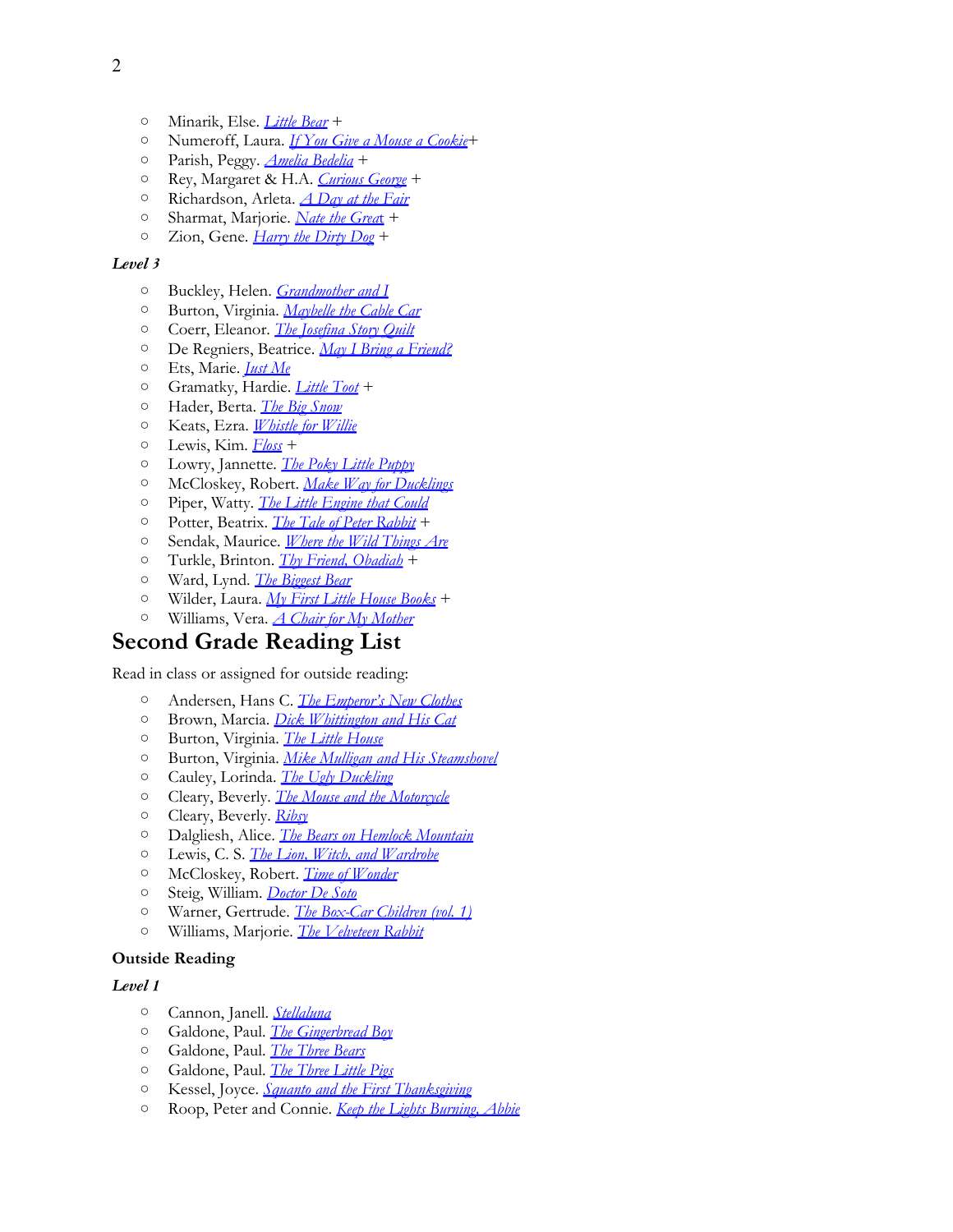- Slobodkina, Esphyr. *[Caps](http://www.amazon.com/exec/obidos/ASIN/1591126975/thegospcoal-20) [for](http://www.amazon.com/exec/obidos/ASIN/1591126975/thegospcoal-20) [Sale](http://www.amazon.com/exec/obidos/ASIN/1591126975/thegospcoal-20)*
- Yolen, Jane. *[Owl](http://www.amazon.com/exec/obidos/ASIN/0399214577/thegospcoal-20) [Moon](http://www.amazon.com/exec/obidos/ASIN/0399214577/thegospcoal-20)*

- Anderson, C. W. *[Billy](http://www.amazon.com/s/ref=nb_sb_noss?url=search-alias%3Dstripbooks&field-keywords=Anderson%2C+Billy+and+Blaze) [and](http://www.amazon.com/s/ref=nb_sb_noss?url=search-alias%3Dstripbooks&field-keywords=Anderson%2C+Billy+and+Blaze) [Blaze](http://www.amazon.com/s/ref=nb_sb_noss?url=search-alias%3Dstripbooks&field-keywords=Anderson%2C+Billy+and+Blaze)* +
- Bemelmans, Ludwig. *[Madeline](http://www.amazon.com/exec/obidos/ASIN/0670888168/thegospcoal-20)* +
- Bontemps, Arna & Conroy [Ja](http://www.amazon.com/exec/obidos/ASIN/0688065198/thegospcoal-20)ck. *[The](http://www.amazon.com/exec/obidos/ASIN/B000I1AFXI/thegospcoal-20) [Fast](http://www.amazon.com/exec/obidos/ASIN/B000I1AFXI/thegospcoal-20) [Sooner](http://www.amazon.com/exec/obidos/ASIN/B000I1AFXI/thegospcoal-20) [Hound](http://www.amazon.com/exec/obidos/ASIN/B000I1AFXI/thegospcoal-20)*
- Calhoun, Mary. *[Cross-Country](http://www.amazon.com/exec/obidos/ASIN/0688065198/thegospcoal-20) [Cat](http://www.amazon.com/exec/obidos/ASIN/0688065198/thegospcoal-20)*
- DeBrunhoff, Jean. *[Babar](http://www.amazon.com/exec/obidos/ASIN/0375810609/thegospcoal-20)* [+](http://www.amazon.com/exec/obidos/ASIN/0448421658/thegospcoal-20)
- Flack, Marjorie. *[The](http://www.amazon.com/exec/obidos/ASIN/0448421658/thegospcoal-20) [Story](http://www.amazon.com/exec/obidos/ASIN/0448421658/thegospcoal-20) [about](http://www.amazon.com/exec/obidos/ASIN/0448421658/thegospcoal-20) [Ping](http://www.amazon.com/exec/obidos/ASIN/0448421658/thegospcoal-20)*
- Gag, Wanda. *[Millions](http://www.amazon.com/exec/obidos/ASIN/0142407089/thegospcoal-20) [of](http://www.amazon.com/exec/obidos/ASIN/0142407089/thegospcoal-20) [Cats](http://www.amazon.com/exec/obidos/ASIN/0142407089/thegospcoal-20)*
- Gauch, Patricia. *[Thunder](http://www.amazon.com/exec/obidos/ASIN/1590781805/thegospcoal-20) [at](http://www.amazon.com/exec/obidos/ASIN/1590781805/thegospcoal-20) [Gettysburg](http://www.amazon.com/exec/obidos/ASIN/1590781805/thegospcoal-20)*
- Haywood, Carolyn. *[Betsy & Billy](http://www.amazon.com/exec/obidos/ASIN/0152051007/thegospcoal-20)* +
- Hope, Laura Lee. *[The](http://www.amazon.com/Laura-Lee-Hope/e/B001HPVD3K/ref=sr_ntt_srch_lnk_5?qid=1336664784&sr=1-5) [Bobbsey](http://www.amazon.com/Laura-Lee-Hope/e/B001HPVD3K/ref=sr_ntt_srch_lnk_5?qid=1336664784&sr=1-5) [Twins](http://www.amazon.com/Laura-Lee-Hope/e/B001HPVD3K/ref=sr_ntt_srch_lnk_5?qid=1336664784&sr=1-5)* +
- Leaf, Munro. *[The](http://www.amazon.com/exec/obidos/ASIN/044845694X/thegospcoal-20) [Story](http://www.amazon.com/exec/obidos/ASIN/044845694X/thegospcoal-20) [of](http://www.amazon.com/exec/obidos/ASIN/044845694X/thegospcoal-20) [Ferdinand](http://www.amazon.com/exec/obidos/ASIN/044845694X/thegospcoal-20)*
- Loveless, Maude. *[Betsy-Tacy](http://www.amazon.com/exec/obidos/ASIN/0064400964/thegospcoal-20)* +
- Milne, A. A. *[When](http://www.amazon.com/exec/obidos/ASIN/0140361235/thegospcoal-20) [We](http://www.amazon.com/exec/obidos/ASIN/0140361235/thegospcoal-20) [Were](http://www.amazon.com/exec/obidos/ASIN/0140361235/thegospcoal-20) [Young](http://www.amazon.com/exec/obidos/ASIN/0140361235/thegospcoal-20)*
- Milne, A. A. *[Now](http://www.amazon.com/exec/obidos/ASIN/0140361243/thegospcoal-20) [We](http://www.amazon.com/exec/obidos/ASIN/0140361243/thegospcoal-20) [are](http://www.amazon.com/exec/obidos/ASIN/0140361243/thegospcoal-20) [Six](http://www.amazon.com/exec/obidos/ASIN/0140361243/thegospcoal-20)*
- Politi, Leo. *[Song](http://www.amazon.com/exec/obidos/ASIN/0892369892/thegospcoal-20) [of](http://www.amazon.com/exec/obidos/ASIN/0892369892/thegospcoal-20) [the](http://www.amazon.com/exec/obidos/ASIN/0892369892/thegospcoal-20) [Swallows](http://www.amazon.com/exec/obidos/ASIN/0892369892/thegospcoal-20)*
- Steig, William. *[Doctor](http://www.amazon.com/exec/obidos/ASIN/0062059017/thegospcoal-20) [De](http://www.amazon.com/exec/obidos/ASIN/0062059017/thegospcoal-20) [Soto](http://www.amazon.com/exec/obidos/ASIN/0062059017/thegospcoal-20) [Goes](http://www.amazon.com/exec/obidos/ASIN/0062059017/thegospcoal-20) [to](http://www.amazon.com/exec/obidos/ASIN/0062059017/thegospcoal-20) [Africa](http://www.amazon.com/exec/obidos/ASIN/0062059017/thegospcoal-20)*
- Taha, Karen. *[A](http://www.amazon.com/exec/obidos/ASIN/0440413435/thegospcoal-20) [Gift](http://www.amazon.com/exec/obidos/ASIN/0440413435/thegospcoal-20) [for](http://www.amazon.com/exec/obidos/ASIN/0440413435/thegospcoal-20) [Tia](http://www.amazon.com/exec/obidos/ASIN/0440413435/thegospcoal-20) [Rosa](http://www.amazon.com/exec/obidos/ASIN/0440413435/thegospcoal-20)*
- Warner, Gertrude. *[The](http://www.amazon.com/exec/obidos/ASIN/0807508551/thegospcoal-20) [Boxcar](http://www.amazon.com/exec/obidos/ASIN/0807508551/thegospcoal-20) [Children](http://www.amazon.com/exec/obidos/ASIN/0807508551/thegospcoal-20)* +
- Ziefert, Harriet. *[A](http://www.amazon.com/exec/obidos/ASIN/0394898613/thegospcoal-20) [New](http://www.amazon.com/exec/obidos/ASIN/0394898613/thegospcoal-20) [Coat](http://www.amazon.com/exec/obidos/ASIN/0394898613/thegospcoal-20) [for](http://www.amazon.com/exec/obidos/ASIN/0394898613/thegospcoal-20) [Anna](http://www.amazon.com/exec/obidos/ASIN/0394898613/thegospcoal-20)*

#### *Level 3*

- Aardemas, Verna. *[Why](http://www.amazon.com/exec/obidos/ASIN/0140549056/thegospcoal-20) [Mosquitoes](http://www.amazon.com/exec/obidos/ASIN/0140549056/thegospcoal-20) [Buzz](http://www.amazon.com/exec/obidos/ASIN/0140549056/thegospcoal-20) [in](http://www.amazon.com/exec/obidos/ASIN/0140549056/thegospcoal-20) [People's](http://www.amazon.com/exec/obidos/ASIN/0140549056/thegospcoal-20) [Ears](http://www.amazon.com/exec/obidos/ASIN/0140549056/thegospcoal-20)*
- Harness, Cheryl. *[Three](http://www.amazon.com/exec/obidos/ASIN/0689802080/thegospcoal-20) [Young](http://www.amazon.com/exec/obidos/ASIN/0689802080/thegospcoal-20) [Pilgrims](http://www.amazon.com/exec/obidos/ASIN/0689802080/thegospcoal-20)*
- Le Gallienne, Eva. *[Seven](http://www.amazon.com/exec/obidos/ASIN/006443172X/thegospcoal-20) [Tales](http://www.amazon.com/exec/obidos/ASIN/006443172X/thegospcoal-20) [by](http://www.amazon.com/exec/obidos/ASIN/006443172X/thegospcoal-20) [H. C. Andersen](http://www.amazon.com/exec/obidos/ASIN/006443172X/thegospcoal-20)*
- McCloskey, Robert. *[Blueberries](http://www.amazon.com/exec/obidos/ASIN/0142416436/thegospcoal-20) [for](http://www.amazon.com/exec/obidos/ASIN/0142416436/thegospcoal-20) [Sal](http://www.amazon.com/exec/obidos/ASIN/0142416436/thegospcoal-20)*
- McCloskey, Robert. *[One](http://www.amazon.com/exec/obidos/ASIN/0140501746/thegospcoal-20) [Morning](http://www.amazon.com/exec/obidos/ASIN/0140501746/thegospcoal-20) [in](http://www.amazon.com/exec/obidos/ASIN/0140501746/thegospcoal-20) [Maine](http://www.amazon.com/exec/obidos/ASIN/0140501746/thegospcoal-20)*
- McCloskey, Robert. *[Lentil](http://www.amazon.com/exec/obidos/ASIN/0140502874/thegospcoal-20)*
- Mowat, Farley. *[Owls](http://www.amazon.com/exec/obidos/ASIN/0440413613/thegospcoal-20) [in](http://www.amazon.com/exec/obidos/ASIN/0440413613/thegospcoal-20) [the](http://www.amazon.com/exec/obidos/ASIN/0440413613/thegospcoal-20) [Family](http://www.amazon.com/exec/obidos/ASIN/0440413613/thegospcoal-20)*
- Nesbit, E. *[The](http://www.amazon.com/exec/obidos/ASIN/0141321601/thegospcoal-20) [Railway](http://www.amazon.com/exec/obidos/ASIN/0141321601/thegospcoal-20) [Children](http://www.amazon.com/exec/obidos/ASIN/0141321601/thegospcoal-20)* +
- Sobol, Donald. *[Secret](http://www.amazon.com/exec/obidos/ASIN/1883937655/thegospcoal-20) [Agents](http://www.amazon.com/exec/obidos/ASIN/1883937655/thegospcoal-20) [Four](http://www.amazon.com/exec/obidos/ASIN/1883937655/thegospcoal-20)*
- Sproul, R. C. *[The](http://www.amazon.com/exec/obidos/ASIN/0875527000/thegospcoal-20) [King](http://www.amazon.com/exec/obidos/ASIN/0875527000/thegospcoal-20) [Without](http://www.amazon.com/exec/obidos/ASIN/0875527000/thegospcoal-20) [a](http://www.amazon.com/exec/obidos/ASIN/0875527000/thegospcoal-20) [Shadow](http://www.amazon.com/exec/obidos/ASIN/0875527000/thegospcoal-20)*
- West, Jerry. *[The](http://www.amazon.com/s/ref=nb_sb_noss?url=search-alias%3Dstripbooks&field-keywords=West%2C+Jerry.+The+Happy+Hollisters) [Happy](http://www.amazon.com/s/ref=nb_sb_noss?url=search-alias%3Dstripbooks&field-keywords=West%2C+Jerry.+The+Happy+Hollisters) [Hollisters](http://www.amazon.com/s/ref=nb_sb_noss?url=search-alias%3Dstripbooks&field-keywords=West%2C+Jerry.+The+Happy+Hollisters)* +
- Williams, Jay. *[Danny](http://www.amazon.com/s/ref=nb_sb_noss?url=search-alias%3Dstripbooks&field-keywords=West%2C+Jerry.+The+Happy+Hollisters#/ref=nb_sb_noss?url=search-alias%3Dstripbooks&field-keywords=Williams%2C+Jay.+Danny+Dunn&rh=n%3A283155%2Ck%3AWilliamsc+Jay.+Danny+Dunn) [Dunn](http://www.amazon.com/s/ref=nb_sb_noss?url=search-alias%3Dstripbooks&field-keywords=West%2C+Jerry.+The+Happy+Hollisters#/ref=nb_sb_noss?url=search-alias%3Dstripbooks&field-keywords=Williams%2C+Jay.+Danny+Dunn&rh=n%3A283155%2Ck%3AWilliamsc+Jay.+Danny+Dunn)* +

# **Third Grade Literature List**

Read in class or assigned for outside reading:

- Atwater, Richard. *[Mr. Popper's](http://www.amazon.com/exec/obidos/ASIN/0316186465/thegospcoal-20) [Penguins](http://www.amazon.com/exec/obidos/ASIN/0316186465/thegospcoal-20)*
- Barrie, James. *[Peter](http://www.amazon.com/exec/obidos/ASIN/048627294X/thegospcoal-20) [Pan](http://www.amazon.com/exec/obidos/ASIN/048627294X/thegospcoal-20)*
- Farley, Walter. *[The](http://www.amazon.com/exec/obidos/ASIN/0679813438/thegospcoal-20) [Black](http://www.amazon.com/exec/obidos/ASIN/0679813438/thegospcoal-20) [Stallion](http://www.amazon.com/exec/obidos/ASIN/0679813438/thegospcoal-20)*
- Fleischman, Sid. *[The](http://www.amazon.com/exec/obidos/ASIN/0060521228/thegospcoal-20) [Whipping](http://www.amazon.com/exec/obidos/ASIN/0060521228/thegospcoal-20) [Boy](http://www.amazon.com/exec/obidos/ASIN/0060521228/thegospcoal-20)*
- Gannett, Ruth. *[My](http://www.amazon.com/exec/obidos/ASIN/0679889116/thegospcoal-20) [Father's](http://www.amazon.com/exec/obidos/ASIN/0679889116/thegospcoal-20) [Dragon](http://www.amazon.com/exec/obidos/ASIN/0679889116/thegospcoal-20)*
- Grahame, Kenneth. *[The](http://www.amazon.com/exec/obidos/ASIN/043922456X/thegospcoal-20) [Wind](http://www.amazon.com/exec/obidos/ASIN/043922456X/thegospcoal-20) [in](http://www.amazon.com/exec/obidos/ASIN/043922456X/thegospcoal-20) [the](http://www.amazon.com/exec/obidos/ASIN/043922456X/thegospcoal-20) [Willows](http://www.amazon.com/exec/obidos/ASIN/043922456X/thegospcoal-20)* [\(Scholastic](http://www.amazon.com/exec/obidos/ASIN/043922456X/thegospcoal-20) [Jr. Classic\)](http://www.amazon.com/exec/obidos/ASIN/043922456X/thegospcoal-20)
- Kipling, Rudya[rd](http://www.amazon.com/exec/obidos/ASIN/0064409406/thegospcoal-20). *[The](http://www.amazon.com/exec/obidos/ASIN/0439574242/thegospcoal-20) [Jungle](http://www.amazon.com/exec/obidos/ASIN/0439574242/thegospcoal-20) [Book](http://www.amazon.com/exec/obidos/ASIN/0439574242/thegospcoal-20)* [\(Scholastic](http://www.amazon.com/exec/obidos/ASIN/0439574242/thegospcoal-20) [Jr. Classic\)](http://www.amazon.com/exec/obidos/ASIN/0439574242/thegospcoal-20)
- Lewis, C. S. *[The](http://www.amazon.com/exec/obidos/ASIN/0064409406/thegospcoal-20) [Horse](http://www.amazon.com/exec/obidos/ASIN/0064409406/thegospcoal-20) [and](http://www.amazon.com/exec/obidos/ASIN/0064409406/thegospcoal-20) [His](http://www.amazon.com/exec/obidos/ASIN/0064409406/thegospcoal-20) [Boy](http://www.amazon.com/exec/obidos/ASIN/0064409406/thegospcoal-20)*
- Swift, Jonathan. *[Gulliver's](http://www.amazon.com/exec/obidos/ASIN/0439236207/thegospcoal-20) [Stories](http://www.amazon.com/exec/obidos/ASIN/0439236207/thegospcoal-20)* [\(Scholastic](http://www.amazon.com/exec/obidos/ASIN/0439236207/thegospcoal-20) [Jr. Classic\)](http://www.amazon.com/exec/obidos/ASIN/0439236207/thegospcoal-20)
- White, E. B. *[Charlotte's](http://www.amazon.com/exec/obidos/ASIN/0064409643/thegospcoal-20) [Web](http://www.amazon.com/exec/obidos/ASIN/0064409643/thegospcoal-20)*
- White, E. B. *[Stuart](http://www.amazon.com/exec/obidos/ASIN/0064409643/thegospcoal-20) [Little](http://www.amazon.com/exec/obidos/ASIN/0064409643/thegospcoal-20)*
- Winterfeld, Henry. *[Detectives](http://www.amazon.com/exec/obidos/ASIN/0152162801/thegospcoal-20) [in](http://www.amazon.com/exec/obidos/ASIN/0152162801/thegospcoal-20) [Togas](http://www.amazon.com/exec/obidos/ASIN/0152162801/thegospcoal-20)*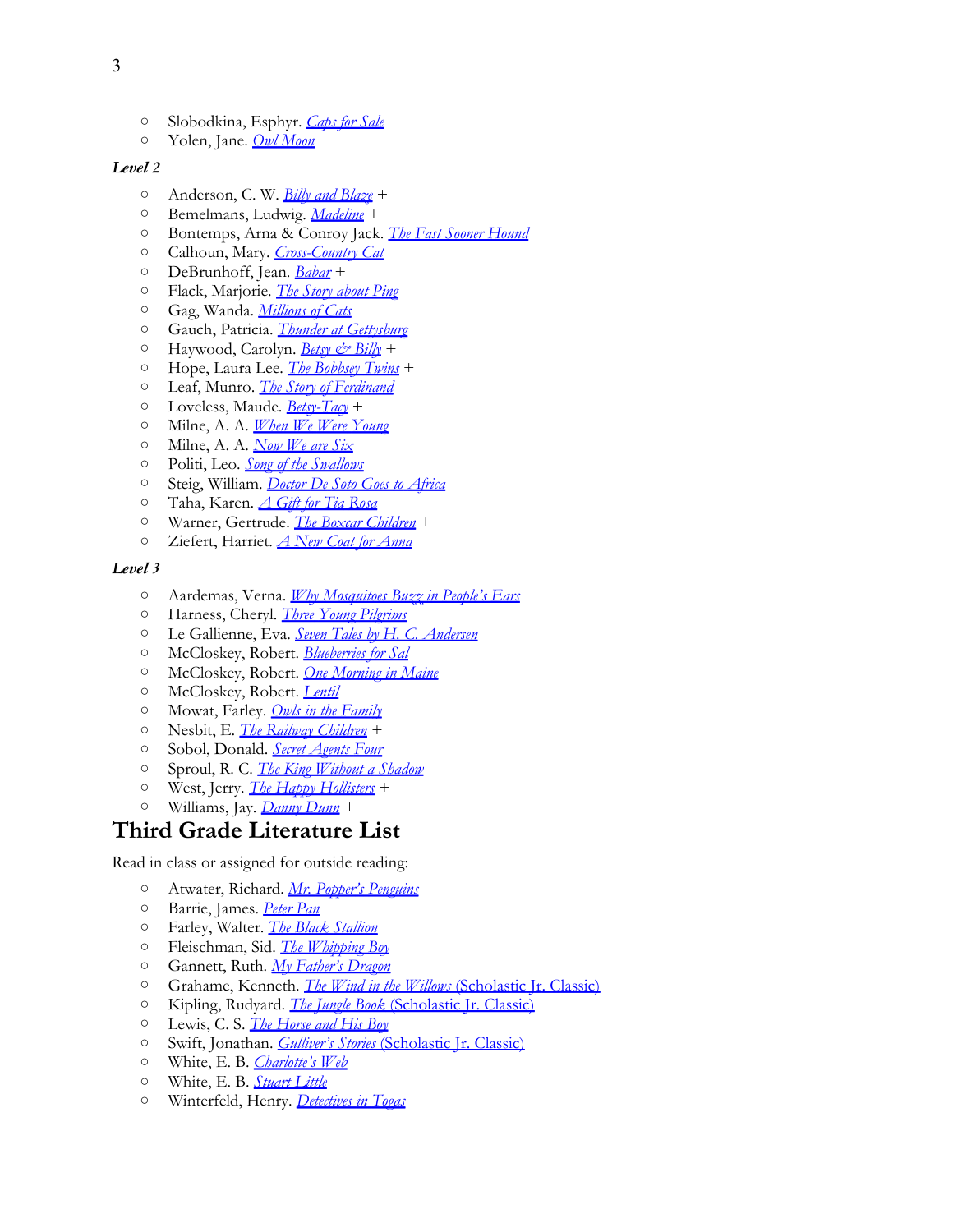### **Outside Reading**

### *Level 1*

- Bulla, Clyde. *[A](http://www.amazon.com/exec/obidos/ASIN/0064403335/thegospcoal-20) [Lion](http://www.amazon.com/exec/obidos/ASIN/0064403335/thegospcoal-20) [to](http://www.amazon.com/exec/obidos/ASIN/0064403335/thegospcoal-20) [Guard](http://www.amazon.com/exec/obidos/ASIN/0064403335/thegospcoal-20) [Us](http://www.amazon.com/exec/obidos/ASIN/0064403335/thegospcoal-20)*
- Bulla, Clyde. *[Shoeshine](http://www.amazon.com/exec/obidos/ASIN/0064402282/thegospcoal-20) [Girl](http://www.amazon.com/exec/obidos/ASIN/0064402282/thegospcoal-20)*
- Cleary, Beverly. *[Henry](http://www.amazon.com/s/ref=sr_nr_p_n_feature_browse-b_mrr_0?rh=n%3A283155%2Ck%3AClearyc+Beverly.+Henry+Huggins%2Cp_n_feature_browse-bin%3A2656022011&bbn=283155&keywords=Cleary%2C+Beverly.+Henry+Huggins&ie=UTF8&qid=1336748533&rnid=618072011#/ref=nb_sb_noss?url=search-alias%3Dstripbooks&field-keywords=Cleary%2C+Beverly+Henry+Huggins&rh=n%3A283155%2Ck%3AClearyc+Beverly+Henry+Huggins) [Huggins](http://www.amazon.com/s/ref=sr_nr_p_n_feature_browse-b_mrr_0?rh=n%3A283155%2Ck%3AClearyc+Beverly.+Henry+Huggins%2Cp_n_feature_browse-bin%3A2656022011&bbn=283155&keywords=Cleary%2C+Beverly.+Henry+Huggins&ie=UTF8&qid=1336748533&rnid=618072011#/ref=nb_sb_noss?url=search-alias%3Dstripbooks&field-keywords=Cleary%2C+Beverly+Henry+Huggins&rh=n%3A283155%2Ck%3AClearyc+Beverly+Henry+Huggins)* [+](http://www.amazon.com/exec/obidos/ASIN/0689715404/thegospcoal-20)
- Dalgliesh, Alice. *[The](http://www.amazon.com/exec/obidos/ASIN/0689715404/thegospcoal-20) [Courage](http://www.amazon.com/exec/obidos/ASIN/0689715404/thegospcoal-20) [of](http://www.amazon.com/exec/obidos/ASIN/0689715404/thegospcoal-20) [Sarah](http://www.amazon.com/exec/obidos/ASIN/0689715404/thegospcoal-20) [Noble](http://www.amazon.com/exec/obidos/ASIN/0689715404/thegospcoal-20)*
- Gardiner, John. *[Stone](http://www.amazon.com/exec/obidos/ASIN/0064401324/thegospcoal-20) [Fox](http://www.amazon.com/exec/obidos/ASIN/0064401324/thegospcoal-20)*
- Hall, Donald. *[Ox-Cart](http://www.amazon.com/exec/obidos/ASIN/0140504419/thegospcoal-20) [Man](http://www.amazon.com/exec/obidos/ASIN/0140504419/thegospcoal-20)*
- Kellogg, Steven. *[Paul](http://www.amazon.com/exec/obidos/ASIN/0688058000/thegospcoal-20) [Bunyan](http://www.amazon.com/exec/obidos/ASIN/0688058000/thegospcoal-20)*
- MacGregor, Ellen. *[Miss](http://www.amazon.com/s/ref=nb_sb_noss?url=search-alias%3Dstripbooks&field-keywords=MacGregor%2C+Ellen.+Miss+Pickerell) [Pickerell](http://www.amazon.com/s/ref=nb_sb_noss?url=search-alias%3Dstripbooks&field-keywords=MacGregor%2C+Ellen.+Miss+Pickerell)* +
- MacLachlan, Patricia. *[Sarah, Plain](http://www.amazon.com/s/ref=nb_sb_noss?url=search-alias%3Dstripbooks&field-keywords=MacGregor%2C+Ellen.+Miss+Pickerell#/ref=nb_sb_noss?url=search-alias%3Dstripbooks&field-keywords=MacLachlan%2C+Patricia.+Sarah%2C+Plain+and+Tall&rh=n%3A283155%2Ck%3AMacLachlanc+Patricia.+Sarahc+Plain+and+Tall) [and](http://www.amazon.com/s/ref=nb_sb_noss?url=search-alias%3Dstripbooks&field-keywords=MacGregor%2C+Ellen.+Miss+Pickerell#/ref=nb_sb_noss?url=search-alias%3Dstripbooks&field-keywords=MacLachlan%2C+Patricia.+Sarah%2C+Plain+and+Tall&rh=n%3A283155%2Ck%3AMacLachlanc+Patricia.+Sarahc+Plain+and+Tall) [Tall](http://www.amazon.com/s/ref=nb_sb_noss?url=search-alias%3Dstripbooks&field-keywords=MacGregor%2C+Ellen.+Miss+Pickerell#/ref=nb_sb_noss?url=search-alias%3Dstripbooks&field-keywords=MacLachlan%2C+Patricia.+Sarah%2C+Plain+and+Tall&rh=n%3A283155%2Ck%3AMacLachlanc+Patricia.+Sarahc+Plain+and+Tall)* +
- McSwigan, Marie. *[Snow](http://www.amazon.com/exec/obidos/ASIN/0142402249/thegospcoal-20) [Treasure](http://www.amazon.com/exec/obidos/ASIN/0142402249/thegospcoal-20)*
- Scieszka, Jon. *[The](http://www.amazon.com/exec/obidos/ASIN/0142400882/thegospcoal-20) [Time](http://www.amazon.com/exec/obidos/ASIN/0142400882/thegospcoal-20) [Warp](http://www.amazon.com/exec/obidos/ASIN/0142400882/thegospcoal-20) [Trio: Sam](http://www.amazon.com/exec/obidos/ASIN/0142400882/thegospcoal-20) [Samurai](http://www.amazon.com/exec/obidos/ASIN/0142400882/thegospcoal-20)*
- Sobol, Donald. *[Encyclopedia](http://www.amazon.com/exec/obidos/ASIN/0142409855/thegospcoal-20) [Brown](http://www.amazon.com/exec/obidos/ASIN/0142409855/thegospcoal-20) [Series](http://www.amazon.com/exec/obidos/ASIN/0142409855/thegospcoal-20)* +
- Stanley, Diane. *[The](http://www.amazon.com/exec/obidos/ASIN/0140566740/thegospcoal-20) [True](http://www.amazon.com/exec/obidos/ASIN/0140566740/thegospcoal-20) [Adventure](http://www.amazon.com/exec/obidos/ASIN/0140566740/thegospcoal-20) [of](http://www.amazon.com/exec/obidos/ASIN/0140566740/thegospcoal-20) [Daniel](http://www.amazon.com/exec/obidos/ASIN/0140566740/thegospcoal-20) [Hall](http://www.amazon.com/exec/obidos/ASIN/0140566740/thegospcoal-20)*
- Warner, Gertrude. *[The](http://www.amazon.com/exec/obidos/ASIN/0807508551/thegospcoal-20) [Box-Car](http://www.amazon.com/exec/obidos/ASIN/0807508551/thegospcoal-20) [Children](http://www.amazon.com/exec/obidos/ASIN/0807508551/thegospcoal-20)* [\(](http://www.amazon.com/exec/obidos/ASIN/0807508551/thegospcoal-20)excluding vol. 1) +

### *Level 2*

- Collodi C. *[Pinocchio](http://www.amazon.com/exec/obidos/ASIN/014036708X/thegospcoal-20)*
- Edmonds, Walter. *[The](http://www.amazon.com/exec/obidos/ASIN/0698116801/thegospcoal-20) [Matchlock](http://www.amazon.com/exec/obidos/ASIN/0698116801/thegospcoal-20) [Gun](http://www.amazon.com/exec/obidos/ASIN/0698116801/thegospcoal-20)*
- Henry, Marguerite. *[Misty](http://www.amazon.com/exec/obidos/ASIN/1416927832/thegospcoal-20) [of](http://www.amazon.com/exec/obidos/ASIN/1416927832/thegospcoal-20) [Chincoteague](http://www.amazon.com/exec/obidos/ASIN/1416927832/thegospcoal-20)*
- Herriot, James. *[James](http://www.amazon.com/exec/obidos/ASIN/0312085125/thegospcoal-20) [Herriot's](http://www.amazon.com/exec/obidos/ASIN/0312085125/thegospcoal-20) [Treasury](http://www.amazon.com/exec/obidos/ASIN/0312085125/thegospcoal-20)*
- Hope, Laura Lee. *[The](http://www.amazon.com/Laura-Lee-Hope/e/B001HPVD3K/ref=sr_ntt_srch_lnk_5?qid=1336664784&sr=1-5) [Bobbsey](http://www.amazon.com/Laura-Lee-Hope/e/B001HPVD3K/ref=sr_ntt_srch_lnk_5?qid=1336664784&sr=1-5) [Twins](http://www.amazon.com/Laura-Lee-Hope/e/B001HPVD3K/ref=sr_ntt_srch_lnk_5?qid=1336664784&sr=1-5)* +
- Hurwitz, Johanna. *[Aldo](http://www.amazon.com/exec/obidos/ASIN/0140340831/thegospcoal-20) [Applesauce](http://www.amazon.com/exec/obidos/ASIN/0140340831/thegospcoal-20)*
- Lindgren, Astrid. *[Pippi](http://www.amazon.com/gp/search/ref=sr_tc_2_0?rh=i%3Astripbooks%2Ck%3ALaura+Lee+Hope&keywords=Laura+Lee+Hope&ie=UTF8&qid=1336749548&sr=1-2-ent&field-contributor_id=B001HPVD3K#/ref=nb_sb_noss?url=search-alias%3Dstripbooks&field-keywords=Lindgren%2C+Astrid.+Pippi+Longstocking+&rh=n%3A283155%2Ck%3ALindgrenc+Astrid.+Pippi+Longstocking+) [Longstocking](http://www.amazon.com/gp/search/ref=sr_tc_2_0?rh=i%3Astripbooks%2Ck%3ALaura+Lee+Hope&keywords=Laura+Lee+Hope&ie=UTF8&qid=1336749548&sr=1-2-ent&field-contributor_id=B001HPVD3K#/ref=nb_sb_noss?url=search-alias%3Dstripbooks&field-keywords=Lindgren%2C+Astrid.+Pippi+Longstocking+&rh=n%3A283155%2Ck%3ALindgrenc+Astrid.+Pippi+Longstocking+)* +
- Milne, A. A. *[Winnie](http://www.amazon.com/exec/obidos/ASIN/0140361219/thegospcoal-20) [the](http://www.amazon.com/exec/obidos/ASIN/0140361219/thegospcoal-20) [Pooh](http://www.amazon.com/exec/obidos/ASIN/0140361219/thegospcoal-20)*
- Nesbit, E. *[The](http://www.amazon.com/exec/obidos/ASIN/0141321601/thegospcoal-20) [Railway](http://www.amazon.com/exec/obidos/ASIN/0141321601/thegospcoal-20) [Children](http://www.amazon.com/exec/obidos/ASIN/0141321601/thegospcoal-20)* +
- Richardson, Arleta. *[In](http://www.amazon.com/s/ref=nb_sb_noss?url=search-alias%3Dstripbooks&field-keywords=Richardson%2C+Arleta.+In+Grandma%27s+Attic+) [Grandma's](http://www.amazon.com/s/ref=nb_sb_noss?url=search-alias%3Dstripbooks&field-keywords=Richardson%2C+Arleta.+In+Grandma%27s+Attic+) [Attic](http://www.amazon.com/s/ref=nb_sb_noss?url=search-alias%3Dstripbooks&field-keywords=Richardson%2C+Arleta.+In+Grandma%27s+Attic+)* +
- Roddy, Lee. *[Family](http://www.amazon.com/s/ref=nb_sb_noss?url=search-alias%3Dstripbooks&field-keywords=Richardson%2C+Arleta.+In+Grandma%27s+Attic+#/ref=nb_sb_noss?url=search-alias%3Dstripbooks&field-keywords=Roddy%2C+Lee+Ladd.+Family+Adventures&rh=n%3A283155%2Ck%3ARoddyc+Lee+Ladd.+Family+Adventures) [Adventures](http://www.amazon.com/s/ref=nb_sb_noss?url=search-alias%3Dstripbooks&field-keywords=Richardson%2C+Arleta.+In+Grandma%27s+Attic+#/ref=nb_sb_noss?url=search-alias%3Dstripbooks&field-keywords=Roddy%2C+Lee+Ladd.+Family+Adventures&rh=n%3A283155%2Ck%3ARoddyc+Lee+Ladd.+Family+Adventures)* +
- Rupp, Rebecca. *[Dragon](http://www.amazon.com/exec/obidos/ASIN/0763628050/thegospcoal-20) [of](http://www.amazon.com/exec/obidos/ASIN/0763628050/thegospcoal-20) [Lonely](http://www.amazon.com/exec/obidos/ASIN/0763628050/thegospcoal-20) [Island](http://www.amazon.com/exec/obidos/ASIN/0763628050/thegospcoal-20)*
- Wilder, Laura. *[Little](http://www.amazon.com/exec/obidos/ASIN/0060754281/thegospcoal-20) [House](http://www.amazon.com/exec/obidos/ASIN/0060754281/thegospcoal-20) [on](http://www.amazon.com/exec/obidos/ASIN/0060754281/thegospcoal-20) [the](http://www.amazon.com/exec/obidos/ASIN/0060754281/thegospcoal-20) [Prairie](http://www.amazon.com/exec/obidos/ASIN/0060754281/thegospcoal-20)* +

### *Level 3*

- Bailey, Carolyn. *[Miss](http://www.amazon.com/exec/obidos/ASIN/014030956X/thegospcoal-20) [Hickory](http://www.amazon.com/exec/obidos/ASIN/014030956X/thegospcoal-20)*
- Bond, Michael. *[Paddington](http://www.amazon.com/exec/obidos/ASIN/0618150714/thegospcoal-20)* +
- Butterworth, Oliver. *[The](http://www.amazon.com/exec/obidos/ASIN/0316119202/thegospcoal-20) [Enormous](http://www.amazon.com/exec/obidos/ASIN/0316119202/thegospcoal-20) [Egg](http://www.amazon.com/exec/obidos/ASIN/0316119202/thegospcoal-20)*
- Cleary, Beverly. *[Ramona](http://www.amazon.com/exec/obidos/ASIN/006196090X/thegospcoal-20)* +
- D'Aulaire, I. E. *[Benjamin](http://www.amazon.com/exec/obidos/ASIN/0964380390/thegospcoal-20) [Franklin](http://www.amazon.com/exec/obidos/ASIN/0964380390/thegospcoal-20)* +
- Estes, Eleanor. *[The](http://www.amazon.com/exec/obidos/ASIN/0152025413/thegospcoal-20) [Moffats](http://www.amazon.com/exec/obidos/ASIN/0152025413/thegospcoal-20)*
- Fritz, Jean. *[The](http://www.amazon.com/exec/obidos/ASIN/0698119363/thegospcoal-20) [Cabin](http://www.amazon.com/exec/obidos/ASIN/0698119363/thegospcoal-20) [Faced](http://www.amazon.com/exec/obidos/ASIN/0698119363/thegospcoal-20) [West](http://www.amazon.com/exec/obidos/ASIN/0698119363/thegospcoal-20)*
- Holling, H. C. *[Paddle-to-the-Sea](http://www.amazon.com/exec/obidos/ASIN/0395292034/thegospcoal-20)* +
- Jackson, Dave & Neta. *[Trailblazer](http://www.amazon.com/s/ref=nb_sb_noss?url=search-alias%3Dstripbooks&field-keywords=Jackson%2C+Dave+%26+Neta.+Trailblazer+books) [Series](http://www.amazon.com/s/ref=nb_sb_noss?url=search-alias%3Dstripbooks&field-keywords=Jackson%2C+Dave+%26+Neta.+Trailblazer+books)* +
- Kipling, Rudyard. *[Just](http://www.amazon.com/exec/obidos/ASIN/1461072263/thegospcoal-20) [So](http://www.amazon.com/exec/obidos/ASIN/1461072263/thegospcoal-20) [Stories](http://www.amazon.com/exec/obidos/ASIN/1461072263/thegospcoal-20)*
- Lawson, Robert. *[Rabbit](http://www.amazon.com/exec/obidos/ASIN/0142407968/thegospcoal-20) [Hill](http://www.amazon.com/exec/obidos/ASIN/0142407968/thegospcoal-20)*
- McCloskey, Robert. *[Homer](http://www.amazon.com/exec/obidos/ASIN/0142404152/thegospcoal-20) [Price](http://www.amazon.com/exec/obidos/ASIN/0142404152/thegospcoal-20)*
- Nesbit, E. *[The](http://www.amazon.com/exec/obidos/ASIN/0811854159/thegospcoal-20) [Story](http://www.amazon.com/exec/obidos/ASIN/0811854159/thegospcoal-20) [of](http://www.amazon.com/exec/obidos/ASIN/0811854159/thegospcoal-20) [the](http://www.amazon.com/exec/obidos/ASIN/0811854159/thegospcoal-20) [Treasure](http://www.amazon.com/exec/obidos/ASIN/0811854159/thegospcoal-20) [Seekers](http://www.amazon.com/exec/obidos/ASIN/0811854159/thegospcoal-20)*
- Peretti, Frank. *[The](http://www.amazon.com/exec/obidos/ASIN/1581346182/thegospcoal-20) [Door](http://www.amazon.com/exec/obidos/ASIN/1581346182/thegospcoal-20) [in](http://www.amazon.com/exec/obidos/ASIN/1581346182/thegospcoal-20) [the](http://www.amazon.com/exec/obidos/ASIN/1581346182/thegospcoal-20) [Dragon's](http://www.amazon.com/exec/obidos/ASIN/1581346182/thegospcoal-20) [Throat](http://www.amazon.com/exec/obidos/ASIN/1581346182/thegospcoal-20)*
- Reece, Colleen. *[American](http://www.amazon.com/s/ref=nb_sb_noss?url=search-alias%3Dstripbooks&field-keywords=Reece%2C+Colleen.+American+Adventure+Series) [Adventure](http://www.amazon.com/s/ref=nb_sb_noss?url=search-alias%3Dstripbooks&field-keywords=Reece%2C+Colleen.+American+Adventure+Series) [Series](http://www.amazon.com/s/ref=nb_sb_noss?url=search-alias%3Dstripbooks&field-keywords=Reece%2C+Colleen.+American+Adventure+Series)* +
- Streatfeild, Noel. *[Ballet](http://www.amazon.com/exec/obidos/ASIN/0679847596/thegospcoal-20) [Shoes](http://www.amazon.com/exec/obidos/ASIN/0679847596/thegospcoal-20)*

# **Fourth Grade Literature List**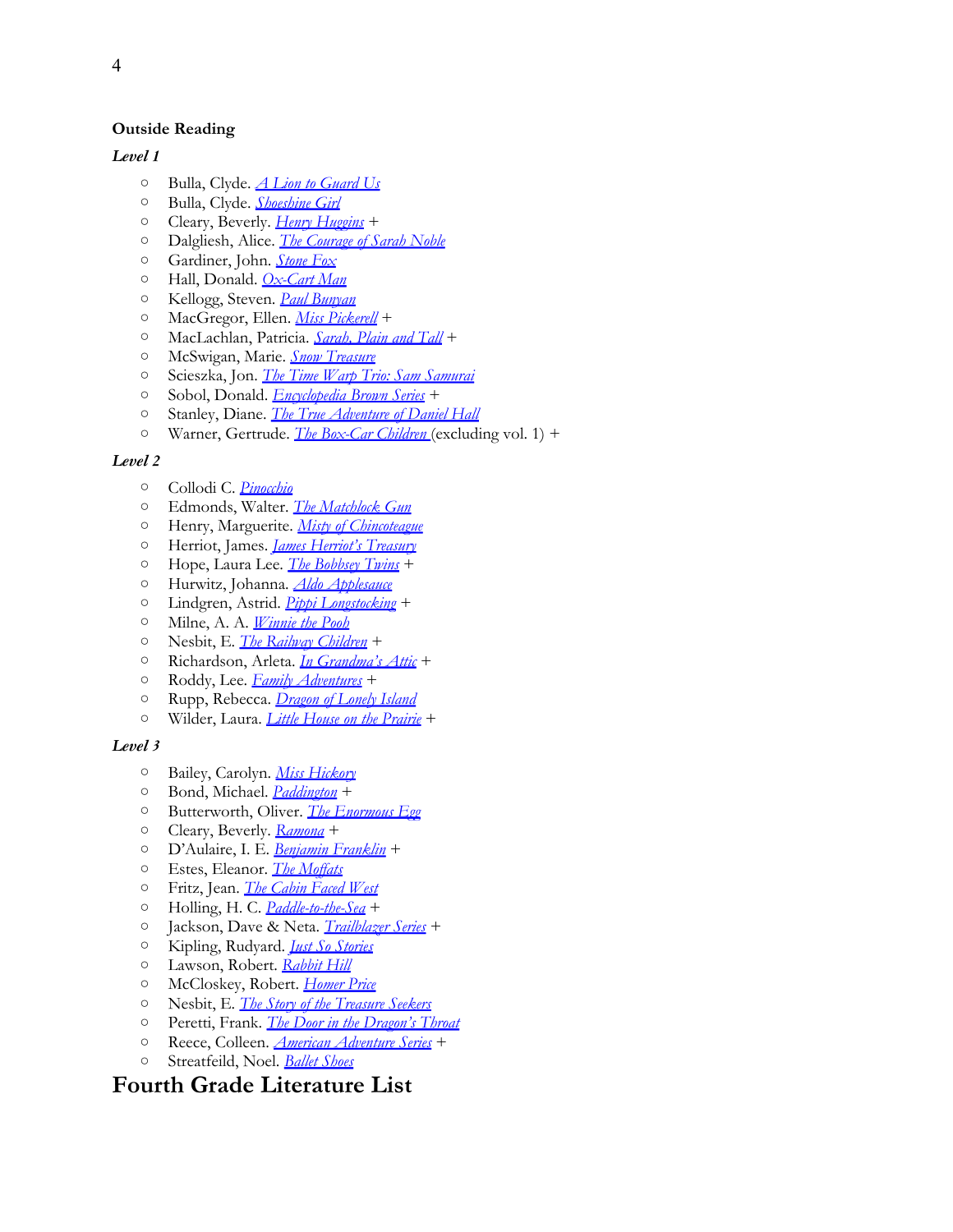Read in class or assigned for outside reading:

- Blackwood, Gary. *[The](http://www.amazon.com/exec/obidos/ASIN/0141305959/thegospcoal-20) [Shakespeare](http://www.amazon.com/exec/obidos/ASIN/0141305959/thegospcoal-20) [Stealer](http://www.amazon.com/exec/obidos/ASIN/0141305959/thegospcoal-20)*
- Burnett, Frances Ho[d](http://www.amazon.com/exec/obidos/ASIN/0486275434/thegospcoal-20)gson. *[The](http://www.amazon.com/exec/obidos/ASIN/0393926354/thegospcoal-20) [Secret](http://www.amazon.com/exec/obidos/ASIN/0393926354/thegospcoal-20) [Garden](http://www.amazon.com/exec/obidos/ASIN/0393926354/thegospcoal-20)*
- Carroll, Lewis. *[Alice's](http://www.amazon.com/exec/obidos/ASIN/0486275434/thegospcoal-20) [Adventures](http://www.amazon.com/exec/obidos/ASIN/0486275434/thegospcoal-20) [in](http://www.amazon.com/exec/obidos/ASIN/0486275434/thegospcoal-20) [Wonderland](http://www.amazon.com/exec/obidos/ASIN/0486275434/thegospcoal-20)*
- Dahl, Roald. *[Charlie](http://www.amazon.com/exec/obidos/ASIN/0142418218/thegospcoal-20) [and](http://www.amazon.com/exec/obidos/ASIN/0142418218/thegospcoal-20) [the](http://www.amazon.com/exec/obidos/ASIN/0142418218/thegospcoal-20) [Chocolate](http://www.amazon.com/exec/obidos/ASIN/0142418218/thegospcoal-20) [Factory](http://www.amazon.com/exec/obidos/ASIN/0142418218/thegospcoal-20)*
- D'Aulaire, Ingri & Ed[g](http://www.amazon.com/exec/obidos/ASIN/0964380358/thegospcoal-20)ar. *[Leif](http://www.amazon.com/exec/obidos/ASIN/0964380307/thegospcoal-20) [the](http://www.amazon.com/exec/obidos/ASIN/0964380307/thegospcoal-20) [Lucky](http://www.amazon.com/exec/obidos/ASIN/0964380307/thegospcoal-20)*
- Daugherty, James. *[The](http://www.amazon.com/exec/obidos/ASIN/0964380358/thegospcoal-20) [Magna](http://www.amazon.com/exec/obidos/ASIN/0964380358/thegospcoal-20) [Charta](http://www.amazon.com/exec/obidos/ASIN/0964380358/thegospcoal-20)*
- de Angeli, Marguerite. *[The](http://www.amazon.com/exec/obidos/ASIN/0440227798/thegospcoal-20) [Door](http://www.amazon.com/exec/obidos/ASIN/0440227798/thegospcoal-20) [in](http://www.amazon.com/exec/obidos/ASIN/0440227798/thegospcoal-20) [the](http://www.amazon.com/exec/obidos/ASIN/0440227798/thegospcoal-20) [Wall](http://www.amazon.com/exec/obidos/ASIN/0440227798/thegospcoal-20)*
- Du Bois, William Pe[ne](http://www.amazon.com/exec/obidos/ASIN/0152025057/thegospcoal-20). *[Twenty-one](http://www.amazon.com/exec/obidos/ASIN/014240330X/thegospcoal-20) [Balloons](http://www.amazon.com/exec/obidos/ASIN/014240330X/thegospcoal-20)*
- Estes, Eleanor. *[Ginger](http://www.amazon.com/exec/obidos/ASIN/0152025057/thegospcoal-20) [Pye](http://www.amazon.com/exec/obidos/ASIN/0152025057/thegospcoal-20)*
- Henry, Marguerite. *[King](http://www.amazon.com/exec/obidos/ASIN/1416927867/thegospcoal-20) [of](http://www.amazon.com/exec/obidos/ASIN/1416927867/thegospcoal-20) [the](http://www.amazon.com/exec/obidos/ASIN/1416927867/thegospcoal-20) [Wind](http://www.amazon.com/exec/obidos/ASIN/1416927867/thegospcoal-20)*
- Green, Roger Lancelyn. *[King](http://www.amazon.com/exec/obidos/ASIN/0141321016/thegospcoal-20) [Arthur](http://www.amazon.com/exec/obidos/ASIN/0141321016/thegospcoal-20) [and](http://www.amazon.com/exec/obidos/ASIN/0141321016/thegospcoal-20) [His](http://www.amazon.com/exec/obidos/ASIN/0141321016/thegospcoal-20) [Knights](http://www.amazon.com/exec/obidos/ASIN/0141321016/thegospcoal-20) [of](http://www.amazon.com/exec/obidos/ASIN/0141321016/thegospcoal-20) [the](http://www.amazon.com/exec/obidos/ASIN/0141321016/thegospcoal-20) [Round](http://www.amazon.com/exec/obidos/ASIN/0141321016/thegospcoal-20) [Table](http://www.amazon.com/exec/obidos/ASIN/0141321016/thegospcoal-20)*
- Konigsburg, E. L. *[From](http://www.amazon.com/exec/obidos/ASIN/0689711816/thegospcoal-20) [the](http://www.amazon.com/exec/obidos/ASIN/0689711816/thegospcoal-20) [Mixed-Up](http://www.amazon.com/exec/obidos/ASIN/0689711816/thegospcoal-20) [Files](http://www.amazon.com/exec/obidos/ASIN/0689711816/thegospcoal-20) [of](http://www.amazon.com/exec/obidos/ASIN/0689711816/thegospcoal-20) [Mrs. Basel](http://www.amazon.com/exec/obidos/ASIN/0689711816/thegospcoal-20) [E. Frankweiler](http://www.amazon.com/exec/obidos/ASIN/0689711816/thegospcoal-20)*
- Lewis, C. S. *[Prince](http://www.amazon.com/exec/obidos/ASIN/B000GBFQRK/thegospcoal-20) [Caspian](http://www.amazon.com/exec/obidos/ASIN/B000GBFQRK/thegospcoal-20)*
- Norton, Mary. *[The](http://www.amazon.com/exec/obidos/ASIN/0152047379/thegospcoal-20) [Borrowers](http://www.amazon.com/exec/obidos/ASIN/0152047379/thegospcoal-20)*
- Prum, Deborah M. *[Rats, Bulls, and](http://www.amazon.com/exec/obidos/ASIN/1890517194/thegospcoal-20) [Flying](http://www.amazon.com/exec/obidos/ASIN/1890517194/thegospcoal-20) [Machines](http://www.amazon.com/exec/obidos/ASIN/1890517194/thegospcoal-20)*
- Rebsamen, Frederick. *[Beowulf](http://www.amazon.com/exec/obidos/ASIN/0060573783/thegospcoal-20)*
- Sis, Peter. *[Starry](http://www.amazon.com/exec/obidos/ASIN/0374470278/thegospcoal-20) [Messenger: Galileo](http://www.amazon.com/exec/obidos/ASIN/0374470278/thegospcoal-20)*
- Stanley, Diane and Peter Vennema. *[Bard](http://www.amazon.com/exec/obidos/ASIN/0688162940/thegospcoal-20) [of](http://www.amazon.com/exec/obidos/ASIN/0688162940/thegospcoal-20) [Avon](http://www.amazon.com/exec/obidos/ASIN/0688162940/thegospcoal-20)*
- Stanley, Diane. *[Joan](http://www.amazon.com/exec/obidos/ASIN/0064437485/thegospcoal-20) [of](http://www.amazon.com/exec/obidos/ASIN/0064437485/thegospcoal-20) [Arc](http://www.amazon.com/exec/obidos/ASIN/0064437485/thegospcoal-20)*
- Vernon, Louise A. *[Thunderstorm](http://www.amazon.com/exec/obidos/ASIN/0836117409/thegospcoal-20) [in](http://www.amazon.com/exec/obidos/ASIN/0836117409/thegospcoal-20) [the](http://www.amazon.com/exec/obidos/ASIN/0836117409/thegospcoal-20) [Church](http://www.amazon.com/exec/obidos/ASIN/0836117409/thegospcoal-20)*
- White, E. B. *[The](http://www.amazon.com/exec/obidos/ASIN/0064410943/thegospcoal-20) [Trumpet](http://www.amazon.com/exec/obidos/ASIN/0064410943/thegospcoal-20) [of](http://www.amazon.com/exec/obidos/ASIN/0064410943/thegospcoal-20) [the](http://www.amazon.com/exec/obidos/ASIN/0064410943/thegospcoal-20) [Swan](http://www.amazon.com/exec/obidos/ASIN/0064410943/thegospcoal-20)*

#### *Level 1*

- Alexander, Lloyd. *[The](http://www.amazon.com/s/ref=nb_sb_noss?url=search-alias%3Dstripbooks&field-keywords=Alexander%2C+Lloyd.+The+Book+of+Three) [Book](http://www.amazon.com/s/ref=nb_sb_noss?url=search-alias%3Dstripbooks&field-keywords=Alexander%2C+Lloyd.+The+Book+of+Three) [of](http://www.amazon.com/s/ref=nb_sb_noss?url=search-alias%3Dstripbooks&field-keywords=Alexander%2C+Lloyd.+The+Book+of+Three) [Three](http://www.amazon.com/s/ref=nb_sb_noss?url=search-alias%3Dstripbooks&field-keywords=Alexander%2C+Lloyd.+The+Book+of+Three)* +
- Armstrong, William. *[Sounder](http://www.amazon.com/exec/obidos/ASIN/B0044S6XAA/thegospcoal-20)*
- Babbitt, Natalie. *[Tuck](http://www.amazon.com/exec/obidos/ASIN/0312369816/thegospcoal-20) [Everlasting](http://www.amazon.com/exec/obidos/ASIN/0312369816/thegospcoal-20)*
- Burnett, Frances H. *[A](http://www.amazon.com/exec/obidos/ASIN/144240292X/thegospcoal-20) [Little](http://www.amazon.com/exec/obidos/ASIN/144240292X/thegospcoal-20) [Princess](http://www.amazon.com/exec/obidos/ASIN/144240292X/thegospcoal-20)*
- Carlson, Natalie. *[The](http://www.amazon.com/exec/obidos/ASIN/0064402509/thegospcoal-20) [Family](http://www.amazon.com/exec/obidos/ASIN/0064402509/thegospcoal-20) [Under](http://www.amazon.com/exec/obidos/ASIN/0064402509/thegospcoal-20) [the](http://www.amazon.com/exec/obidos/ASIN/0064402509/thegospcoal-20) [Bridge](http://www.amazon.com/exec/obidos/ASIN/0064402509/thegospcoal-20)*
- Estes, Eleanor. *[The](http://www.amazon.com/exec/obidos/ASIN/0152052607/thegospcoal-20) [Hundred](http://www.amazon.com/exec/obidos/ASIN/0152052607/thegospcoal-20) [Dresses](http://www.amazon.com/exec/obidos/ASIN/0152052607/thegospcoal-20)*
- Knight, Eric. *[Lassie](http://www.amazon.com/exec/obidos/ASIN/0312371314/thegospcoal-20) [Come-Home](http://www.amazon.com/exec/obidos/ASIN/0312371314/thegospcoal-20)*
- L'Engle, Madeliene. *[A](http://www.amazon.com/exec/obidos/ASIN/0312373511/thegospcoal-20) [Wrinkle](http://www.amazon.com/exec/obidos/ASIN/0312373511/thegospcoal-20) [in](http://www.amazon.com/exec/obidos/ASIN/0312373511/thegospcoal-20) [Time](http://www.amazon.com/exec/obidos/ASIN/0312373511/thegospcoal-20)* +
- Lenski, Lois. *[Prairie](http://www.amazon.com/exec/obidos/ASIN/1453250115/thegospcoal-20) [School](http://www.amazon.com/exec/obidos/ASIN/1453250115/thegospcoal-20)* +
- Lenski, Lois. *[Strawberry](http://www.amazon.com/exec/obidos/ASIN/0064405850/thegospcoal-20) [Girl](http://www.amazon.com/exec/obidos/ASIN/0064405850/thegospcoal-20)*
- Lowry, Lois. *[Number](http://www.amazon.com/exec/obidos/ASIN/0547577095/thegospcoal-20) [the](http://www.amazon.com/exec/obidos/ASIN/0547577095/thegospcoal-20) [Stars](http://www.amazon.com/exec/obidos/ASIN/0547577095/thegospcoal-20)*
- McSwigan, Marie. *[Snow](http://www.amazon.com/exec/obidos/ASIN/0142402249/thegospcoal-20) [Treasure](http://www.amazon.com/exec/obidos/ASIN/0142402249/thegospcoal-20)*
- Seredy, Kate. *[The](http://www.amazon.com/exec/obidos/ASIN/014030133X/thegospcoal-20) [Good](http://www.amazon.com/exec/obidos/ASIN/014030133X/thegospcoal-20) [Master](http://www.amazon.com/exec/obidos/ASIN/014030133X/thegospcoal-20)*
- Speare, Elizabeth. *[The](http://www.amazon.com/exec/obidos/ASIN/0547577117/thegospcoal-20) [Sign](http://www.amazon.com/exec/obidos/ASIN/0547577117/thegospcoal-20) [of](http://www.amazon.com/exec/obidos/ASIN/0547577117/thegospcoal-20) [the](http://www.amazon.com/exec/obidos/ASIN/0547577117/thegospcoal-20) [Beaver](http://www.amazon.com/exec/obidos/ASIN/0547577117/thegospcoal-20)*
- Taylor, Sydney. *[All-of-A-Kind](http://www.amazon.com/exec/obidos/ASIN/0440400597/thegospcoal-20) [Family](http://www.amazon.com/exec/obidos/ASIN/0440400597/thegospcoal-20)*
- Thurber, James. *[Many](http://www.amazon.com/exec/obidos/ASIN/0152018956/thegospcoal-20) [Moons](http://www.amazon.com/exec/obidos/ASIN/0152018956/thegospcoal-20)*
- Verne, Jules. *[20,000 Leagues](http://www.amazon.com/exec/obidos/ASIN/0099528533/thegospcoal-20) [Under](http://www.amazon.com/exec/obidos/ASIN/0099528533/thegospcoal-20) [the](http://www.amazon.com/exec/obidos/ASIN/0099528533/thegospcoal-20) [Sea](http://www.amazon.com/exec/obidos/ASIN/0099528533/thegospcoal-20)*
- Wilson, N. D. *[100 Cupboards](http://www.amazon.com/exec/obidos/ASIN/0375838821/thegospcoal-20)* +

- Farley, Walter. *[The](http://www.amazon.com/exec/obidos/ASIN/0679813438/thegospcoal-20) [Black](http://www.amazon.com/exec/obidos/ASIN/0679813438/thegospcoal-20) [Stallion](http://www.amazon.com/exec/obidos/ASIN/0679813438/thegospcoal-20)* +
- Funke, Cornellia. *[Inkheart](http://www.amazon.com/exec/obidos/ASIN/0545265371/thegospcoal-20)* +
- George, Jean C. *[My](http://www.amazon.com/exec/obidos/ASIN/0141312424/thegospcoal-20) [Side](http://www.amazon.com/exec/obidos/ASIN/0141312424/thegospcoal-20) [of](http://www.amazon.com/exec/obidos/ASIN/0141312424/thegospcoal-20) [the](http://www.amazon.com/exec/obidos/ASIN/0141312424/thegospcoal-20) [Mountain](http://www.amazon.com/exec/obidos/ASIN/0141312424/thegospcoal-20)*
- Grahame, Kenneth. *[The](http://www.amazon.com/exec/obidos/ASIN/0805008020/thegospcoal-20) [Reluctant](http://www.amazon.com/exec/obidos/ASIN/0805008020/thegospcoal-20) [Dragon](http://www.amazon.com/exec/obidos/ASIN/0805008020/thegospcoal-20)*
- Hanes, Mari. *[Two](http://www.amazon.com/exec/obidos/ASIN/0880709995/thegospcoal-20) [Mighty](http://www.amazon.com/exec/obidos/ASIN/0880709995/thegospcoal-20) [Rivers](http://www.amazon.com/exec/obidos/ASIN/0880709995/thegospcoal-20)*
- Jacques, Brian. *[Redwall](http://www.amazon.com/exec/obidos/ASIN/0142302376/thegospcoal-20)* +
- Lofting, Hugh. *[The](http://www.amazon.com/exec/obidos/ASIN/0440400023/thegospcoal-20) [Voyages](http://www.amazon.com/exec/obidos/ASIN/0440400023/thegospcoal-20) [of](http://www.amazon.com/exec/obidos/ASIN/0440400023/thegospcoal-20) [Dr. Dolittle](http://www.amazon.com/exec/obidos/ASIN/0440400023/thegospcoal-20)* +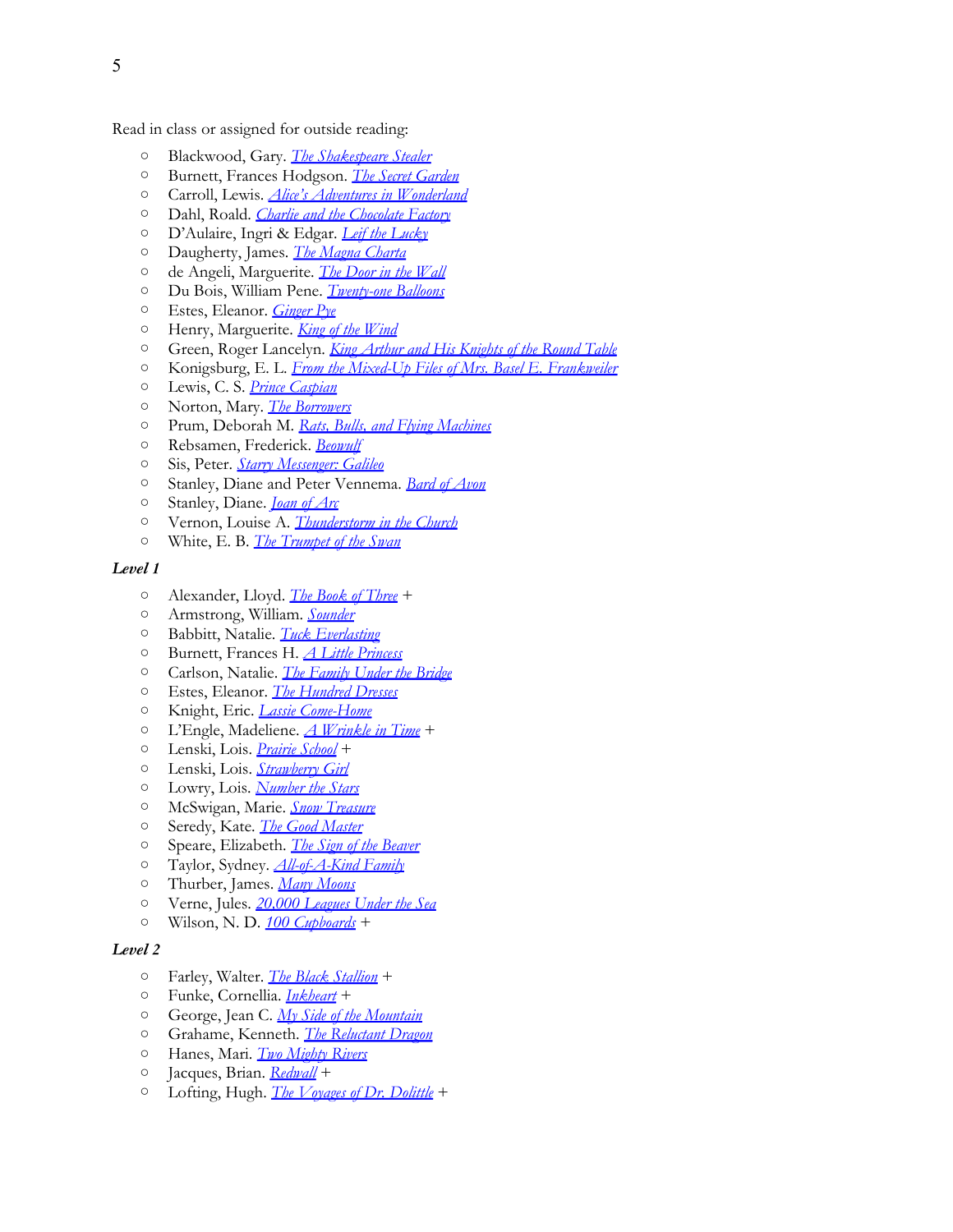- Morey, Walt. *[Gentle](http://www.amazon.com/exec/obidos/ASIN/0142405515/thegospcoal-20) [Ben](http://www.amazon.com/exec/obidos/ASIN/0142405515/thegospcoal-20)*
- Peretti, Frank. *[The](http://www.amazon.com/s/ref=nb_sb_noss?url=search-alias%3Dstripbooks&field-keywords=Peretti%2C+Frank.+Cooper+Kids+Adventure+) [Cooper](http://www.amazon.com/s/ref=nb_sb_noss?url=search-alias%3Dstripbooks&field-keywords=Peretti%2C+Frank.+Cooper+Kids+Adventure+) [Kids](http://www.amazon.com/s/ref=nb_sb_noss?url=search-alias%3Dstripbooks&field-keywords=Peretti%2C+Frank.+Cooper+Kids+Adventure+) [Adventure](http://www.amazon.com/s/ref=nb_sb_noss?url=search-alias%3Dstripbooks&field-keywords=Peretti%2C+Frank.+Cooper+Kids+Adventure+)* +
- Riordan, Rick. *[The](http://www.amazon.com/exec/obidos/ASIN/1423113497/thegospcoal-20) [Lightning](http://www.amazon.com/exec/obidos/ASIN/1423113497/thegospcoal-20) [Thief](http://www.amazon.com/exec/obidos/ASIN/1423113497/thegospcoal-20)* +
- Smith, Dodie. *[The 101 Dalmations](http://www.amazon.com/exec/obidos/ASIN/0140340343/thegospcoal-20)*
- Street, James. *[Good-bye](http://www.amazon.com/exec/obidos/ASIN/067142890X/thegospcoal-20) [My](http://www.amazon.com/exec/obidos/ASIN/067142890X/thegospcoal-20) [Lady](http://www.amazon.com/exec/obidos/ASIN/067142890X/thegospcoal-20)*
- Travers, P. I. *[Mary](http://www.amazon.com/exec/obidos/ASIN/0152017178/thegospcoal-20) [Poppins](http://www.amazon.com/exec/obidos/ASIN/0152017178/thegospcoal-20)* +
- Wilson, N. D. *[Leepike](http://www.amazon.com/exec/obidos/ASIN/0375838740/thegospcoal-20) [Ridge](http://www.amazon.com/exec/obidos/ASIN/0375838740/thegospcoal-20)*

- Adamson, Joy. *[Born](http://www.amazon.com/exec/obidos/ASIN/0375714383/thegospcoal-20) [Free](http://www.amazon.com/exec/obidos/ASIN/0375714383/thegospcoal-20)*
- Alcott, Louisa May. *[Little](http://www.amazon.com/exec/obidos/ASIN/0486296342/thegospcoal-20) [Women](http://www.amazon.com/exec/obidos/ASIN/0486296342/thegospcoal-20)* +
- Burnford, Sheila. *[The](http://www.amazon.com/exec/obidos/ASIN/0440413249/thegospcoal-20) [Incredible](http://www.amazon.com/exec/obidos/ASIN/0440413249/thegospcoal-20) [Journey](http://www.amazon.com/exec/obidos/ASIN/0440413249/thegospcoal-20)*
- Field, Rachel. *[Calico](http://thegospelcoalition.org/blogs/justintaylor/2012/05/15/a-classical-christian-school-reading-list-4th-5th-grades/0689822855) [Bush](http://thegospelcoalition.org/blogs/justintaylor/2012/05/15/a-classical-christian-school-reading-list-4th-5th-grades/0689822855)*
- Lawson, Robert. *[Ben](http://www.amazon.com/exec/obidos/ASIN/0316517305/thegospcoal-20) [and](http://www.amazon.com/exec/obidos/ASIN/0316517305/thegospcoal-20) [Me](http://www.amazon.com/exec/obidos/ASIN/0316517305/thegospcoal-20)*
- Robertson, Keith. *[Henry](http://www.amazon.com/exec/obidos/ASIN/0140341447/thegospcoal-20) [Reed, Inc.](http://www.amazon.com/exec/obidos/ASIN/0140341447/thegospcoal-20)* +
- Robinson, Barbara. *[The](http://www.amazon.com/exec/obidos/ASIN/0064402754/thegospcoal-20) [Best](http://www.amazon.com/exec/obidos/ASIN/0064402754/thegospcoal-20) [Christmas](http://www.amazon.com/exec/obidos/ASIN/0064402754/thegospcoal-20) [Pageant](http://www.amazon.com/exec/obidos/ASIN/0064402754/thegospcoal-20) [Ever](http://www.amazon.com/exec/obidos/ASIN/0064402754/thegospcoal-20)*
- Sewell, Anna. *[Black](http://www.amazon.com/exec/obidos/ASIN/0143106473/thegospcoal-20) [Beauty](http://www.amazon.com/exec/obidos/ASIN/0143106473/thegospcoal-20)*
- Sidney, Margaret. *[Five](http://www.amazon.com/exec/obidos/ASIN/0486452670/thegospcoal-20) [Little](http://www.amazon.com/exec/obidos/ASIN/0486452670/thegospcoal-20) [Peppers](http://www.amazon.com/exec/obidos/ASIN/0486452670/thegospcoal-20)* +

## **Fifth Grade Literature List**

Read in class or assigned for outside reading:

- Defoe, Daniel. *[Robinson](http://www.amazon.com/exec/obidos/ASIN/1591940680/thegospcoal-20) [Crusoe](http://www.amazon.com/exec/obidos/ASIN/1591940680/thegospcoal-20)*
- Forbes, Esther. *[Johnny](http://www.amazon.com/exec/obidos/ASIN/0547614322/thegospcoal-20) [Tremain](http://www.amazon.com/exec/obidos/ASIN/0547614322/thegospcoal-20)*
- Lathan, Jean. *[Carry](http://www.amazon.com/exec/obidos/ASIN/0618250743/thegospcoal-20) [On, Mr. Bowditch](http://www.amazon.com/exec/obidos/ASIN/0618250743/thegospcoal-20)*
- Lewis, C. S. *[The](http://www.amazon.com/exec/obidos/ASIN/B002MAQSX4/thegospcoal-20) [Silver](http://www.amazon.com/exec/obidos/ASIN/B002MAQSX4/thegospcoal-20) [Chair](http://www.amazon.com/exec/obidos/ASIN/B002MAQSX4/thegospcoal-20)*
- Lewis, C. S. *[The](http://www.amazon.com/exec/obidos/ASIN/0064409465/thegospcoal-20) [Voyage](http://www.amazon.com/exec/obidos/ASIN/0064409465/thegospcoal-20) [of](http://www.amazon.com/exec/obidos/ASIN/0064409465/thegospcoal-20) [the](http://www.amazon.com/exec/obidos/ASIN/0064409465/thegospcoal-20) [Dawn](http://www.amazon.com/exec/obidos/ASIN/0064409465/thegospcoal-20) [Treader](http://www.amazon.com/exec/obidos/ASIN/0064409465/thegospcoal-20)*
- Speare, Elizabeth. *[The](http://www.amazon.com/exec/obidos/ASIN/0547550294/thegospcoal-20) [Witch](http://www.amazon.com/exec/obidos/ASIN/0547550294/thegospcoal-20) [of](http://www.amazon.com/exec/obidos/ASIN/0547550294/thegospcoal-20) [Blackbird](http://www.amazon.com/exec/obidos/ASIN/0547550294/thegospcoal-20) [Pond](http://www.amazon.com/exec/obidos/ASIN/0547550294/thegospcoal-20)*
- Swift, Jonathan. *[Gulliver's](http://www.amazon.com/exec/obidos/ASIN/0486292738/thegospcoal-20) [Travels](http://www.amazon.com/exec/obidos/ASIN/0486292738/thegospcoal-20)* (excerpts)

#### *Level 1*

- Beatty, Patricia. *[Turn](http://www.amazon.com/exec/obidos/ASIN/0688166768/thegospcoal-20) [Homeward, Hannalee](http://www.amazon.com/exec/obidos/ASIN/0688166768/thegospcoal-20)*
- Brink, Carol. *[Caddie](http://www.amazon.com/exec/obidos/ASIN/1416940286/thegospcoal-20) [Woodlawn](http://www.amazon.com/exec/obidos/ASIN/1416940286/thegospcoal-20)*
- Byars, Betsy. *[The](http://www.amazon.com/exec/obidos/ASIN/0140314202/thegospcoal-20) [Summer](http://www.amazon.com/exec/obidos/ASIN/0140314202/thegospcoal-20) [of](http://www.amazon.com/exec/obidos/ASIN/0140314202/thegospcoal-20) [the](http://www.amazon.com/exec/obidos/ASIN/0140314202/thegospcoal-20) [Swans](http://www.amazon.com/exec/obidos/ASIN/0140314202/thegospcoal-20)*
- Cleary, Beverly. *[Dear](http://www.amazon.com/exec/obidos/ASIN/068802405X/thegospcoal-20) [Mr. Henshaw](http://www.amazon.com/exec/obidos/ASIN/068802405X/thegospcoal-20)*
- De Jong, Meindert. *[The](http://www.amazon.com/exec/obidos/ASIN/0064400212/thegospcoal-20) [Wheel](http://www.amazon.com/exec/obidos/ASIN/0064400212/thegospcoal-20) [on](http://www.amazon.com/exec/obidos/ASIN/0064400212/thegospcoal-20) [the](http://www.amazon.com/exec/obidos/ASIN/0064400212/thegospcoal-20) [School](http://www.amazon.com/exec/obidos/ASIN/0064400212/thegospcoal-20)*
- Enright, Elizabeth. *[Thimble](http://www.amazon.com/exec/obidos/ASIN/031238002X/thegospcoal-20) [Summer](http://www.amazon.com/exec/obidos/ASIN/031238002X/thegospcoal-20)*
- Gates, Doris. *[Blue](http://www.amazon.com/exec/obidos/ASIN/0140309241/thegospcoal-20) [Willow](http://www.amazon.com/exec/obidos/ASIN/0140309241/thegospcoal-20)*
- Gipson, Fred. *[Old](http://www.amazon.com/exec/obidos/ASIN/0060935472/thegospcoal-20) [Yeller](http://www.amazon.com/exec/obidos/ASIN/0060935472/thegospcoal-20)*
- Hanes Mari. *[Two](http://www.amazon.com/exec/obidos/ASIN/0880709995/thegospcoal-20) [Mighty](http://www.amazon.com/exec/obidos/ASIN/0880709995/thegospcoal-20) [Rivers](http://www.amazon.com/exec/obidos/ASIN/0880709995/thegospcoal-20)*
- O'Brien, Robert. *[Mrs. Frisby](http://www.amazon.com/exec/obidos/ASIN/0689710682/thegospcoal-20) [and](http://www.amazon.com/exec/obidos/ASIN/0689710682/thegospcoal-20) [the](http://www.amazon.com/exec/obidos/ASIN/0689710682/thegospcoal-20) [Rats](http://www.amazon.com/exec/obidos/ASIN/0689710682/thegospcoal-20) [of](http://www.amazon.com/exec/obidos/ASIN/0689710682/thegospcoal-20) [NIMH](http://www.amazon.com/exec/obidos/ASIN/0689710682/thegospcoal-20)*
- Rawls, Wilson. *[Where](http://www.amazon.com/exec/obidos/ASIN/0440412676/thegospcoal-20) [the](http://www.amazon.com/exec/obidos/ASIN/0440412676/thegospcoal-20) [Red](http://www.amazon.com/exec/obidos/ASIN/0440412676/thegospcoal-20) [Fern](http://www.amazon.com/exec/obidos/ASIN/0440412676/thegospcoal-20) [Grows](http://www.amazon.com/exec/obidos/ASIN/0440412676/thegospcoal-20)*
- Selden, George. *[The](http://www.amazon.com/exec/obidos/ASIN/0312380038/thegospcoal-20) [Cricket](http://www.amazon.com/exec/obidos/ASIN/0312380038/thegospcoal-20) [in](http://www.amazon.com/exec/obidos/ASIN/0312380038/thegospcoal-20) [Times](http://www.amazon.com/exec/obidos/ASIN/0312380038/thegospcoal-20) [Square](http://www.amazon.com/exec/obidos/ASIN/0312380038/thegospcoal-20)*

- Cameron, Eleanor. *[Mushroom](http://www.amazon.com/exec/obidos/ASIN/0316125407/thegospcoal-20) [Planet](http://www.amazon.com/exec/obidos/ASIN/0316125407/thegospcoal-20)* +
- De Jong, Meindert. *[The](http://www.amazon.com/exec/obidos/ASIN/0064402002/thegospcoal-20) [House](http://www.amazon.com/exec/obidos/ASIN/0064402002/thegospcoal-20) [of](http://www.amazon.com/exec/obidos/ASIN/0064402002/thegospcoal-20) [Sixty](http://www.amazon.com/exec/obidos/ASIN/0064402002/thegospcoal-20) [Fathers](http://www.amazon.com/exec/obidos/ASIN/0064402002/thegospcoal-20)*
- George, Jean Craighead. *[Julie](http://www.amazon.com/exec/obidos/ASIN/0060540958/thegospcoal-20) [of](http://www.amazon.com/exec/obidos/ASIN/0060540958/thegospcoal-20) [the](http://www.amazon.com/exec/obidos/ASIN/0060540958/thegospcoal-20) [Wolves](http://www.amazon.com/exec/obidos/ASIN/0060540958/thegospcoal-20)*
- Montgomery, Lucy. *[Anne](http://www.amazon.com/exec/obidos/ASIN/0553609416/thegospcoal-20) [of](http://www.amazon.com/exec/obidos/ASIN/0553609416/thegospcoal-20) [Green](http://www.amazon.com/exec/obidos/ASIN/0553609416/thegospcoal-20) [Gables](http://www.amazon.com/exec/obidos/ASIN/0553609416/thegospcoal-20)*
- O'Dell, Scott. *[Island](http://www.amazon.com/exec/obidos/ASIN/0547328613/thegospcoal-20) [of](http://www.amazon.com/exec/obidos/ASIN/0547328613/thegospcoal-20) [the](http://www.amazon.com/exec/obidos/ASIN/0547328613/thegospcoal-20) [Blue](http://www.amazon.com/exec/obidos/ASIN/0547328613/thegospcoal-20) [Dolphin](http://www.amazon.com/exec/obidos/ASIN/0547328613/thegospcoal-20)*
- Pearce, Philippa. *[Tom's](http://www.amazon.com/exec/obidos/ASIN/0064404455/thegospcoal-20) [Midnight](http://www.amazon.com/exec/obidos/ASIN/0064404455/thegospcoal-20) [Garden](http://www.amazon.com/exec/obidos/ASIN/0064404455/thegospcoal-20)*
- Porter, Eleanor. *[Pollyanna](http://www.amazon.com/exec/obidos/ASIN/0140350233/thegospcoal-20)*+
- Rawks, Wilson. *[Summer](http://www.amazon.com/exec/obidos/ASIN/0440415802/thegospcoal-20) [of](http://www.amazon.com/exec/obidos/ASIN/0440415802/thegospcoal-20) [the](http://www.amazon.com/exec/obidos/ASIN/0440415802/thegospcoal-20) [Monkeys](http://www.amazon.com/exec/obidos/ASIN/0440415802/thegospcoal-20)*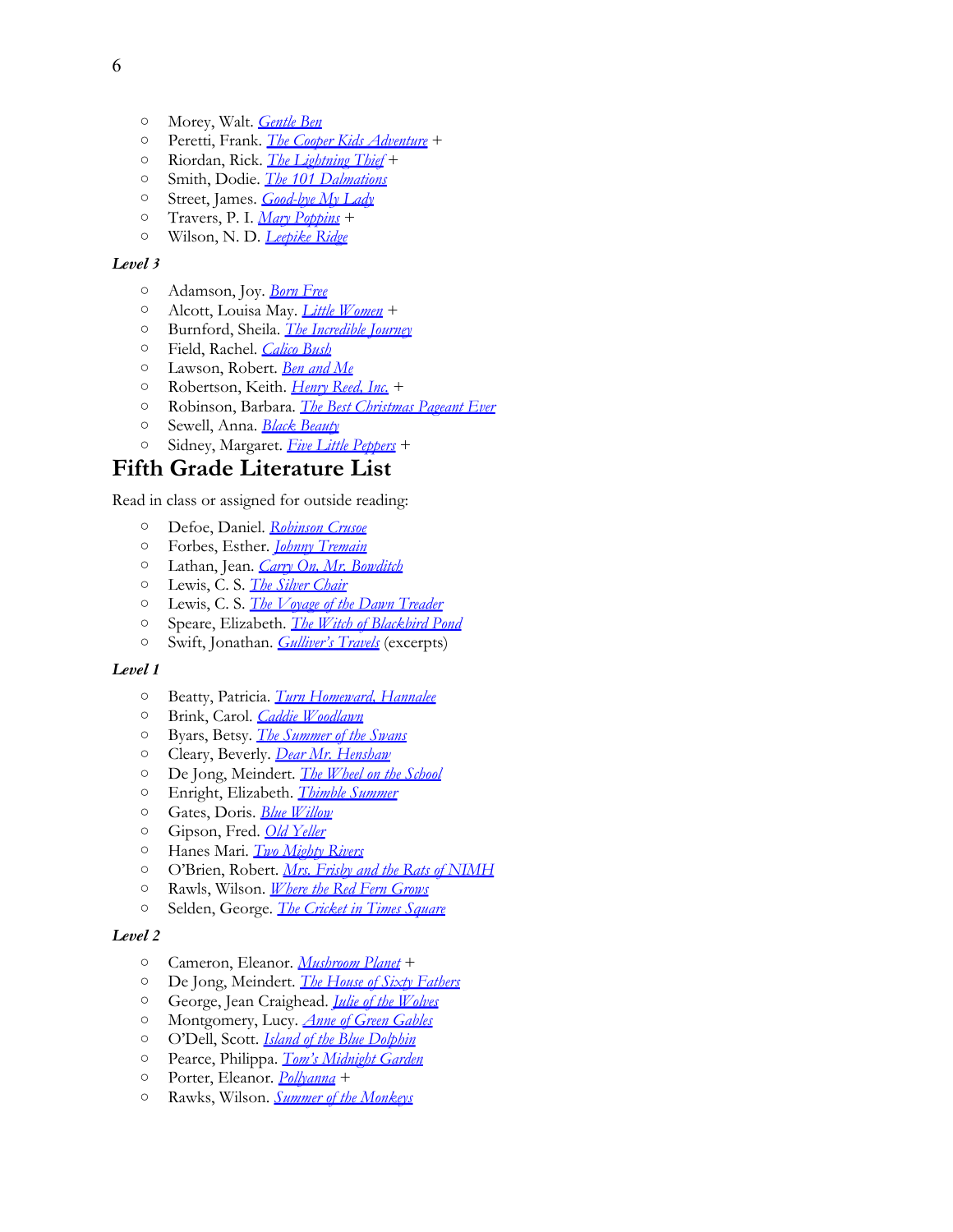- Spyri, Johanna. *[Heidi](http://www.amazon.com/exec/obidos/ASIN/014132256X/thegospcoal-20)*
- Wyss, Johann. *[Swiss](http://www.amazon.com/exec/obidos/ASIN/0141325305/thegospcoal-20) [Family](http://www.amazon.com/exec/obidos/ASIN/0141325305/thegospcoal-20) [Robinson](http://www.amazon.com/exec/obidos/ASIN/0141325305/thegospcoal-20)*

- Alcott, Louisa. *[Little](http://www.amazon.com/exec/obidos/ASIN/0140367136/thegospcoal-20) [Men](http://www.amazon.com/exec/obidos/ASIN/0140367136/thegospcoal-20)*
- Burnett, Frances. *[Little](http://www.amazon.com/exec/obidos/ASIN/0007449925/thegospcoal-20) [Lord](http://www.amazon.com/exec/obidos/ASIN/0007449925/thegospcoal-20) [Fauntleroy](http://www.amazon.com/exec/obidos/ASIN/0007449925/thegospcoal-20)*
- De Jong, Meindert. *[Journey](http://www.amazon.com/exec/obidos/ASIN/B000MISYTE/thegospcoal-20) [from](http://www.amazon.com/exec/obidos/ASIN/B000MISYTE/thegospcoal-20) [Peppermint](http://www.amazon.com/exec/obidos/ASIN/B000MISYTE/thegospcoal-20) [Street](http://www.amazon.com/exec/obidos/ASIN/B000MISYTE/thegospcoal-20)*
- Dodge, Mary. *[Hans](http://www.amazon.com/exec/obidos/ASIN/014035042X/thegospcoal-20) [Brinker](http://www.amazon.com/exec/obidos/ASIN/014035042X/thegospcoal-20)*
- Grahame, Kenneth. *[The](http://www.amazon.com/exec/obidos/ASIN/0141329823/thegospcoal-20) [Wind](http://www.amazon.com/exec/obidos/ASIN/0141329823/thegospcoal-20) [in](http://www.amazon.com/exec/obidos/ASIN/0141329823/thegospcoal-20) [the](http://www.amazon.com/exec/obidos/ASIN/0141329823/thegospcoal-20) [Willows](http://www.amazon.com/exec/obidos/ASIN/0141329823/thegospcoal-20)*
- MacDonald, George. *[The](http://www.amazon.com/exec/obidos/ASIN/0140367624/thegospcoal-20) [Princess](http://www.amazon.com/exec/obidos/ASIN/0140367624/thegospcoal-20) [and](http://www.amazon.com/exec/obidos/ASIN/0140367624/thegospcoal-20) [Curdie](http://www.amazon.com/exec/obidos/ASIN/0140367624/thegospcoal-20)*
- MacDonald, George. *[The](http://www.amazon.com/exec/obidos/ASIN/0141332484/thegospcoal-20) [Princess](http://www.amazon.com/exec/obidos/ASIN/0141332484/thegospcoal-20) [and](http://www.amazon.com/exec/obidos/ASIN/0141332484/thegospcoal-20) [the](http://www.amazon.com/exec/obidos/ASIN/0141332484/thegospcoal-20) [Goblin](http://www.amazon.com/exec/obidos/ASIN/0141332484/thegospcoal-20)*
- North, Sterling. *[Rascal](http://www.amazon.com/exec/obidos/ASIN/0142402524/thegospcoal-20)*
- Seredy, Kate. *[The](http://www.amazon.com/exec/obidos/ASIN/0140312587/thegospcoal-20) [White](http://www.amazon.com/exec/obidos/ASIN/0140312587/thegospcoal-20) [Stag](http://www.amazon.com/exec/obidos/ASIN/0140312587/thegospcoal-20)*
- Stevenson, Robert Louis. *[Treasure](http://www.amazon.com/exec/obidos/ASIN/0486275590/thegospcoal-20) [Island](http://www.amazon.com/exec/obidos/ASIN/0486275590/thegospcoal-20)*
- Terhune, Albert. *[Lad: A](http://www.amazon.com/exec/obidos/ASIN/0140364749/thegospcoal-20) [Dog](http://www.amazon.com/exec/obidos/ASIN/0140364749/thegospcoal-20)*
- Tolkien, J. R. R. *[The](http://www.amazon.com/exec/obidos/ASIN/0618002219/thegospcoal-20) [Hobbit](http://www.amazon.com/exec/obidos/ASIN/0618002219/thegospcoal-20)*
- Verne, Jules. *[Around](http://www.amazon.com/exec/obidos/ASIN/014044906X/thegospcoal-20) [the](http://www.amazon.com/exec/obidos/ASIN/014044906X/thegospcoal-20) [World](http://www.amazon.com/exec/obidos/ASIN/014044906X/thegospcoal-20) [in](http://www.amazon.com/exec/obidos/ASIN/014044906X/thegospcoal-20) [Eighty](http://www.amazon.com/exec/obidos/ASIN/014044906X/thegospcoal-20) [Days](http://www.amazon.com/exec/obidos/ASIN/014044906X/thegospcoal-20)*
- Verne, Jules. *[Journey](http://www.amazon.com/exec/obidos/ASIN/0141321040/thegospcoal-20) [to](http://www.amazon.com/exec/obidos/ASIN/0141321040/thegospcoal-20) [the](http://www.amazon.com/exec/obidos/ASIN/0141321040/thegospcoal-20) [Center](http://www.amazon.com/exec/obidos/ASIN/0141321040/thegospcoal-20) [of](http://www.amazon.com/exec/obidos/ASIN/0141321040/thegospcoal-20) [the](http://www.amazon.com/exec/obidos/ASIN/0141321040/thegospcoal-20) [Earth](http://www.amazon.com/exec/obidos/ASIN/0141321040/thegospcoal-20)*

## **Sixth Grade Reading List**

Read in class or assigned for outside reading:

- Adams, Richard. *[Watership](http://www.amazon.com/exec/obidos/ASIN/0743277708/thegospcoal-20) [Down](http://www.amazon.com/exec/obidos/ASIN/0743277708/thegospcoal-20)*
- Bishop, Claire. *[Twenty](http://www.amazon.com/exec/obidos/ASIN/0140310762/thegospcoal-20) [and](http://www.amazon.com/exec/obidos/ASIN/0140310762/thegospcoal-20) [Ten](http://www.amazon.com/exec/obidos/ASIN/0140310762/thegospcoal-20)*
- Crane, Stephen. *[The](http://www.amazon.com/exec/obidos/ASIN/0486264653/thegospcoal-20) [Red](http://www.amazon.com/exec/obidos/ASIN/0486264653/thegospcoal-20) [Badge](http://www.amazon.com/exec/obidos/ASIN/0486264653/thegospcoal-20) [of](http://www.amazon.com/exec/obidos/ASIN/0486264653/thegospcoal-20) [Courage](http://www.amazon.com/exec/obidos/ASIN/0486264653/thegospcoal-20)*
- Doyle, Arthur [C](http://www.amazon.com/exec/obidos/ASIN/0064409430/thegospcoal-20)onan. *[Sherlock](http://www.amazon.com/exec/obidos/ASIN/161293028X/thegospcoal-20) [Holmes](http://www.amazon.com/exec/obidos/ASIN/161293028X/thegospcoal-20)* (excerpts)
- Lewis, C. S. *[The](http://www.amazon.com/exec/obidos/ASIN/0064409430/thegospcoal-20) [Magician's](http://www.amazon.com/exec/obidos/ASIN/0064409430/thegospcoal-20) [Nephew](http://www.amazon.com/exec/obidos/ASIN/0064409430/thegospcoal-20)*
- Lewis, C. S. *[The](http://www.amazon.com/exec/obidos/ASIN/081242431X/thegospcoal-20) [Last](http://www.amazon.com/exec/obidos/ASIN/081242431X/thegospcoal-20) [Battle](http://www.amazon.com/exec/obidos/ASIN/081242431X/thegospcoal-20)*
- Orwell, George. *[Animal](http://www.amazon.com/exec/obidos/ASIN/0452284244/thegospcoal-20) [Farm](http://www.amazon.com/exec/obidos/ASIN/0452284244/thegospcoal-20)*
- ten Boom, Corrie. *[The](http://www.amazon.com/exec/obidos/ASIN/0800794052/thegospcoal-20) [Hiding](http://www.amazon.com/exec/obidos/ASIN/0800794052/thegospcoal-20) [Place](http://www.amazon.com/exec/obidos/ASIN/0800794052/thegospcoal-20)*

#### *Level 1*

- Alexander, Lloyd. *[The](http://www.amazon.com/exec/obidos/ASIN/1250000939/thegospcoal-20) [Prydain](http://www.amazon.com/exec/obidos/ASIN/1250000939/thegospcoal-20) [Chronicles](http://www.amazon.com/exec/obidos/ASIN/1250000939/thegospcoal-20)* +
- Bradbury, Ray. *[The](http://www.amazon.com/exec/obidos/ASIN/0553278223/thegospcoal-20) [Martian](http://www.amazon.com/exec/obidos/ASIN/0553278223/thegospcoal-20) [Chronicles](http://www.amazon.com/exec/obidos/ASIN/0553278223/thegospcoal-20)*
- Kjelgaard, James. *[Big](http://www.amazon.com/exec/obidos/ASIN/0823423913/thegospcoal-20) [Red](http://www.amazon.com/exec/obidos/ASIN/0823423913/thegospcoal-20)* +
- Lester, Julius. *[The](http://www.amazon.com/exec/obidos/ASIN/0142407208/thegospcoal-20) [Tales](http://www.amazon.com/exec/obidos/ASIN/0142407208/thegospcoal-20) [of](http://www.amazon.com/exec/obidos/ASIN/0142407208/thegospcoal-20) [Uncle](http://www.amazon.com/exec/obidos/ASIN/0142407208/thegospcoal-20) [Remus](http://www.amazon.com/exec/obidos/ASIN/0142407208/thegospcoal-20)*
- Rawlings, Marjorie. *[The](http://www.amazon.com/exec/obidos/ASIN/0689846231/thegospcoal-20) [Yearling](http://www.amazon.com/exec/obidos/ASIN/0689846231/thegospcoal-20)*
- Sorensen, Virginia. *[Miracles](http://www.amazon.com/exec/obidos/ASIN/0152047182/thegospcoal-20) [on](http://www.amazon.com/exec/obidos/ASIN/0152047182/thegospcoal-20) [Maple](http://www.amazon.com/exec/obidos/ASIN/0152047182/thegospcoal-20) [Hill](http://www.amazon.com/exec/obidos/ASIN/0152047182/thegospcoal-20)*
- Speare, Elizabeth. *[The](http://www.amazon.com/exec/obidos/ASIN/0395137195/thegospcoal-20) [Bronze](http://www.amazon.com/exec/obidos/ASIN/0395137195/thegospcoal-20) [Bow](http://www.amazon.com/exec/obidos/ASIN/0395137195/thegospcoal-20)*
- Van Leeuwen, Jean. *[Bound](http://www.amazon.com/exec/obidos/ASIN/0140383190/thegospcoal-20) [for](http://www.amazon.com/exec/obidos/ASIN/0140383190/thegospcoal-20) [Oregon](http://www.amazon.com/exec/obidos/ASIN/0140383190/thegospcoal-20)*

- Baum, Frank L. *[The](http://www.amazon.com/exec/obidos/ASIN/0688166776/thegospcoal-20) [Wizard](http://www.amazon.com/exec/obidos/ASIN/0688166776/thegospcoal-20) [of](http://www.amazon.com/exec/obidos/ASIN/0688166776/thegospcoal-20) [Oz](http://www.amazon.com/exec/obidos/ASIN/0688166776/thegospcoal-20)*
- Bradbury, Ray. *[Fahrenheit 451](http://www.amazon.com/exec/obidos/ASIN/1451673264/thegospcoal-20)*
- Dickens, Charles. *[A](http://www.amazon.com/exec/obidos/ASIN/0486268659/thegospcoal-20) [Christmas](http://www.amazon.com/exec/obidos/ASIN/0486268659/thegospcoal-20) [Carol](http://www.amazon.com/exec/obidos/ASIN/0486268659/thegospcoal-20)*
- Eareckson, Joni. *[Joni](http://www.amazon.com/exec/obidos/ASIN/0310240018/thegospcoal-20)*
- Fisher, Dorothy. *[Understood](http://www.amazon.com/exec/obidos/ASIN/1887840133/thegospcoal-20) [Betsy](http://www.amazon.com/exec/obidos/ASIN/1887840133/thegospcoal-20)*
- Irving, Washington. *[Rip](http://www.amazon.com/exec/obidos/ASIN/0451530128/thegospcoal-20) [Van](http://www.amazon.com/exec/obidos/ASIN/0451530128/thegospcoal-20) [Winkle](http://www.amazon.com/exec/obidos/ASIN/0451530128/thegospcoal-20)*
- Irving, Washington. *[The](http://www.amazon.com/exec/obidos/ASIN/0451530128/thegospcoal-20) [Legend](http://www.amazon.com/exec/obidos/ASIN/0451530128/thegospcoal-20) [of](http://www.amazon.com/exec/obidos/ASIN/0451530128/thegospcoal-20) [Sleepy](http://www.amazon.com/exec/obidos/ASIN/0451530128/thegospcoal-20) [Hollow](http://www.amazon.com/exec/obidos/ASIN/0451530128/thegospcoal-20)*
- Jacques, Brian. *[Marlfox](http://www.amazon.com/exec/obidos/ASIN/0142501085/thegospcoal-20)* +
- London, Jack. *[White](http://www.amazon.com/exec/obidos/ASIN/0099528630/thegospcoal-20) [Fang](http://www.amazon.com/exec/obidos/ASIN/0099528630/thegospcoal-20)*
- Marshall, Catherine. *[Christy](http://www.amazon.com/exec/obidos/ASIN/0380001411/thegospcoal-20)*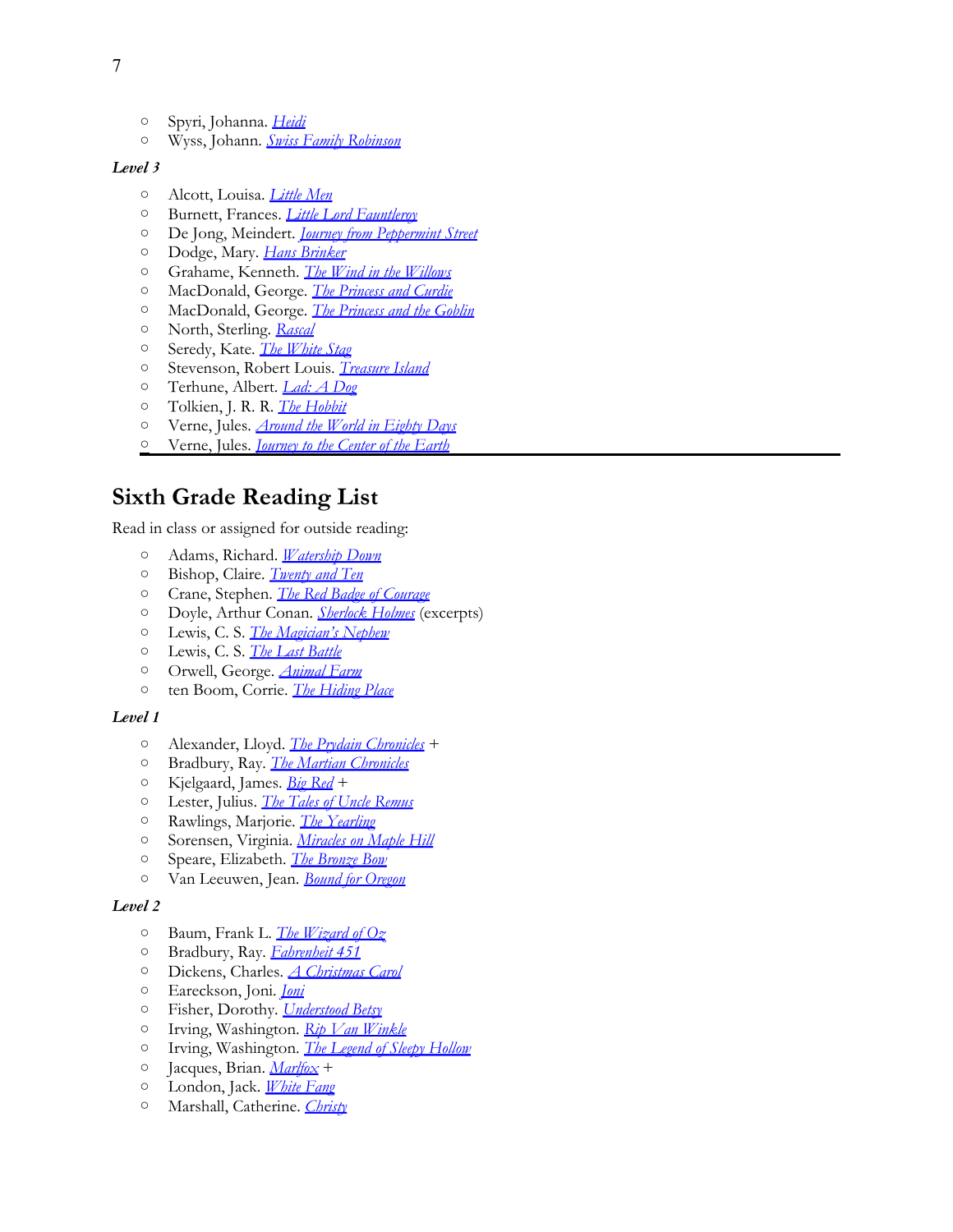- O'Hara, Mary. *[My](http://www.amazon.com/exec/obidos/ASIN/B000GG4FTA/thegospcoal-20) [Friend](http://www.amazon.com/exec/obidos/ASIN/B000GG4FTA/thegospcoal-20) [Flicka](http://www.amazon.com/exec/obidos/ASIN/B000GG4FTA/thegospcoal-20)*
- Sterling, Dorothy. *[Freedom](http://www.amazon.com/exec/obidos/ASIN/0590436287/thegospcoal-20) [Train](http://www.amazon.com/exec/obidos/ASIN/0590436287/thegospcoal-20)*
- Taylor, Theodore. *[The](http://www.amazon.com/exec/obidos/ASIN/0440416639/thegospcoal-20) [Cay](http://www.amazon.com/exec/obidos/ASIN/0440416639/thegospcoal-20)*
- Trapp, Maria Augusta. *[The](http://www.amazon.com/exec/obidos/ASIN/0060005777/thegospcoal-20) [Story](http://www.amazon.com/exec/obidos/ASIN/0060005777/thegospcoal-20) [of](http://www.amazon.com/exec/obidos/ASIN/0060005777/thegospcoal-20) [Trapp](http://www.amazon.com/exec/obidos/ASIN/0060005777/thegospcoal-20) [Family](http://www.amazon.com/exec/obidos/ASIN/0060005777/thegospcoal-20) [Singers](http://www.amazon.com/exec/obidos/ASIN/0060005777/thegospcoal-20)*
- Twain, Mark. *[The](http://www.amazon.com/exec/obidos/ASIN/0812504208/thegospcoal-20) [Adventures](http://www.amazon.com/exec/obidos/ASIN/0812504208/thegospcoal-20) [of](http://www.amazon.com/exec/obidos/ASIN/0812504208/thegospcoal-20) [Tom](http://www.amazon.com/exec/obidos/ASIN/0812504208/thegospcoal-20) [Sawyer](http://www.amazon.com/exec/obidos/ASIN/0812504208/thegospcoal-20)*
- Twain, Mark. *[The](http://www.amazon.com/exec/obidos/ASIN/0812504224/thegospcoal-20) [Adventures](http://www.amazon.com/exec/obidos/ASIN/0812504224/thegospcoal-20) [of](http://www.amazon.com/exec/obidos/ASIN/0812504224/thegospcoal-20) [Huckleberry](http://www.amazon.com/exec/obidos/ASIN/0812504224/thegospcoal-20) [Finn](http://www.amazon.com/exec/obidos/ASIN/0812504224/thegospcoal-20)*

- Field, Rachel. *[Hitty: Her](http://www.amazon.com/exec/obidos/ASIN/0689822847/thegospcoal-20) [First](http://www.amazon.com/exec/obidos/ASIN/0689822847/thegospcoal-20) [Hundred](http://www.amazon.com/exec/obidos/ASIN/0689822847/thegospcoal-20) [Years](http://www.amazon.com/exec/obidos/ASIN/0689822847/thegospcoal-20)*
- Henty, G. H. *[By](http://www.amazon.com/exec/obidos/ASIN/161179112X/thegospcoal-20) [Right](http://www.amazon.com/exec/obidos/ASIN/161179112X/thegospcoal-20) [of](http://www.amazon.com/exec/obidos/ASIN/161179112X/thegospcoal-20) [Conquest](http://www.amazon.com/exec/obidos/ASIN/161179112X/thegospcoal-20)*
- Henty, G. H. *[In](http://www.amazon.com/exec/obidos/ASIN/0486466043/thegospcoal-20) [the](http://www.amazon.com/exec/obidos/ASIN/0486466043/thegospcoal-20) [Reign](http://www.amazon.com/exec/obidos/ASIN/0486466043/thegospcoal-20) [of](http://www.amazon.com/exec/obidos/ASIN/0486466043/thegospcoal-20) [Terror](http://www.amazon.com/exec/obidos/ASIN/0486466043/thegospcoal-20)*
- Kipling, Rudyard.*[The](http://www.amazon.com/exec/obidos/ASIN/0141325291/thegospcoal-20) [Jungle](http://www.amazon.com/exec/obidos/ASIN/0141325291/thegospcoal-20) [Book](http://www.amazon.com/exec/obidos/ASIN/0141325291/thegospcoal-20)*
- London, Jack. *[The](http://www.amazon.com/exec/obidos/ASIN/0099528630/thegospcoal-20) [Call](http://www.amazon.com/exec/obidos/ASIN/0099528630/thegospcoal-20) [of](http://www.amazon.com/exec/obidos/ASIN/0099528630/thegospcoal-20) [the](http://www.amazon.com/exec/obidos/ASIN/0099528630/thegospcoal-20) [Wild](http://www.amazon.com/exec/obidos/ASIN/0099528630/thegospcoal-20)*
- Orczy, Emmuska. *[The](http://www.amazon.com/exec/obidos/ASIN/0486421228/thegospcoal-20) [Scarlet](http://www.amazon.com/exec/obidos/ASIN/0486421228/thegospcoal-20) [Pimpernel](http://www.amazon.com/exec/obidos/ASIN/0486421228/thegospcoal-20)*
- Stevenson, Robert Louis. *[Kidnapped](http://www.amazon.com/exec/obidos/ASIN/0141326026/thegospcoal-20)*
- Taylor, Mildred. *[Roll](http://www.amazon.com/exec/obidos/ASIN/014034893X/thegospcoal-20) [of](http://www.amazon.com/exec/obidos/ASIN/014034893X/thegospcoal-20) [Thunder, Hear](http://www.amazon.com/exec/obidos/ASIN/014034893X/thegospcoal-20) [My](http://www.amazon.com/exec/obidos/ASIN/014034893X/thegospcoal-20) [Cry](http://www.amazon.com/exec/obidos/ASIN/014034893X/thegospcoal-20)*
- Tunnell, Michael.*[Candy](http://www.amazon.com/exec/obidos/ASIN/1580893376/thegospcoal-20) [Bomber](http://www.amazon.com/exec/obidos/ASIN/1580893376/thegospcoal-20)*
- Twain, Mark. *[The](http://www.amazon.com/exec/obidos/ASIN/0140367497/thegospcoal-20) [Prince](http://www.amazon.com/exec/obidos/ASIN/0140367497/thegospcoal-20) [and](http://www.amazon.com/exec/obidos/ASIN/0140367497/thegospcoal-20) [the](http://www.amazon.com/exec/obidos/ASIN/0140367497/thegospcoal-20) [Pauper](http://www.amazon.com/exec/obidos/ASIN/0140367497/thegospcoal-20)*
- Verne, Jules. *[Around](http://www.amazon.com/exec/obidos/ASIN/014036711X/thegospcoal-20) [the](http://www.amazon.com/exec/obidos/ASIN/014036711X/thegospcoal-20) [World](http://www.amazon.com/exec/obidos/ASIN/014036711X/thegospcoal-20) [in](http://www.amazon.com/exec/obidos/ASIN/014036711X/thegospcoal-20) [Eighty](http://www.amazon.com/exec/obidos/ASIN/014036711X/thegospcoal-20) [Days](http://www.amazon.com/exec/obidos/ASIN/014036711X/thegospcoal-20)*
- Wells, H. G. *[War](http://www.amazon.com/exec/obidos/ASIN/0812505158/thegospcoal-20) [of](http://www.amazon.com/exec/obidos/ASIN/0812505158/thegospcoal-20) [the](http://www.amazon.com/exec/obidos/ASIN/0812505158/thegospcoal-20) [Worlds](http://www.amazon.com/exec/obidos/ASIN/0812505158/thegospcoal-20)*
- Yates, Elizabeth. *[Amos](http://www.amazon.com/exec/obidos/ASIN/0140341587/thegospcoal-20) [Fortune, Free](http://www.amazon.com/exec/obidos/ASIN/0140341587/thegospcoal-20) [Man](http://www.amazon.com/exec/obidos/ASIN/0140341587/thegospcoal-20)*

## **Seventh Grade Reading List**

Following is the list of adopted titles used for the seventh grade reading program. Although certain titles are assigned to specific grades, when necessary, teachers may use a list of titles above or below their grade. It is desired that at least 5 adopted books are read each year. Some books will be assigned and read in class, and others will be assigned for outside reading. Every effort has been made to pick the best available literature. As with everything, each book must be read with scripture as our final standard. All Landmark books are acceptable on the literature list.

- Aldrich, Thomas. *[The](http://www.amazon.com/exec/obidos/ASIN/087451794X/thegospcoal-20) [Story](http://www.amazon.com/exec/obidos/ASIN/087451794X/thegospcoal-20) [of](http://www.amazon.com/exec/obidos/ASIN/087451794X/thegospcoal-20) [a](http://www.amazon.com/exec/obidos/ASIN/087451794X/thegospcoal-20) [Bad](http://www.amazon.com/exec/obidos/ASIN/087451794X/thegospcoal-20) [Boy](http://www.amazon.com/exec/obidos/ASIN/087451794X/thegospcoal-20)*
- Brother Andrew. *[God's](http://www.amazon.com/exec/obidos/ASIN/0800793013/thegospcoal-20) [Smuggler](http://www.amazon.com/exec/obidos/ASIN/0800793013/thegospcoal-20)*
- Bunyan, John. *[The](http://www.amazon.com/exec/obidos/ASIN/0486426750/thegospcoal-20) [Pilgrim's](http://www.amazon.com/exec/obidos/ASIN/0486426750/thegospcoal-20) [Progress](http://www.amazon.com/exec/obidos/ASIN/0486426750/thegospcoal-20)* (original)
- DeJong, Meindert. *The House of Sixty Fathers*
- DeKruif, Paul. *Microbe Hunters*
- Dickens, Charles. *[Nicholas](http://www.amazon.com/exec/obidos/ASIN/0140435123/thegospcoal-20) [Nickleby](http://www.amazon.com/exec/obidos/ASIN/0140435123/thegospcoal-20)*
- Dickens, Charles. *[Oliver](http://www.amazon.com/exec/obidos/ASIN/0141192496/thegospcoal-20) [Twist](http://www.amazon.com/exec/obidos/ASIN/0141192496/thegospcoal-20)*
- Dumas, Alexandre. *[The](http://www.amazon.com/exec/obidos/ASIN/0140449264/thegospcoal-20) [Count](http://www.amazon.com/exec/obidos/ASIN/0140449264/thegospcoal-20) [of](http://www.amazon.com/exec/obidos/ASIN/0140449264/thegospcoal-20) [Monte](http://www.amazon.com/exec/obidos/ASIN/0140449264/thegospcoal-20) [Cristo](http://www.amazon.com/exec/obidos/ASIN/0140449264/thegospcoal-20)*
- Dumas, Alexandre. *[The](http://www.amazon.com/exec/obidos/ASIN/0141442344/thegospcoal-20) [Three](http://www.amazon.com/exec/obidos/ASIN/0141442344/thegospcoal-20) [Musketeers](http://www.amazon.com/exec/obidos/ASIN/0141442344/thegospcoal-20)*
- Eaton, Jeanette. *[David](http://www.amazon.com/exec/obidos/ASIN/B000J6GI7O/thegospcoal-20) [Livingstone, Foe](http://www.amazon.com/exec/obidos/ASIN/B000J6GI7O/thegospcoal-20) [of](http://www.amazon.com/exec/obidos/ASIN/B000J6GI7O/thegospcoal-20) [Darkness](http://www.amazon.com/exec/obidos/ASIN/B000J6GI7O/thegospcoal-20)*
- Field, Rachel. *[Calico](http://www.amazon.com/exec/obidos/ASIN/0689822855/thegospcoal-20) [Bush](http://www.amazon.com/exec/obidos/ASIN/0689822855/thegospcoal-20)*
- Forester, C. S. *[Horatio](http://www.amazon.com/exec/obidos/ASIN/0316289124/thegospcoal-20) [Hornblower](http://www.amazon.com/exec/obidos/ASIN/0316289124/thegospcoal-20)*
- Freedman, Ben. *[Mrs. Mike](http://www.amazon.com/exec/obidos/ASIN/0425183238/thegospcoal-20)*
- Grant, George. *[The](http://www.amazon.com/exec/obidos/ASIN/0891076905/thegospcoal-20) [Last](http://www.amazon.com/exec/obidos/ASIN/0891076905/thegospcoal-20) [Crusader](http://www.amazon.com/exec/obidos/ASIN/0891076905/thegospcoal-20)*
- Henry, O. *[The](http://www.amazon.com/exec/obidos/ASIN/0679601228/thegospcoal-20) [Best](http://www.amazon.com/exec/obidos/ASIN/0679601228/thegospcoal-20) [Short](http://www.amazon.com/exec/obidos/ASIN/0679601228/thegospcoal-20) [Stories](http://www.amazon.com/exec/obidos/ASIN/0679601228/thegospcoal-20) [of](http://www.amazon.com/exec/obidos/ASIN/0679601228/thegospcoal-20) [O. Henry](http://www.amazon.com/exec/obidos/ASIN/0679601228/thegospcoal-20)*
- Henty, G. A. *[By](http://www.amazon.com/exec/obidos/ASIN/1406562076/thegospcoal-20) [Pike](http://www.amazon.com/exec/obidos/ASIN/1406562076/thegospcoal-20) [and](http://www.amazon.com/exec/obidos/ASIN/1406562076/thegospcoal-20) [Dyke](http://www.amazon.com/exec/obidos/ASIN/1406562076/thegospcoal-20)* +
- Henty, G. A. *[In](http://www.amazon.com/exec/obidos/ASIN/048642362X/thegospcoal-20) [Freedom's](http://www.amazon.com/exec/obidos/ASIN/048642362X/thegospcoal-20) [Cause](http://www.amazon.com/exec/obidos/ASIN/048642362X/thegospcoal-20)* +
- Hugo, Victor*. [Les](http://www.amazon.com/exec/obidos/ASIN/0812974263/thegospcoal-20) [Miserables](http://www.amazon.com/exec/obidos/ASIN/0812974263/thegospcoal-20)*
- Kipling, Rudyard. *[Captains](http://www.amazon.com/exec/obidos/ASIN/0142437719/thegospcoal-20) [Courageous](http://www.amazon.com/exec/obidos/ASIN/0142437719/thegospcoal-20)*
- Latham, Jean Lee. *[This](http://www.amazon.com/exec/obidos/ASIN/B000GABTVI/thegospcoal-20) [Dear-Bought](http://www.amazon.com/exec/obidos/ASIN/B000GABTVI/thegospcoal-20) [Land](http://www.amazon.com/exec/obidos/ASIN/B000GABTVI/thegospcoal-20)*
- Lewis, C. S. *[Out](http://www.amazon.com/exec/obidos/ASIN/0007157150/thegospcoal-20) [of](http://www.amazon.com/exec/obidos/ASIN/0007157150/thegospcoal-20) [the](http://www.amazon.com/exec/obidos/ASIN/0007157150/thegospcoal-20) [Silent](http://www.amazon.com/exec/obidos/ASIN/0007157150/thegospcoal-20) [Planet](http://www.amazon.com/exec/obidos/ASIN/0007157150/thegospcoal-20)*
- Lewis, C. S. *[Perelandra](http://www.amazon.com/exec/obidos/ASIN/0007157169/thegospcoal-20)*
- Lewis, C. S. *[That](http://www.amazon.com/exec/obidos/ASIN/0743234928/thegospcoal-20) [Hideous](http://www.amazon.com/exec/obidos/ASIN/0743234928/thegospcoal-20) [Strength](http://www.amazon.com/exec/obidos/ASIN/0743234928/thegospcoal-20)*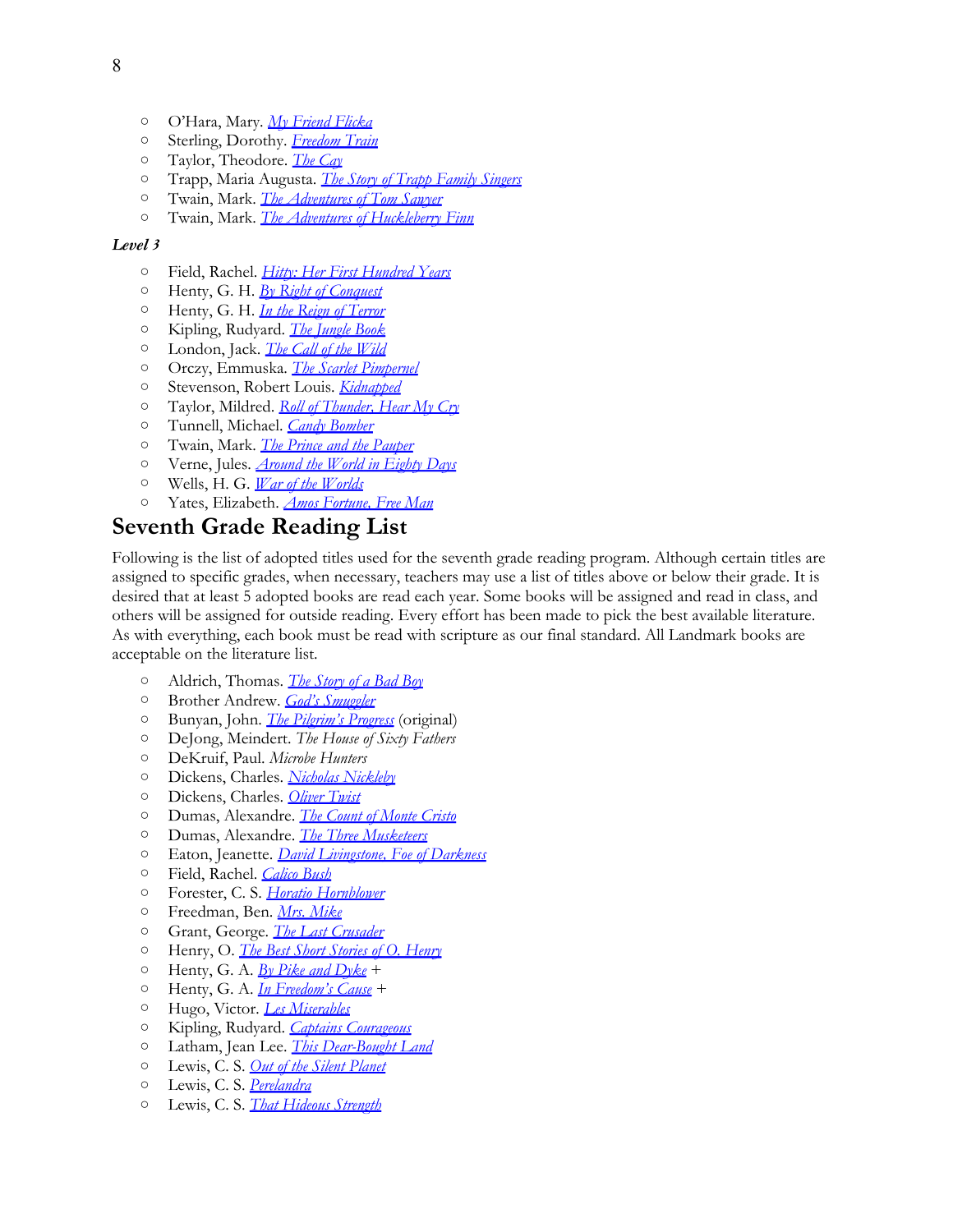- Little, Paul. *[Know](http://www.amazon.com/exec/obidos/ASIN/0830834230/thegospcoal-20) [What](http://www.amazon.com/exec/obidos/ASIN/0830834230/thegospcoal-20) [You](http://www.amazon.com/exec/obidos/ASIN/0830834230/thegospcoal-20) [Believe](http://www.amazon.com/exec/obidos/ASIN/0830834230/thegospcoal-20)*
- Little, Paul. *[Know](http://www.amazon.com/exec/obidos/ASIN/0830834222/thegospcoal-20) [Why](http://www.amazon.com/exec/obidos/ASIN/0830834222/thegospcoal-20) [You](http://www.amazon.com/exec/obidos/ASIN/0830834222/thegospcoal-20) [Believe](http://www.amazon.com/exec/obidos/ASIN/0830834222/thegospcoal-20)*
- MacDonald, George.*[The](http://www.amazon.com/exec/obidos/ASIN/1556615809/thegospcoal-20) [Baronet's](http://www.amazon.com/exec/obidos/ASIN/1556615809/thegospcoal-20) [Song](http://www.amazon.com/exec/obidos/ASIN/1556615809/thegospcoal-20)*
- O'Dell, Scott. *[Streams](http://www.amazon.com/exec/obidos/ASIN/0547053169/thegospcoal-20) [to](http://www.amazon.com/exec/obidos/ASIN/0547053169/thegospcoal-20) [the](http://www.amazon.com/exec/obidos/ASIN/0547053169/thegospcoal-20) [River, River](http://www.amazon.com/exec/obidos/ASIN/0547053169/thegospcoal-20) [to](http://www.amazon.com/exec/obidos/ASIN/0547053169/thegospcoal-20) [the](http://www.amazon.com/exec/obidos/ASIN/0547053169/thegospcoal-20) [Sea](http://www.amazon.com/exec/obidos/ASIN/0547053169/thegospcoal-20)*
- O'Dell, Scott. *[The](http://www.amazon.com/exec/obidos/ASIN/0890843686/thegospcoal-20) [Hawk](http://www.amazon.com/exec/obidos/ASIN/0890843686/thegospcoal-20) [That](http://www.amazon.com/exec/obidos/ASIN/0890843686/thegospcoal-20) [Dare](http://www.amazon.com/exec/obidos/ASIN/0890843686/thegospcoal-20) [Not](http://www.amazon.com/exec/obidos/ASIN/0890843686/thegospcoal-20) [Hunt](http://www.amazon.com/exec/obidos/ASIN/0890843686/thegospcoal-20) [By](http://www.amazon.com/exec/obidos/ASIN/0890843686/thegospcoal-20) [Day](http://www.amazon.com/exec/obidos/ASIN/0890843686/thegospcoal-20)*
- Orczy, Baroness. *T[he](http://www.amazon.com/exec/obidos/ASIN/0486421228/thegospcoal-20) [Scarlet](http://www.amazon.com/exec/obidos/ASIN/0486421228/thegospcoal-20) [Pimpernel](http://www.amazon.com/exec/obidos/ASIN/0486421228/thegospcoal-20)*
- Seredy, Kate. *[The](http://www.amazon.com/exec/obidos/ASIN/0486421228/thegospcoal-20) [Good](http://www.amazon.com/exec/obidos/ASIN/0486421228/thegospcoal-20) [Master](http://www.amazon.com/exec/obidos/ASIN/0486421228/thegospcoal-20)*
- Speare, Elizabeth George. *[The](http://www.amazon.com/exec/obidos/ASIN/0395137195/thegospcoal-20) [Bronze](http://www.amazon.com/exec/obidos/ASIN/0395137195/thegospcoal-20) [Bow](http://www.amazon.com/exec/obidos/ASIN/0395137195/thegospcoal-20)*
- Stevenson, Robert Louis. *[The](http://www.amazon.com/exec/obidos/ASIN/0141441399/thegospcoal-20) [Black](http://www.amazon.com/exec/obidos/ASIN/0141441399/thegospcoal-20) [Arrow](http://www.amazon.com/exec/obidos/ASIN/0141441399/thegospcoal-20)*
- Stevenson, Robert Louis. *[Dr. Jekyll](http://www.amazon.com/exec/obidos/ASIN/0141439734/thegospcoal-20) [and](http://www.amazon.com/exec/obidos/ASIN/0141439734/thegospcoal-20) [Mr. Hyde](http://www.amazon.com/exec/obidos/ASIN/0141439734/thegospcoal-20)*
- Thomson, Andy. *[Morning](http://www.amazon.com/exec/obidos/ASIN/0890844534/thegospcoal-20) [Star](http://www.amazon.com/exec/obidos/ASIN/0890844534/thegospcoal-20) [of](http://www.amazon.com/exec/obidos/ASIN/0890844534/thegospcoal-20) [the](http://www.amazon.com/exec/obidos/ASIN/0890844534/thegospcoal-20) [Reformation](http://www.amazon.com/exec/obidos/ASIN/0890844534/thegospcoal-20)*

## **Seventh Grade History List**

This year in history the students will be studying Explorers to 1815. Students will be reading numerous books from this time period in class. Outside reading is also encouraged, especially historical fiction which engages the imagination and makes the time period come alive. We encourage you to read aloud with your children from books that may be above their reading level. Suggestions for reading are offered below. We are endeavoring to purchase as many of these titles as possible for the classroom.

Four books must be read from the following list:

- Bliven, Bruce. *[The](http://www.amazon.com/exec/obidos/ASIN/0394846966/thegospcoal-20) [American](http://www.amazon.com/exec/obidos/ASIN/0394846966/thegospcoal-20) [Revolution](http://www.amazon.com/exec/obidos/ASIN/0394846966/thegospcoal-20)* (Landmark) H
- Blos, Joan. *[A](http://www.amazon.com/exec/obidos/ASIN/068971419X/thegospcoal-20) [Gathering](http://www.amazon.com/exec/obidos/ASIN/068971419X/thegospcoal-20) [of](http://www.amazon.com/exec/obidos/ASIN/068971419X/thegospcoal-20) [Days: A](http://www.amazon.com/exec/obidos/ASIN/068971419X/thegospcoal-20) [New](http://www.amazon.com/exec/obidos/ASIN/068971419X/thegospcoal-20) [England](http://www.amazon.com/exec/obidos/ASIN/068971419X/thegospcoal-20) [Girl's](http://www.amazon.com/exec/obidos/ASIN/068971419X/thegospcoal-20) [Journal](http://www.amazon.com/exec/obidos/ASIN/068971419X/thegospcoal-20)* H, NN, YC
- Bond, Douglas. *[Guns](http://www.amazon.com/exec/obidos/ASIN/1596380136/thegospcoal-20) [of](http://www.amazon.com/exec/obidos/ASIN/1596380136/thegospcoal-20) [Thunder](http://www.amazon.com/exec/obidos/ASIN/1596380136/thegospcoal-20)*
- Bond, Douglas. *[Rebel's](http://www.amazon.com/exec/obidos/ASIN/0875527442/thegospcoal-20) [Keep](http://www.amazon.com/exec/obidos/ASIN/0875527442/thegospcoal-20)*
- Calabro, Marian. *[The](http://www.amazon.com/exec/obidos/ASIN/0395866103/thegospcoal-20) [Perilous](http://www.amazon.com/exec/obidos/ASIN/0395866103/thegospcoal-20) [Journey](http://www.amazon.com/exec/obidos/ASIN/0395866103/thegospcoal-20) [of](http://www.amazon.com/exec/obidos/ASIN/0395866103/thegospcoal-20) [the](http://www.amazon.com/exec/obidos/ASIN/0395866103/thegospcoal-20) [Donner](http://www.amazon.com/exec/obidos/ASIN/0395866103/thegospcoal-20) [Party](http://www.amazon.com/exec/obidos/ASIN/0395866103/thegospcoal-20)* H, NN
- Carter, Alice. *[The](http://www.amazon.com/exec/obidos/ASIN/0531156524/thegospcoal-20) [American](http://www.amazon.com/exec/obidos/ASIN/0531156524/thegospcoal-20) [Revolution](http://www.amazon.com/exec/obidos/ASIN/0531156524/thegospcoal-20)*
- Collins, David. *[Noah](http://www.amazon.com/exec/obidos/ASIN/0880621583/thegospcoal-20) [Webster: Master](http://www.amazon.com/exec/obidos/ASIN/0880621583/thegospcoal-20) [of](http://www.amazon.com/exec/obidos/ASIN/0880621583/thegospcoal-20) [Words](http://www.amazon.com/exec/obidos/ASIN/0880621583/thegospcoal-20)*
- Cousins, Margaret. *[Ben](http://www.amazon.com/exec/obidos/ASIN/0394849280/thegospcoal-20) [Franklin](http://www.amazon.com/exec/obidos/ASIN/0394849280/thegospcoal-20) [of](http://www.amazon.com/exec/obidos/ASIN/0394849280/thegospcoal-20) [Old](http://www.amazon.com/exec/obidos/ASIN/0394849280/thegospcoal-20) [Philadelphia](http://www.amazon.com/exec/obidos/ASIN/0394849280/thegospcoal-20)* (Landmark) H
- Cox, Clinton. *[Mark](http://www.amazon.com/exec/obidos/ASIN/0590456415/thegospcoal-20) [Twain](http://www.amazon.com/exec/obidos/ASIN/0590456415/thegospcoal-20)* H, NN, YC
- Cox, Clinton. *[Undying](http://thegospelcoalition.org/blogs/justintaylor/2012/05/17/classical-reading-list-middle-schoo/Gamnel,%20Patricia%20Undying%20Glory:%20True%20Story%20of%20the%20Massachusetts%2054th%20Regiment) [Glory: True](http://thegospelcoalition.org/blogs/justintaylor/2012/05/17/classical-reading-list-middle-schoo/Gamnel,%20Patricia%20Undying%20Glory:%20True%20Story%20of%20the%20Massachusetts%2054th%20Regiment) [Story](http://thegospelcoalition.org/blogs/justintaylor/2012/05/17/classical-reading-list-middle-schoo/Gamnel,%20Patricia%20Undying%20Glory:%20True%20Story%20of%20the%20Massachusetts%2054th%20Regiment) [of](http://thegospelcoalition.org/blogs/justintaylor/2012/05/17/classical-reading-list-middle-schoo/Gamnel,%20Patricia%20Undying%20Glory:%20True%20Story%20of%20the%20Massachusetts%2054th%20Regiment) [the](http://thegospelcoalition.org/blogs/justintaylor/2012/05/17/classical-reading-list-middle-schoo/Gamnel,%20Patricia%20Undying%20Glory:%20True%20Story%20of%20the%20Massachusetts%2054th%20Regiment) [Massachusetts 54th](http://thegospelcoalition.org/blogs/justintaylor/2012/05/17/classical-reading-list-middle-schoo/Gamnel,%20Patricia%20Undying%20Glory:%20True%20Story%20of%20the%20Massachusetts%2054th%20Regiment) [Regiment](http://thegospelcoalition.org/blogs/justintaylor/2012/05/17/classical-reading-list-middle-schoo/Gamnel,%20Patricia%20Undying%20Glory:%20True%20Story%20of%20the%20Massachusetts%2054th%20Regiment)* H, NN
- Dafoe, Daniel. *[Robinson](http://www.amazon.com/exec/obidos/ASIN/0486404277/thegospcoal-20) [Crusoe](http://www.amazon.com/exec/obidos/ASIN/0486404277/thegospcoal-20)* H, NN, YC
- Daugherty, James. *[Of](http://www.amazon.com/exec/obidos/ASIN/1893103021/thegospcoal-20) [Courage](http://www.amazon.com/exec/obidos/ASIN/1893103021/thegospcoal-20) [Undaunted](http://www.amazon.com/exec/obidos/ASIN/1893103021/thegospcoal-20)* H, NN
- Daugherty, James. *[The](http://www.amazon.com/exec/obidos/ASIN/0394846974/thegospcoal-20) [Landing](http://www.amazon.com/exec/obidos/ASIN/0394846974/thegospcoal-20) [of](http://www.amazon.com/exec/obidos/ASIN/0394846974/thegospcoal-20) [the](http://www.amazon.com/exec/obidos/ASIN/0394846974/thegospcoal-20) [Pilgrims](http://www.amazon.com/exec/obidos/ASIN/0394846974/thegospcoal-20)* CCS, H
- de Trevino, Elizabeth. *[I, Juan](http://www.amazon.com/exec/obidos/ASIN/0312380054/thegospcoal-20) [de](http://www.amazon.com/exec/obidos/ASIN/0312380054/thegospcoal-20) [Pareja](http://www.amazon.com/exec/obidos/ASIN/0312380054/thegospcoal-20)* H, NN, YC
- DK Eyewitness. *[North](http://www.amazon.com/exec/obidos/ASIN/0756610818/thegospcoal-20) [American](http://www.amazon.com/exec/obidos/ASIN/0756610818/thegospcoal-20) [Indian](http://www.amazon.com/exec/obidos/ASIN/0756610818/thegospcoal-20)* NN
- Forbes, Esther. *[Johnny](http://www.amazon.com/exec/obidos/ASIN/0440442508/thegospcoal-20) [Tremain](http://www.amazon.com/exec/obidos/ASIN/0440442508/thegospcoal-20)* [C](http://www.amazon.com/exec/obidos/ASIN/B0058M8BVU/thegospcoal-20)CS, H, NN, YC
- Forbes, Esther. *[Paul](http://www.amazon.com/exec/obidos/ASIN/B0058M8BVU/thegospcoal-20) [Revere](http://www.amazon.com/exec/obidos/ASIN/B0058M8BVU/thegospcoal-20) [and](http://www.amazon.com/exec/obidos/ASIN/B0058M8BVU/thegospcoal-20) [the](http://www.amazon.com/exec/obidos/ASIN/B0058M8BVU/thegospcoal-20) [World](http://www.amazon.com/exec/obidos/ASIN/B0058M8BVU/thegospcoal-20) [He](http://www.amazon.com/exec/obidos/ASIN/B0058M8BVU/thegospcoal-20) [Lived](http://www.amazon.com/exec/obidos/ASIN/B0058M8BVU/thegospcoal-20) [In](http://www.amazon.com/exec/obidos/ASIN/B0058M8BVU/thegospcoal-20)* H, NN
- Fenimore, James. *[The](http://www.amazon.com/exec/obidos/ASIN/0451529820/thegospcoal-20) [Last](http://www.amazon.com/exec/obidos/ASIN/0451529820/thegospcoal-20) [of](http://www.amazon.com/exec/obidos/ASIN/0451529820/thegospcoal-20) [the](http://www.amazon.com/exec/obidos/ASIN/0451529820/thegospcoal-20) [Mohicans](http://www.amazon.com/exec/obidos/ASIN/0451529820/thegospcoal-20)* H, NN, YC
- Foster, Genevieve. *[George](http://www.amazon.com/exec/obidos/ASIN/096438034X/thegospcoal-20) [Washington's](http://www.amazon.com/exec/obidos/ASIN/096438034X/thegospcoal-20) [World](http://www.amazon.com/exec/obidos/ASIN/096438034X/thegospcoal-20)* [H](http://www.amazon.com/exec/obidos/ASIN/0395968887/thegospcoal-20)
- Freedman, Russell. *[Out](http://www.amazon.com/exec/obidos/ASIN/0395968887/thegospcoal-20) [of](http://www.amazon.com/exec/obidos/ASIN/0395968887/thegospcoal-20) [Darkness: The](http://www.amazon.com/exec/obidos/ASIN/0395968887/thegospcoal-20) [Story](http://www.amazon.com/exec/obidos/ASIN/0395968887/thegospcoal-20) [of](http://www.amazon.com/exec/obidos/ASIN/0395968887/thegospcoal-20) [Louis](http://www.amazon.com/exec/obidos/ASIN/0395968887/thegospcoal-20) [Braille](http://www.amazon.com/exec/obidos/ASIN/0395968887/thegospcoal-20)* H, NN, YC
- Fritz, Jean. *[The](http://www.amazon.com/exec/obidos/ASIN/0698119355/thegospcoal-20) [Double](http://www.amazon.com/exec/obidos/ASIN/0698119355/thegospcoal-20) [Life](http://www.amazon.com/exec/obidos/ASIN/0698119355/thegospcoal-20) [of](http://www.amazon.com/exec/obidos/ASIN/0698119355/thegospcoal-20) [Pocahontas](http://www.amazon.com/exec/obidos/ASIN/0698119355/thegospcoal-20)* H, NN, YC
- Fritz, Jean. *[Why](http://www.amazon.com/exec/obidos/ASIN/0698118820/thegospcoal-20) [Not, Lafayette?](http://www.amazon.com/exec/obidos/ASIN/0698118820/thegospcoal-20)* H, NN, YC
- Hamilton, Alexander, et a[l.](http://www.amazon.com/exec/obidos/ASIN/0395549752/thegospcoal-20) *[The](http://www.amazon.com/exec/obidos/ASIN/1612930751/thegospcoal-20) [Federalist](http://www.amazon.com/exec/obidos/ASIN/1612930751/thegospcoal-20) [Papers](http://www.amazon.com/exec/obidos/ASIN/1612930751/thegospcoal-20)* H, NN, YC
- Haugaard, Erik. *[Cromwell's](http://www.amazon.com/exec/obidos/ASIN/0395549752/thegospcoal-20) [Boy](http://www.amazon.com/exec/obidos/ASIN/0395549752/thegospcoal-20)* [H](http://www.amazon.com/exec/obidos/ASIN/0394891767/thegospcoal-20)
- Jackson, Shirley. *[The](http://www.amazon.com/exec/obidos/ASIN/0394891767/thegospcoal-20) [Witchcraft](http://www.amazon.com/exec/obidos/ASIN/0394891767/thegospcoal-20) [of](http://www.amazon.com/exec/obidos/ASIN/0394891767/thegospcoal-20) [Salem](http://www.amazon.com/exec/obidos/ASIN/0394891767/thegospcoal-20) [Village](http://www.amazon.com/exec/obidos/ASIN/0394891767/thegospcoal-20)* H, YC
- Lasky, Kathryn. *[Jahanara: Princess](http://www.amazon.com/exec/obidos/ASIN/0439223504/thegospcoal-20) [of](http://www.amazon.com/exec/obidos/ASIN/0439223504/thegospcoal-20) [Princesses](http://www.amazon.com/exec/obidos/ASIN/0439223504/thegospcoal-20)* H, NN, YC
- Lawton, Wendy. *[The](http://www.amazon.com/exec/obidos/ASIN/0802476406/thegospcoal-20) [Captive](http://www.amazon.com/exec/obidos/ASIN/0802476406/thegospcoal-20) [Princess](http://www.amazon.com/exec/obidos/ASIN/0802476406/thegospcoal-20)*
- Lawton, Wendy. *[The](http://www.amazon.com/exec/obidos/ASIN/0802440991/thegospcoal-20) [Tinker's](http://www.amazon.com/exec/obidos/ASIN/0802440991/thegospcoal-20) [Daughter](http://www.amazon.com/exec/obidos/ASIN/0802440991/thegospcoal-20)* CCS
- Mansfield, Stephen. *[Forgotten](http://www.amazon.com/exec/obidos/ASIN/1581821654/thegospcoal-20) [Founding](http://www.amazon.com/exec/obidos/ASIN/1581821654/thegospcoal-20) [Father: George](http://www.amazon.com/exec/obidos/ASIN/1581821654/thegospcoal-20) [Whitefield](http://www.amazon.com/exec/obidos/ASIN/1581821654/thegospcoal-20)* CRPC
- McPherson, Joyce. *[The](http://www.amazon.com/exec/obidos/ASIN/1882514505/thegospcoal-20) [Ocean](http://www.amazon.com/exec/obidos/ASIN/1882514505/thegospcoal-20) [of](http://www.amazon.com/exec/obidos/ASIN/1882514505/thegospcoal-20) [Truth: The](http://www.amazon.com/exec/obidos/ASIN/1882514505/thegospcoal-20) [Story](http://www.amazon.com/exec/obidos/ASIN/1882514505/thegospcoal-20) [of](http://www.amazon.com/exec/obidos/ASIN/1882514505/thegospcoal-20) [Isaac](http://www.amazon.com/exec/obidos/ASIN/1882514505/thegospcoal-20) [Newton](http://www.amazon.com/exec/obidos/ASIN/1882514505/thegospcoal-20)*
- Murphy, Jim. *[A](http://www.amazon.com/exec/obidos/ASIN/0395900190/thegospcoal-20) [Young](http://www.amazon.com/exec/obidos/ASIN/0395900190/thegospcoal-20) [Patriot](http://www.amazon.com/exec/obidos/ASIN/0395900190/thegospcoal-20)* [–](http://www.amazon.com/exec/obidos/ASIN/053116537X/thegospcoal-20) H, NN, YC
- Newman, Shirlee. *[The](http://www.amazon.com/exec/obidos/ASIN/053116537X/thegospcoal-20) [African](http://www.amazon.com/exec/obidos/ASIN/053116537X/thegospcoal-20) [Slave](http://www.amazon.com/exec/obidos/ASIN/053116537X/thegospcoal-20) [Trade](http://www.amazon.com/exec/obidos/ASIN/053116537X/thegospcoal-20)* H, NN, YC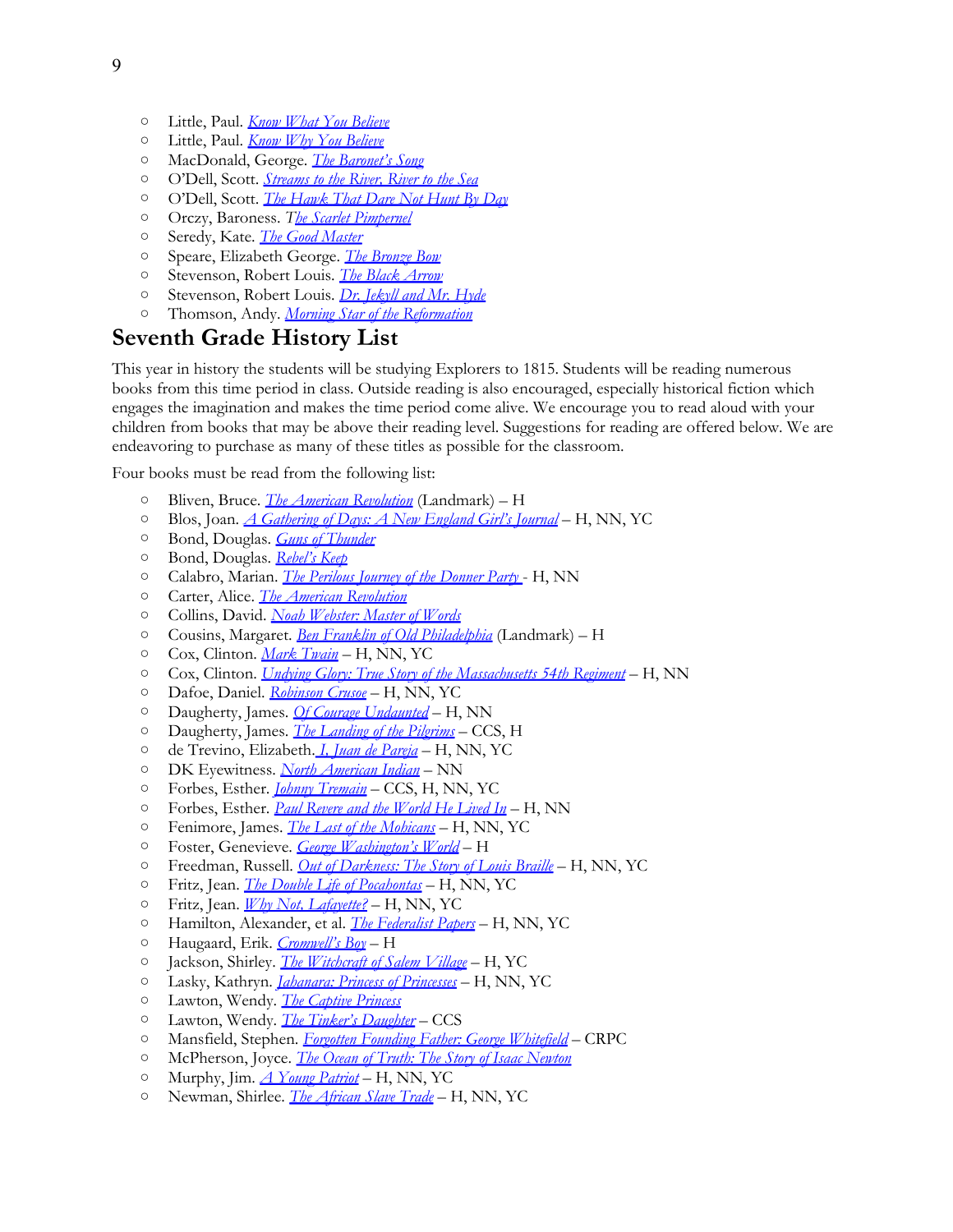- O'Dell, Scott. *[Streams](http://www.amazon.com/exec/obidos/ASIN/0618966420/thegospcoal-20) [to](http://www.amazon.com/exec/obidos/ASIN/0618966420/thegospcoal-20) [the](http://www.amazon.com/exec/obidos/ASIN/0618966420/thegospcoal-20) [River, River](http://www.amazon.com/exec/obidos/ASIN/0618966420/thegospcoal-20) [to](http://www.amazon.com/exec/obidos/ASIN/0618966420/thegospcoal-20) [the](http://www.amazon.com/exec/obidos/ASIN/0618966420/thegospcoal-20) [Sea](http://www.amazon.com/exec/obidos/ASIN/0618966420/thegospcoal-20)* H, NN
- Roosevelt, T. and Lodge, H. *[Hero](http://www.amazon.com/exec/obidos/ASIN/1935497383/thegospcoal-20) [Tales](http://www.amazon.com/exec/obidos/ASIN/1935497383/thegospcoal-20) [from](http://www.amazon.com/exec/obidos/ASIN/1935497383/thegospcoal-20) [American](http://www.amazon.com/exec/obidos/ASIN/1935497383/thegospcoal-20) [History](http://www.amazon.com/exec/obidos/ASIN/1935497383/thegospcoal-20)*
- Savery, Constance. *[The](http://www.amazon.com/exec/obidos/ASIN/1883937426/thegospcoal-20) [Reb](http://www.amazon.com/exec/obidos/ASIN/1883937426/thegospcoal-20) [and](http://www.amazon.com/exec/obidos/ASIN/1883937426/thegospcoal-20) [the](http://www.amazon.com/exec/obidos/ASIN/1883937426/thegospcoal-20) [Redcoats](http://www.amazon.com/exec/obidos/ASIN/1883937426/thegospcoal-20)*
- Schanzer, Rosalyn. *[How](http://www.amazon.com/exec/obidos/ASIN/0792267265/thegospcoal-20) [We](http://www.amazon.com/exec/obidos/ASIN/0792267265/thegospcoal-20) [Crossed](http://www.amazon.com/exec/obidos/ASIN/0792267265/thegospcoal-20) [the](http://www.amazon.com/exec/obidos/ASIN/0792267265/thegospcoal-20) [West](http://www.amazon.com/exec/obidos/ASIN/0792267265/thegospcoal-20)* NN, YC
- Severance, John. *[Thomas](http://www.amazon.com/exec/obidos/ASIN/0395845130/thegospcoal-20) [Jefferson: Architect](http://www.amazon.com/exec/obidos/ASIN/0395845130/thegospcoal-20) [of](http://www.amazon.com/exec/obidos/ASIN/0395845130/thegospcoal-20) [Democracy](http://www.amazon.com/exec/obidos/ASIN/0395845130/thegospcoal-20)* H, NN
- Speare, Elizabeth. George. *[The](http://www.amazon.com/exec/obidos/ASIN/0440495962/thegospcoal-20) [Witch](http://www.amazon.com/exec/obidos/ASIN/0440495962/thegospcoal-20) [of](http://www.amazon.com/exec/obidos/ASIN/0440495962/thegospcoal-20) [Blackbird](http://www.amazon.com/exec/obidos/ASIN/0440495962/thegospcoal-20) [Pond](http://www.amazon.com/exec/obidos/ASIN/0440495962/thegospcoal-20)* CCS, H, NN, YC
- Speare, Elizabeth George. *[Calico](http://www.amazon.com/exec/obidos/ASIN/0618150765/thegospcoal-20) [Captive](http://www.amazon.com/exec/obidos/ASIN/0618150765/thegospcoal-20)* H, NN, YC
- Speare, Elizabeth George. *[The](http://www.amazon.com/exec/obidos/ASIN/0547577117/thegospcoal-20) [Sign](http://www.amazon.com/exec/obidos/ASIN/0547577117/thegospcoal-20) [of](http://www.amazon.com/exec/obidos/ASIN/0547577117/thegospcoal-20) [the](http://www.amazon.com/exec/obidos/ASIN/0547577117/thegospcoal-20) [Beaver](http://www.amazon.com/exec/obidos/ASIN/0547577117/thegospcoal-20)* CCS, H, NN, YC
- Stevenson, Robert Louis*. [Kidnapped](http://www.amazon.com/exec/obidos/ASIN/0141326026/thegospcoal-20)* H, NN, YC
- Stevenson, Robert Louis. *[Treasure](http://www.amazon.com/exec/obidos/ASIN/0140437681/thegospcoal-20) [Island](http://www.amazon.com/exec/obidos/ASIN/0140437681/thegospcoal-20)* H, NN, YC
- Vaughn, David. *[Give](http://www.amazon.com/exec/obidos/ASIN/1888952229/thegospcoal-20) [Me](http://www.amazon.com/exec/obidos/ASIN/1888952229/thegospcoal-20) [Liberty](http://www.amazon.com/exec/obidos/ASIN/1888952229/thegospcoal-20)* CRPC, YC
- Yates, Elizabeth. *[Amos](http://www.amazon.com/exec/obidos/ASIN/0140341587/thegospcoal-20) [Fortune, Free](http://www.amazon.com/exec/obidos/ASIN/0140341587/thegospcoal-20) [Man](http://www.amazon.com/exec/obidos/ASIN/0140341587/thegospcoal-20)* H, NN, YC

### **Eighth Grade Reading List**

Following is the list of adopted titles used for the eighth grade reading program. Although certain titles are assigned to specific grades, when necessary, teachers may use a list of titles above or below their grade. It is desired that at least 5 adopted books are read each year. Some books will be assigned and read in class, and others will be assigned for outside reading. Every effort has been made to pick the best available literature. As with everything, each book must be read with Scripture as our final standard. All Landmark books are acceptable on the literature list.

- Austen, Jane. *[Emma](http://www.amazon.com/exec/obidos/ASIN/0486406482/thegospcoal-20)* +
- Austen, Jane. *[Northhanger](http://www.amazon.com/exec/obidos/ASIN/1612930840/thegospcoal-20) [Abbey](http://www.amazon.com/exec/obidos/ASIN/1612930840/thegospcoal-20)* +
- Austen, Jane. *[Pride](http://www.amazon.com/exec/obidos/ASIN/0486284735/thegospcoal-20) [and](http://www.amazon.com/exec/obidos/ASIN/0486284735/thegospcoal-20) [Prejudice](http://www.amazon.com/exec/obidos/ASIN/0486284735/thegospcoal-20)* [+](http://www.amazon.com/exec/obidos/ASIN/B0044KMWH6/thegospcoal-20)
- Braithwaite, Edward. *[To](http://www.amazon.com/exec/obidos/ASIN/B0044KMWH6/thegospcoal-20) [Sir, with](http://www.amazon.com/exec/obidos/ASIN/B0044KMWH6/thegospcoal-20) [Love](http://www.amazon.com/exec/obidos/ASIN/B0044KMWH6/thegospcoal-20)*
- Chesterton, G. K. *[The](http://www.amazon.com/exec/obidos/ASIN/0141193859/thegospcoal-20) [Complete](http://www.amazon.com/exec/obidos/ASIN/0141193859/thegospcoal-20) [Father](http://www.amazon.com/exec/obidos/ASIN/0141193859/thegospcoal-20) [Brown](http://www.amazon.com/exec/obidos/ASIN/0141193859/thegospcoal-20)*
- Chesterton, G. K. *[The](http://www.amazon.com/exec/obidos/ASIN/0460873954/thegospcoal-20) [Best](http://www.amazon.com/exec/obidos/ASIN/0460873954/thegospcoal-20) [of](http://www.amazon.com/exec/obidos/ASIN/0460873954/thegospcoal-20) [Father](http://www.amazon.com/exec/obidos/ASIN/0460873954/thegospcoal-20) [Brown](http://www.amazon.com/exec/obidos/ASIN/0460873954/thegospcoal-20)*
- Colson, Charles. *[Born](http://www.amazon.com/exec/obidos/ASIN/0800794591/thegospcoal-20) [Again](http://www.amazon.com/exec/obidos/ASIN/0800794591/thegospcoal-20)*
- [Defoe, Daniel.](http://www.amazon.com/exec/obidos/ASIN/0486404277/thegospcoal-20) *[Robinson](http://www.amazon.com/exec/obidos/ASIN/0486404277/thegospcoal-20) [Crusoe](http://www.amazon.com/exec/obidos/ASIN/0486404277/thegospcoal-20)*
- DeKruif, Paul. *[Microbe](http://www.amazon.com/exec/obidos/ASIN/0156027771/thegospcoal-20) [Hunters](http://www.amazon.com/exec/obidos/ASIN/0156027771/thegospcoal-20)*
- Dickens, Charles. *[A](http://www.amazon.com/exec/obidos/ASIN/0486406512/thegospcoal-20) [Tale](http://www.amazon.com/exec/obidos/ASIN/0486406512/thegospcoal-20) [of](http://www.amazon.com/exec/obidos/ASIN/0486406512/thegospcoal-20) [Two](http://www.amazon.com/exec/obidos/ASIN/0486406512/thegospcoal-20) [Cities](http://www.amazon.com/exec/obidos/ASIN/0486406512/thegospcoal-20)* +
- Dickens, Charles. *[David](http://www.amazon.com/exec/obidos/ASIN/0140439447/thegospcoal-20) [Copperfield](http://www.amazon.com/exec/obidos/ASIN/0140439447/thegospcoal-20)* +
- Douglas, Lloyd C. *[The](http://www.amazon.com/exec/obidos/ASIN/0395957753/thegospcoal-20) [Robe](http://www.amazon.com/exec/obidos/ASIN/0395957753/thegospcoal-20)*
- Forester, C. S. *[Horatio](http://www.amazon.com/s/ref=nb_sb_noss?url=search-alias%3Dstripbooks&field-keywords=Forester%2C+C.+S.+Horatio+Hornblower#/ref=nb_sb_noss?url=search-alias%3Dstripbooks&field-keywords=Forester%2C+C.+S.+Horatio+Hornblower+set&rh=n%3A283155%2Ck%3AForesterc+C.+S.+Horatio+Hornblower+set) [Hornblower](http://www.amazon.com/s/ref=nb_sb_noss?url=search-alias%3Dstripbooks&field-keywords=Forester%2C+C.+S.+Horatio+Hornblower#/ref=nb_sb_noss?url=search-alias%3Dstripbooks&field-keywords=Forester%2C+C.+S.+Horatio+Hornblower+set&rh=n%3A283155%2Ck%3AForesterc+C.+S.+Horatio+Hornblower+set)* +
- Gilbreth & Carey. *[Cheaper](http://www.amazon.com/exec/obidos/ASIN/006008460X/thegospcoal-20) [By](http://www.amazon.com/exec/obidos/ASIN/006008460X/thegospcoal-20) [the](http://www.amazon.com/exec/obidos/ASIN/006008460X/thegospcoal-20) [Dozen](http://www.amazon.com/exec/obidos/ASIN/006008460X/thegospcoal-20)* L
- Gilbreth & Carey. *[Bells](http://www.amazon.com/exec/obidos/ASIN/0060598239/thegospcoal-20) [on](http://www.amazon.com/exec/obidos/ASIN/0060598239/thegospcoal-20) [Their](http://www.amazon.com/exec/obidos/ASIN/0060598239/thegospcoal-20) [Toes](http://www.amazon.com/exec/obidos/ASIN/0060598239/thegospcoal-20)* L
- Henry, O. *[Best](http://www.amazon.com/exec/obidos/ASIN/0679601228/thegospcoal-20) [Short](http://www.amazon.com/exec/obidos/ASIN/0679601228/thegospcoal-20) [Stories](http://www.amazon.com/exec/obidos/ASIN/0679601228/thegospcoal-20) [of](http://www.amazon.com/exec/obidos/ASIN/0679601228/thegospcoal-20) [O. Henry](http://www.amazon.com/exec/obidos/ASIN/0679601228/thegospcoal-20)*
- Herriot, James. *[All](http://www.amazon.com/exec/obidos/ASIN/0312330855/thegospcoal-20) [Creatures](http://www.amazon.com/exec/obidos/ASIN/0312330855/thegospcoal-20) [Great](http://www.amazon.com/exec/obidos/ASIN/0312330855/thegospcoal-20) [and](http://www.amazon.com/exec/obidos/ASIN/0312330855/thegospcoal-20) [Small](http://www.amazon.com/exec/obidos/ASIN/0312330855/thegospcoal-20)* L
- Herriot, James. *[All](http://www.amazon.com/exec/obidos/ASIN/0312330863/thegospcoal-20) [Things](http://www.amazon.com/exec/obidos/ASIN/0312330863/thegospcoal-20) [Bright](http://www.amazon.com/exec/obidos/ASIN/0312330863/thegospcoal-20) [and](http://www.amazon.com/exec/obidos/ASIN/0312330863/thegospcoal-20) [Beautiful](http://www.amazon.com/exec/obidos/ASIN/0312330863/thegospcoal-20)* L
- Herriot, James. *[All](http://www.amazon.com/exec/obidos/ASIN/0312335288/thegospcoal-20) [Things](http://www.amazon.com/exec/obidos/ASIN/0312335288/thegospcoal-20) [Wise](http://www.amazon.com/exec/obidos/ASIN/0312335288/thegospcoal-20) [and](http://www.amazon.com/exec/obidos/ASIN/0312335288/thegospcoal-20) [Wonderful](http://www.amazon.com/exec/obidos/ASIN/0312335288/thegospcoal-20)* L
- Lee, Harper. *[To](http://www.amazon.com/exec/obidos/ASIN/0060935464/thegospcoal-20) [Kill](http://www.amazon.com/exec/obidos/ASIN/0060935464/thegospcoal-20) [a](http://www.amazon.com/exec/obidos/ASIN/0060935464/thegospcoal-20) [Mockingbird](http://www.amazon.com/exec/obidos/ASIN/0060935464/thegospcoal-20)* M
- Lewis, C. S. *[The](http://www.amazon.com/exec/obidos/ASIN/0060652896/thegospcoal-20) [Screwtape](http://www.amazon.com/exec/obidos/ASIN/0060652896/thegospcoal-20) [Letters](http://www.amazon.com/exec/obidos/ASIN/0060652896/thegospcoal-20)*
- Scott, Sir Walter. *[Ivanhoe](http://www.amazon.com/exec/obidos/ASIN/0140436588/thegospcoal-20)*
- Shakespeare, William. *[Hamlet](http://www.amazon.com/exec/obidos/ASIN/0451527291/thegospcoal-20)*
- Shakespeare, William. *[Julius](http://www.amazon.com/exec/obidos/ASIN/0451526899/thegospcoal-20) [Caesar](http://www.amazon.com/exec/obidos/ASIN/0451526899/thegospcoal-20)*
- Shakespeare, William. *[Macbeth](http://www.amazon.com/exec/obidos/ASIN/0451527291/thegospcoal-20)*
- Shakespeare, William. *[Much](http://www.amazon.com/exec/obidos/ASIN/0451526813/thegospcoal-20) [Ado](http://www.amazon.com/exec/obidos/ASIN/0451526813/thegospcoal-20) [About](http://www.amazon.com/exec/obidos/ASIN/0451526813/thegospcoal-20) [Nothing](http://www.amazon.com/exec/obidos/ASIN/0451526813/thegospcoal-20)*
- Shakespeare, William. *[Othello](http://www.amazon.com/exec/obidos/ASIN/0451527291/thegospcoal-20)*
- Shakespeare, William. *[Twelfth](http://www.amazon.com/exec/obidos/ASIN/0451526767/thegospcoal-20) [Night](http://www.amazon.com/exec/obidos/ASIN/0451526767/thegospcoal-20)*
- Sheldon, Charles. *[In](http://www.amazon.com/exec/obidos/ASIN/0882707825/thegospcoal-20) [His](http://www.amazon.com/exec/obidos/ASIN/0882707825/thegospcoal-20) [Steps](http://www.amazon.com/exec/obidos/ASIN/0882707825/thegospcoal-20)* C
- Swift, Jonathan. *[Gulliver's](http://www.amazon.com/exec/obidos/ASIN/0141439491/thegospcoal-20) [Travels](http://www.amazon.com/exec/obidos/ASIN/0141439491/thegospcoal-20)*
- ten Boom, Corrie. *[The](http://www.amazon.com/exec/obidos/ASIN/0800794052/thegospcoal-20) [Hiding](http://www.amazon.com/exec/obidos/ASIN/0800794052/thegospcoal-20) [Place](http://www.amazon.com/exec/obidos/ASIN/0800794052/thegospcoal-20)* V
- Twain, Mark. *[A](http://www.amazon.com/exec/obidos/ASIN/1613822154/thegospcoal-20) [Connecticut](http://www.amazon.com/exec/obidos/ASIN/1613822154/thegospcoal-20) [Yankee](http://www.amazon.com/exec/obidos/ASIN/1613822154/thegospcoal-20) [in](http://www.amazon.com/exec/obidos/ASIN/1613822154/thegospcoal-20) [King](http://www.amazon.com/exec/obidos/ASIN/1613822154/thegospcoal-20) [Arthur's](http://www.amazon.com/exec/obidos/ASIN/1613822154/thegospcoal-20) [Court](http://www.amazon.com/exec/obidos/ASIN/1613822154/thegospcoal-20)*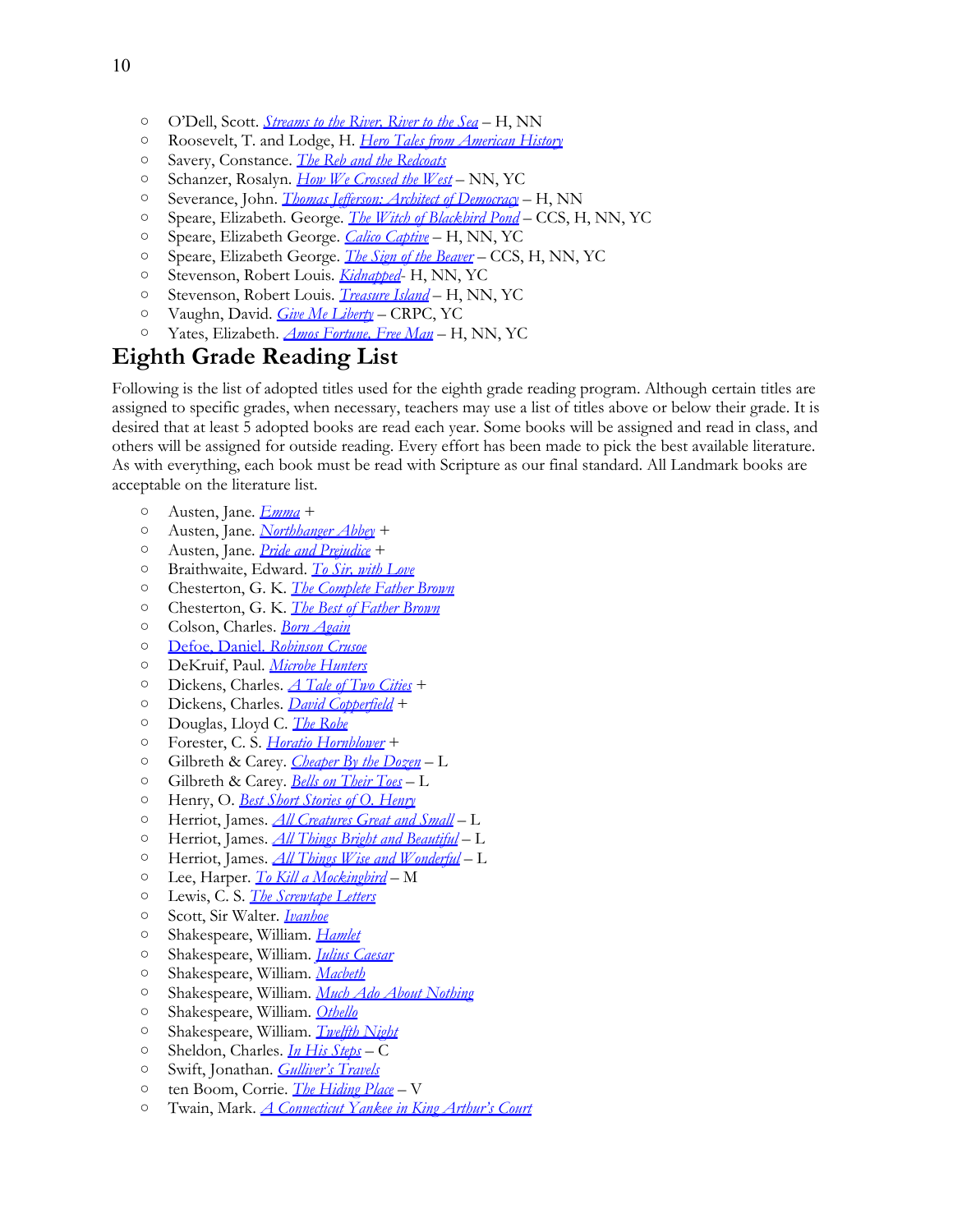- Twain, Mark. *[The](http://www.amazon.com/exec/obidos/ASIN/0812504208/thegospcoal-20) [Adventures](http://www.amazon.com/exec/obidos/ASIN/0812504208/thegospcoal-20) [of](http://www.amazon.com/exec/obidos/ASIN/0812504208/thegospcoal-20) [Tom](http://www.amazon.com/exec/obidos/ASIN/0812504208/thegospcoal-20) [Sawyer](http://www.amazon.com/exec/obidos/ASIN/0812504208/thegospcoal-20)* L
- Twain, Mark. *[The](http://www.amazon.com/exec/obidos/ASIN/0812504224/thegospcoal-20) [Adventures](http://www.amazon.com/exec/obidos/ASIN/0812504224/thegospcoal-20) [of](http://www.amazon.com/exec/obidos/ASIN/0812504224/thegospcoal-20) [Huckleberry](http://www.amazon.com/exec/obidos/ASIN/0812504224/thegospcoal-20) [Finn](http://www.amazon.com/exec/obidos/ASIN/0812504224/thegospcoal-20)* L
- Wallace, Lew. *[Ben](http://www.amazon.com/exec/obidos/ASIN/1853262838/thegospcoal-20) [Hur](http://www.amazon.com/exec/obidos/ASIN/1853262838/thegospcoal-20)*
- White, T. H. *[The](http://www.amazon.com/exec/obidos/ASIN/0399225021/thegospcoal-20) [Sword](http://www.amazon.com/exec/obidos/ASIN/0399225021/thegospcoal-20) [in](http://www.amazon.com/exec/obidos/ASIN/0399225021/thegospcoal-20) [the](http://www.amazon.com/exec/obidos/ASIN/0399225021/thegospcoal-20) [Stone](http://www.amazon.com/exec/obidos/ASIN/0399225021/thegospcoal-20)*

## **Eighth Grade History List**

This year in history the students will be studying 1815 to Present. Students will be reading numerous books from this time period in class. Outside reading is also encouraged, especially historical fiction which engages the imagination and makes the time period come alive. We encourage you to read aloud with your children from books that may be above their reading level. Suggestions for reading are offered below. We are endeavoring to purchase as many of these titles as possible for the classroom

Four books must be read from the following list:

- Abernathy, Alta. *[Bud & Me: The](http://www.amazon.com/exec/obidos/ASIN/0966216601/thegospcoal-20) [True](http://www.amazon.com/exec/obidos/ASIN/0966216601/thegospcoal-20) [Adventure](http://www.amazon.com/exec/obidos/ASIN/0966216601/thegospcoal-20) [of](http://www.amazon.com/exec/obidos/ASIN/0966216601/thegospcoal-20) [the](http://www.amazon.com/exec/obidos/ASIN/0966216601/thegospcoal-20) [Abernathy](http://www.amazon.com/exec/obidos/ASIN/0966216601/thegospcoal-20) [Boys](http://www.amazon.com/exec/obidos/ASIN/0966216601/thegospcoal-20)*
- Ambrose, Stephen. *[The](http://www.amazon.com/exec/obidos/ASIN/0689843615/thegospcoal-20) [Good](http://www.amazon.com/exec/obidos/ASIN/0689843615/thegospcoal-20) [Fight: How](http://www.amazon.com/exec/obidos/ASIN/0689843615/thegospcoal-20) [WWII](http://www.amazon.com/exec/obidos/ASIN/0689843615/thegospcoal-20) [Was](http://www.amazon.com/exec/obidos/ASIN/0689843615/thegospcoal-20) [Won](http://www.amazon.com/exec/obidos/ASIN/0689843615/thegospcoal-20)* H, YC
- Beatty, Patricia. *[Turn](http://www.amazon.com/exec/obidos/ASIN/0688166768/thegospcoal-20) [Homeward, Hannalee](http://www.amazon.com/exec/obidos/ASIN/0688166768/thegospcoal-20)* H, YC
- Bierman, Carol. *[Journey](http://www.amazon.com/exec/obidos/ASIN/B0000AA9K7/thegospcoal-20) [to](http://www.amazon.com/exec/obidos/ASIN/B0000AA9K7/thegospcoal-20) [Ellis](http://www.amazon.com/exec/obidos/ASIN/B0000AA9K7/thegospcoal-20) [Island](http://www.amazon.com/exec/obidos/ASIN/B0000AA9K7/thegospcoal-20)* NN, YC
- Bliven, Bruce. *[Invasion: The](http://www.amazon.com/exec/obidos/ASIN/1402741413/thegospcoal-20) [Story](http://www.amazon.com/exec/obidos/ASIN/1402741413/thegospcoal-20) [of](http://www.amazon.com/exec/obidos/ASIN/1402741413/thegospcoal-20) [D-Day](http://www.amazon.com/exec/obidos/ASIN/1402741413/thegospcoal-20)* H
- Bradley, James. *[Flags](http://www.amazon.com/exec/obidos/ASIN/0553384155/thegospcoal-20) [of](http://www.amazon.com/exec/obidos/ASIN/0553384155/thegospcoal-20) [Our](http://www.amazon.com/exec/obidos/ASIN/0553384155/thegospcoal-20) [Fathers](http://www.amazon.com/exec/obidos/ASIN/0553384155/thegospcoal-20)* H, NN, YC
- Brown, Dee. *[Bury](http://www.amazon.com/exec/obidos/ASIN/0805086846/thegospcoal-20) [My](http://www.amazon.com/exec/obidos/ASIN/0805086846/thegospcoal-20) [Heart](http://www.amazon.com/exec/obidos/ASIN/0805086846/thegospcoal-20) [at](http://www.amazon.com/exec/obidos/ASIN/0805086846/thegospcoal-20) [Wounded](http://www.amazon.com/exec/obidos/ASIN/0805086846/thegospcoal-20) [Knee](http://www.amazon.com/exec/obidos/ASIN/0805086846/thegospcoal-20)* CCS classroom, H, NN, YC
- Catton, Bruce. *[A](http://www.amazon.com/exec/obidos/ASIN/0385044518/thegospcoal-20) [Stillness](http://www.amazon.com/exec/obidos/ASIN/0385044518/thegospcoal-20) [At](http://www.amazon.com/exec/obidos/ASIN/0385044518/thegospcoal-20) [Appomattox](http://www.amazon.com/exec/obidos/ASIN/0385044518/thegospcoal-20)* C[C](http://www.amazon.com/exec/obidos/ASIN/0440412420/thegospcoal-20)S classroom, H, NN, YC
- Cornelissen, Cornelia. *[Soft](http://www.amazon.com/exec/obidos/ASIN/0440412420/thegospcoal-20) [Rain: A](http://www.amazon.com/exec/obidos/ASIN/0440412420/thegospcoal-20) [Story](http://www.amazon.com/exec/obidos/ASIN/0440412420/thegospcoal-20) [of](http://www.amazon.com/exec/obidos/ASIN/0440412420/thegospcoal-20) [the](http://www.amazon.com/exec/obidos/ASIN/0440412420/thegospcoal-20) [Cherokee](http://www.amazon.com/exec/obidos/ASIN/0440412420/thegospcoal-20) [Trail](http://www.amazon.com/exec/obidos/ASIN/0440412420/thegospcoal-20) [of](http://www.amazon.com/exec/obidos/ASIN/0440412420/thegospcoal-20) [Tears](http://www.amazon.com/exec/obidos/ASIN/0440412420/thegospcoal-20)* NN, YC
- Crockett, Davy. *[Davy](http://www.amazon.com/exec/obidos/ASIN/1557092184/thegospcoal-20) [Crockett: His](http://www.amazon.com/exec/obidos/ASIN/1557092184/thegospcoal-20) [Own](http://www.amazon.com/exec/obidos/ASIN/1557092184/thegospcoal-20) [Story](http://www.amazon.com/exec/obidos/ASIN/1557092184/thegospcoal-20)*
- Derry, Joseph T. *[Story](http://www.amazon.com/exec/obidos/ASIN/B004QOAEUC/thegospcoal-20) [of](http://www.amazon.com/exec/obidos/ASIN/B004QOAEUC/thegospcoal-20) [the](http://www.amazon.com/exec/obidos/ASIN/B004QOAEUC/thegospcoal-20) [Confederate](http://www.amazon.com/exec/obidos/ASIN/B004QOAEUC/thegospcoal-20) [States](http://www.amazon.com/exec/obidos/ASIN/B004QOAEUC/thegospcoal-20)* H, NN
- De Vries, Anne. *[Journey](http://www.amazon.com/exec/obidos/ASIN/0921100256/thegospcoal-20) [Through](http://www.amazon.com/exec/obidos/ASIN/0921100256/thegospcoal-20) [the](http://www.amazon.com/exec/obidos/ASIN/0921100256/thegospcoal-20) [Night](http://www.amazon.com/exec/obidos/ASIN/0921100256/thegospcoal-20)*
- Doswell, Paul. *[War](http://www.amazon.com/exec/obidos/ASIN/0794507212/thegospcoal-20) [Stories: True](http://www.amazon.com/exec/obidos/ASIN/0794507212/thegospcoal-20) [Stories](http://www.amazon.com/exec/obidos/ASIN/0794507212/thegospcoal-20) [from](http://www.amazon.com/exec/obidos/ASIN/0794507212/thegospcoal-20) [the](http://www.amazon.com/exec/obidos/ASIN/0794507212/thegospcoal-20) [First](http://www.amazon.com/exec/obidos/ASIN/0794507212/thegospcoal-20) [and](http://www.amazon.com/exec/obidos/ASIN/0794507212/thegospcoal-20) [Second](http://www.amazon.com/exec/obidos/ASIN/0794507212/thegospcoal-20) [World](http://www.amazon.com/exec/obidos/ASIN/0794507212/thegospcoal-20) [Wars](http://www.amazon.com/exec/obidos/ASIN/0794507212/thegospcoal-20)*
- Frank, Anne. *[The](http://www.amazon.com/exec/obidos/ASIN/0553577123/thegospcoal-20) [Diary](http://www.amazon.com/exec/obidos/ASIN/0553577123/thegospcoal-20) [of](http://www.amazon.com/exec/obidos/ASIN/0553577123/thegospcoal-20) [a](http://www.amazon.com/exec/obidos/ASIN/0553577123/thegospcoal-20) [Young](http://www.amazon.com/exec/obidos/ASIN/0553577123/thegospcoal-20) [Girl: The](http://www.amazon.com/exec/obidos/ASIN/0553577123/thegospcoal-20) [Definitive](http://www.amazon.com/exec/obidos/ASIN/0553577123/thegospcoal-20) [Edition](http://www.amazon.com/exec/obidos/ASIN/0553577123/thegospcoal-20)* H, NN, YC
- Freedman, Russell. *[Immigrant](http://www.amazon.com/exec/obidos/ASIN/0140375945/thegospcoal-20) [Kids](http://www.amazon.com/exec/obidos/ASIN/0140375945/thegospcoal-20)* [H](http://www.amazon.com/exec/obidos/ASIN/1888952202/thegospcoal-20), NN
- Grant, George. *[Carry](http://www.amazon.com/exec/obidos/ASIN/1888952202/thegospcoal-20) [a](http://www.amazon.com/exec/obidos/ASIN/1888952202/thegospcoal-20) [Big](http://www.amazon.com/exec/obidos/ASIN/1888952202/thegospcoal-20) [Stick: The](http://www.amazon.com/exec/obidos/ASIN/1888952202/thegospcoal-20) [Uncommon](http://www.amazon.com/exec/obidos/ASIN/1888952202/thegospcoal-20) [Heroism](http://www.amazon.com/exec/obidos/ASIN/1888952202/thegospcoal-20) [of](http://www.amazon.com/exec/obidos/ASIN/1888952202/thegospcoal-20) [T. Roosevelt](http://www.amazon.com/exec/obidos/ASIN/1888952202/thegospcoal-20)* CPRC
- Hemingway, Ernest. *[The](http://www.amazon.com/exec/obidos/ASIN/0684830493/thegospcoal-20) [Old](http://www.amazon.com/exec/obidos/ASIN/0684830493/thegospcoal-20) [Man](http://www.amazon.com/exec/obidos/ASIN/0684830493/thegospcoal-20) [and](http://www.amazon.com/exec/obidos/ASIN/0684830493/thegospcoal-20) [the](http://www.amazon.com/exec/obidos/ASIN/0684830493/thegospcoal-20) [Sea](http://www.amazon.com/exec/obidos/ASIN/0684830493/thegospcoal-20)* H, NN, YC
- Henty, G. A. *[With](http://www.amazon.com/exec/obidos/ASIN/0486434567/thegospcoal-20) [Lee](http://www.amazon.com/exec/obidos/ASIN/0486434567/thegospcoal-20) [in](http://www.amazon.com/exec/obidos/ASIN/0486434567/thegospcoal-20) [Virginia](http://www.amazon.com/exec/obidos/ASIN/0486434567/thegospcoal-20)*
- Hersey, John. *[Hiroshima](http://www.amazon.com/exec/obidos/ASIN/0679721037/thegospcoal-20)* H, NN, YC
- Hunt, Irene. *[Across](http://www.amazon.com/exec/obidos/ASIN/0425182789/thegospcoal-20) [Five](http://www.amazon.com/exec/obidos/ASIN/0425182789/thegospcoal-20) [Aprils](http://www.amazon.com/exec/obidos/ASIN/0425182789/thegospcoal-20)* H, NN, YC
- Ingold, Jeanette. *[Hitch](http://www.amazon.com/exec/obidos/ASIN/015205619X/thegospcoal-20)* NN, YC
- Irwin, James. *[Destination: Moon](http://www.amazon.com/exec/obidos/ASIN/1929241984/thegospcoal-20)*
- Kantor, MacKinlay. *[Gettysburg](http://www.amazon.com/exec/obidos/ASIN/0394891813/thegospcoal-20)* H
- Lester, Julius. *[To](http://www.amazon.com/exec/obidos/ASIN/0141310014/thegospcoal-20) [Be](http://www.amazon.com/exec/obidos/ASIN/0141310014/thegospcoal-20) [A](http://www.amazon.com/exec/obidos/ASIN/0141310014/thegospcoal-20) [Slave](http://www.amazon.com/exec/obidos/ASIN/0141310014/thegospcoal-20)* H, NN
- Levitin, Sonia. *[Journey](http://thegospelcoalition.org/blogs/justintaylor/2012/05/17/classical-reading-list-middle-schoo/www.amazon.com/exec/obidos/ASIN/0689711301/thegospcoal-20) [to](http://thegospelcoalition.org/blogs/justintaylor/2012/05/17/classical-reading-list-middle-schoo/www.amazon.com/exec/obidos/ASIN/0689711301/thegospcoal-20) [America](http://thegospelcoalition.org/blogs/justintaylor/2012/05/17/classical-reading-list-middle-schoo/www.amazon.com/exec/obidos/ASIN/0689711301/thegospcoal-20)* H[,](http://www.amazon.com/exec/obidos/ASIN/0827604483/thegospcoal-20) YC
- Linnea, Sharon. *[Raoul](http://www.amazon.com/exec/obidos/ASIN/0827604483/thegospcoal-20) [Wallenberg: The](http://www.amazon.com/exec/obidos/ASIN/0827604483/thegospcoal-20) [Man](http://www.amazon.com/exec/obidos/ASIN/0827604483/thegospcoal-20) [Who](http://www.amazon.com/exec/obidos/ASIN/0827604483/thegospcoal-20) [Stopped](http://www.amazon.com/exec/obidos/ASIN/0827604483/thegospcoal-20) [Death](http://www.amazon.com/exec/obidos/ASIN/0827604483/thegospcoal-20)* NN
- Mansfield, Stephe[n.](http://www.amazon.com/exec/obidos/ASIN/1893103110/thegospcoal-20) *[Never](http://www.amazon.com/exec/obidos/ASIN/1888952199/thegospcoal-20) [Give](http://www.amazon.com/exec/obidos/ASIN/1888952199/thegospcoal-20) [In: The](http://www.amazon.com/exec/obidos/ASIN/1888952199/thegospcoal-20) [Extraordinary](http://www.amazon.com/exec/obidos/ASIN/1888952199/thegospcoal-20) [Character](http://www.amazon.com/exec/obidos/ASIN/1888952199/thegospcoal-20) [of](http://www.amazon.com/exec/obidos/ASIN/1888952199/thegospcoal-20) [Winston](http://www.amazon.com/exec/obidos/ASIN/1888952199/thegospcoal-20) [Churchill](http://www.amazon.com/exec/obidos/ASIN/1888952199/thegospcoal-20)*
- Marrin, Albert. *[The](http://www.amazon.com/exec/obidos/ASIN/1893103110/thegospcoal-20) [Yanks](http://www.amazon.com/exec/obidos/ASIN/1893103110/thegospcoal-20) [Are](http://www.amazon.com/exec/obidos/ASIN/1893103110/thegospcoal-20) [Coming](http://www.amazon.com/exec/obidos/ASIN/1893103110/thegospcoal-20)* H, YC
- Marrin, Albert. *[Stalin: Russia's](http://www.amazon.com/exec/obidos/ASIN/1893103099/thegospcoal-20) [Man](http://www.amazon.com/exec/obidos/ASIN/1893103099/thegospcoal-20) [of](http://www.amazon.com/exec/obidos/ASIN/1893103099/thegospcoal-20) [Steel](http://www.amazon.com/exec/obidos/ASIN/1893103099/thegospcoal-20)* NN
- Marrin, Albert. *[Hitler](http://www.amazon.com/exec/obidos/ASIN/1893103102/thegospcoal-20)* H, [N](http://www.amazon.com/exec/obidos/ASIN/1893103080/thegospcoal-20)N
- Marrin, Albert. *[America](http://www.amazon.com/exec/obidos/ASIN/1893103080/thegospcoal-20) [and](http://www.amazon.com/exec/obidos/ASIN/1893103080/thegospcoal-20) [Vietnam: The](http://www.amazon.com/exec/obidos/ASIN/1893103080/thegospcoal-20) [Elephant](http://www.amazon.com/exec/obidos/ASIN/1893103080/thegospcoal-20) [and](http://www.amazon.com/exec/obidos/ASIN/1893103080/thegospcoal-20) [the](http://www.amazon.com/exec/obidos/ASIN/1893103080/thegospcoal-20) [Tiger](http://www.amazon.com/exec/obidos/ASIN/1893103080/thegospcoal-20)* H, NN
- McMurdie, Jean McAnlis. *[Land](http://www.amazon.com/exec/obidos/ASIN/1880222434/thegospcoal-20) [of](http://www.amazon.com/exec/obidos/ASIN/1880222434/thegospcoal-20) [the](http://www.amazon.com/exec/obidos/ASIN/1880222434/thegospcoal-20) [Morning](http://www.amazon.com/exec/obidos/ASIN/1880222434/thegospcoal-20)*
- McMurdie, William. *[Hey, Mac!](http://www.amazon.com/exec/obidos/ASIN/1880222418/thegospcoal-20)*
- Murphy, Jim. *[The](http://www.amazon.com/exec/obidos/ASIN/0395664128/thegospcoal-20) [Boys' War: Confederate & Union](http://www.amazon.com/exec/obidos/ASIN/0395664128/thegospcoal-20) [Soldiers](http://www.amazon.com/exec/obidos/ASIN/0395664128/thegospcoal-20) [Talk](http://www.amazon.com/exec/obidos/ASIN/0395664128/thegospcoal-20) [About](http://www.amazon.com/exec/obidos/ASIN/0395664128/thegospcoal-20) [the](http://www.amazon.com/exec/obidos/ASIN/0395664128/thegospcoal-20) [Civil](http://www.amazon.com/exec/obidos/ASIN/0395664128/thegospcoal-20) [War](http://www.amazon.com/exec/obidos/ASIN/0395664128/thegospcoal-20)* H, NN, YC
- Nolan, Peggy. *[The](http://www.amazon.com/exec/obidos/ASIN/1561642452/thegospcoal-20) [Spy](http://www.amazon.com/exec/obidos/ASIN/1561642452/thegospcoal-20) [Who](http://www.amazon.com/exec/obidos/ASIN/1561642452/thegospcoal-20) [Came](http://www.amazon.com/exec/obidos/ASIN/1561642452/thegospcoal-20) [in](http://www.amazon.com/exec/obidos/ASIN/1561642452/thegospcoal-20) [from](http://www.amazon.com/exec/obidos/ASIN/1561642452/thegospcoal-20) [the](http://www.amazon.com/exec/obidos/ASIN/1561642452/thegospcoal-20) [Sea](http://www.amazon.com/exec/obidos/ASIN/1561642452/thegospcoal-20)*
- O'Grady, Captain Scott. *[Basher](http://www.amazon.com/exec/obidos/ASIN/0440413133/thegospcoal-20) [Five-two](http://www.amazon.com/exec/obidos/ASIN/0440413133/thegospcoal-20)* NN, YC
- Prins, Piet. *The Lonely Sentinel* [\(The](http://www.amazon.com/s/ref=nb_sb_noss?url=search-alias%3Dstripbooks&field-keywords=Prins%2C+Piet+The+Shadow+Series) [Shadow](http://www.amazon.com/s/ref=nb_sb_noss?url=search-alias%3Dstripbooks&field-keywords=Prins%2C+Piet+The+Shadow+Series) [Series](http://www.amazon.com/s/ref=nb_sb_noss?url=search-alias%3Dstripbooks&field-keywords=Prins%2C+Piet+The+Shadow+Series)) +
- Raven, Margot. *[Theis](http://www.amazon.com/exec/obidos/ASIN/1585360694/thegospcoal-20) [Mercedes](http://www.amazon.com/exec/obidos/ASIN/1585360694/thegospcoal-20) [and](http://www.amazon.com/exec/obidos/ASIN/1585360694/thegospcoal-20) [the](http://www.amazon.com/exec/obidos/ASIN/1585360694/thegospcoal-20) [Chocolate](http://www.amazon.com/exec/obidos/ASIN/1585360694/thegospcoal-20) [Pilot](http://www.amazon.com/exec/obidos/ASIN/1585360694/thegospcoal-20)* H, NN, YC